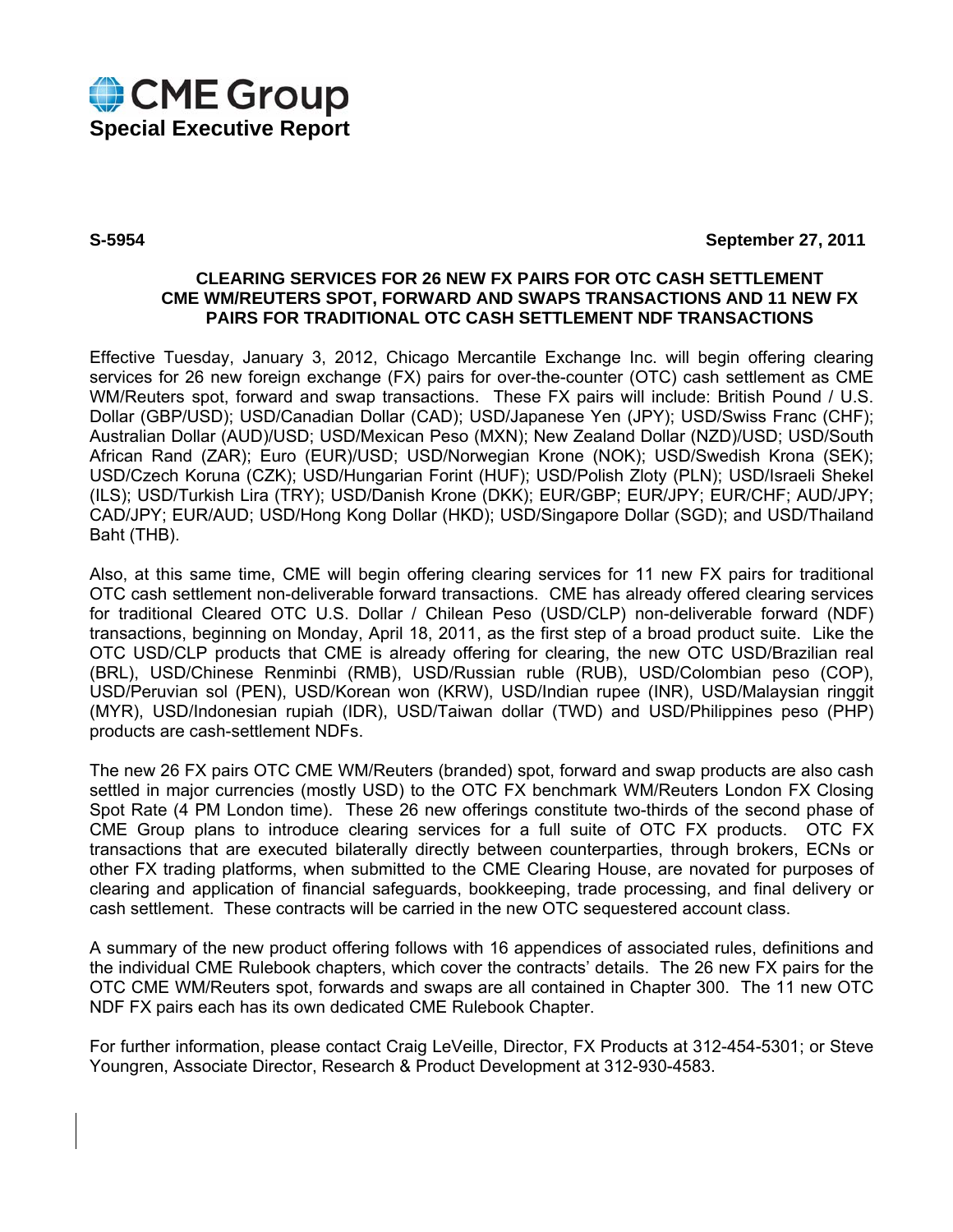S-5954 September 27, 2011 Page 2 of 39

**Contract Summary –** There will be NDF-style transactions for U.S. dollar (USD) versus BRL, RMB, RUB, COP, PEN, KRW, INR, MYR, IDR, TWD and PHP; where original trades can be submitted for clearing that were conducted, for example, in the standard "USD/BRL" or "USD/RMB" interbank terms of Brazilian reais per U.S. dollar or Chinese renminbi per U.S. dollar, respectively. At termination only U.S. dollars are paid from or to the counterparties depending upon the final settlement price and notional amounts of the trade based upon OTC NDF standard rates published oftentimes by the central banks or their designated agents of the country of the counter currency. The CME WM/Reuters contracts are cash settled also in major currencies (mostly USD) at termination based upon the benchmark 4:00 PM London time WM/Reuters Closing Spot Prices on the valid value dates for cash settlement. CME Clearing systems are flexible to accommodate any style of quoted trade with any size notional amounts down to the precision of \$0.01 and any date. Some notable contract details are highlighted as follows.

- **Sequestered Accounts:** The contracts are carried as OTC instruments in the clearing system. These positions will be carried in the OTC sequestered account class.
- **Held as True OTC FX Spot & Forwards in Clearing:** Positions shall remain open until the final cash settlement date, except that participants may request that offsetting positions be compressed prior to contract maturity.
- **Cash Settlement, NDF-Style:** Like the initial CME OTC FX products for USD/CLP, which are currently offered, the USD versus BRL, RMB, RUB, COP, PEN, KRW, INR, MYR, IDR, TWD and PHP products are offered NDF-style contracts financially or cash settled in U.S. dollars with positions held in clearing at the original trade price marked to the applicable standard OTC NDF settlement rate option (many are central bank determined/sanctioned rates). For example, final settlements for USD/BRL spot transactions are concluded based on the difference between (1) the spot exchange rate of Brazilian real per U.S. dollar, "Central Bank of Brazil PTAX offered rate" as reported for the valid value date for cash settlement by Banco Central do Brasil for the formal exchange market, and (2) the original trade price for each transaction, and (3) the result divided by the BRL per USD spot exchange rate to convert notional BRLs to USDs. Cash settlement of cleared only transactions occurs on a net basis at the customer account level.
- **Cash Settlement to WM/Reuters FX Benchmark Rates:** Analogous to the OTC NDF, cash settlement style products discussed above, the cleared OTC WM/Reuters FX spot, forward or swap products are cash settled mostly in U.S. dollars with positions held in clearing at the original trade price, but marked at termination to the applicable WM/Reuters 4:00 PM London Closing Spot Rate for the twenty-six FX pairs, such as, U.S. dollar/Mexican peso rate on the valid value date for cash settlement. CME will list for clearing FX pairs, where the spot, forward and swaps represent currency pairs where although both currencies in the pair are capable of being physically deliverable are cash settled to the OTC FX benchmark 4:00 PM London FX Closing Spot Rates.
- **Allowable Maturities:** CME Clearing will accept spot and forward transactions into clearing with delivery or cash settlement dates starting with the next business day for spot and extending outward into the future two years initially for forwards. At a later date, CME Clearing expects to expand maturity dates out an additional three years for a total maturity out five years.
- **Swaps:** Swap transactions accepted into clearing are a combination (spread) of a spot or forward position and another deferred date forward.
- **CME Clearing Set Up Structures for Cleared OTC FX:** CME Clearing operational infrastructure defines FX pair products by the price nomenclature of the trade. For example, USD/MXN OTC transactions, where the normal quotation mechanism is "MXN per USD," will be processed in the clearing structure for transactions quoted in "MXN per USD."
- **Normalization Rule:** CME Rule 856 NORMALIZATION OF OTC FX SPOT, FORWARD, SWAP AND OPTIONS TRANSACTIONS, enables CME Clearing to accept OTC FX transactions negotiated in notional amounts of either currency. OTC FX conventions imply deals to be struck in notional amounts of a specific currency for a given currency pair. For example, the USD/MXN or "Dollar/Mexican Peso" transaction described above defines price in numbers of MXN per USD with the notional amount given in U.S. dollars. The normalization rule explains CME Clearing procedures for taking non-standard notional amounts in the contra-currency (here MXN) and "normalizing" it into standard amounts of base currency (here USD). See Appendix 1 for the Normalization rule.
- **Definitions:** New DEFINITIONS have been added to the CME Rulebook to support the Cleared OTC FX initiative. Appendix 2 provides the new definitions.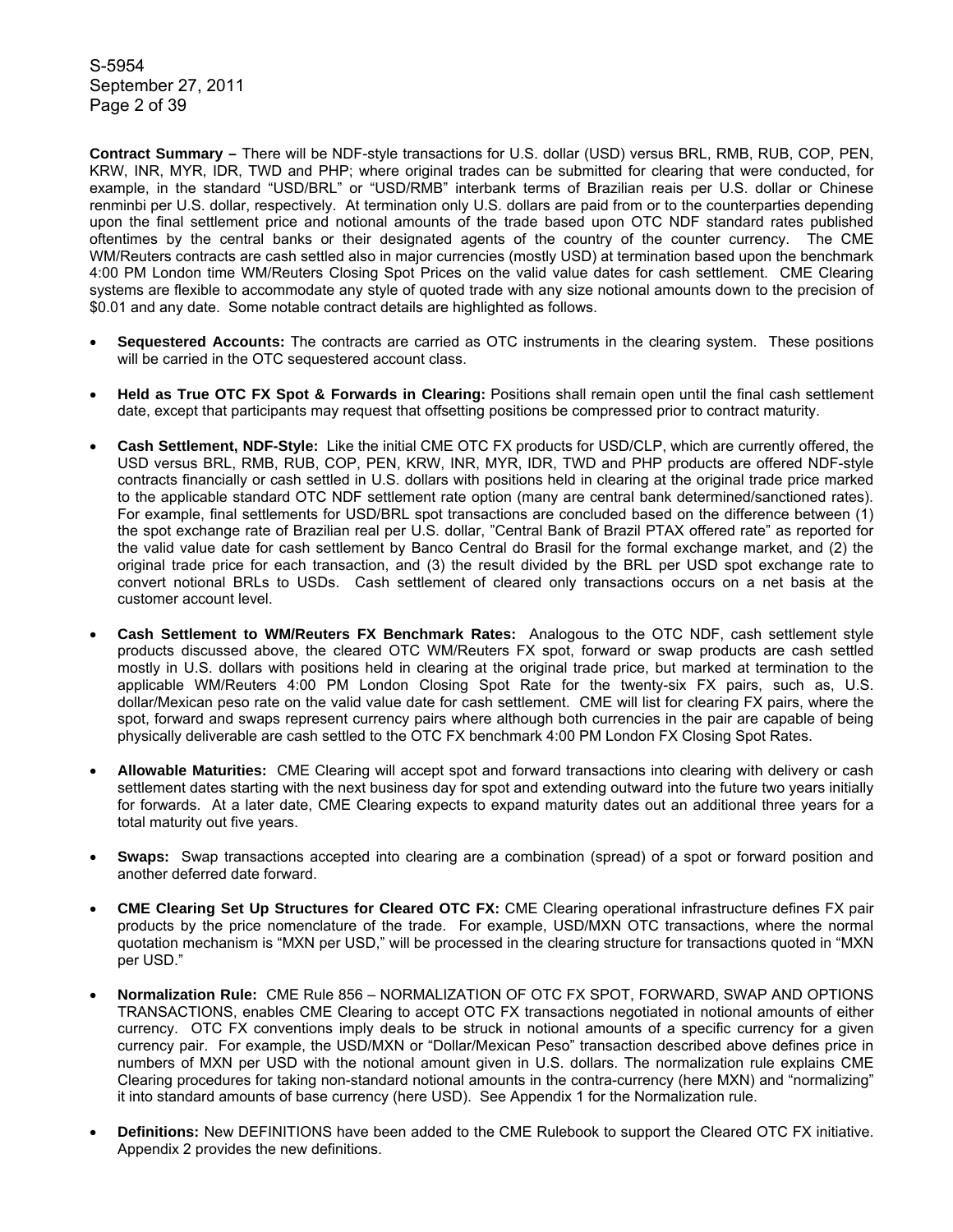S-5954 September 27, 2011 Page 3 of 39

• **Position Accountability & Position Limits:** Individual rule chapters for each FX pair for cleared OTC FX will specify either Position Accountability (PA) or Position Limits (PL) or a combination of both (*e.g.,* PA with spot month PL) depending generally on the liquidity in the underlying OTC instruments and coordinating with existing and similar FX futures and options on futures contracts. Highly liquid underlying FX pair activity enable Position Accountability trigger levels as opposed to finite limits, and less liquid underlying FX pair activity require the more restrictive Position Limits. Since FX futures, options on FX futures, cleared OTC FX spot, forwards and swaps; and OTC FX options on spot and forwards, are essentially extensions of the same market, CME rules will aggregate positions for an account holder across all of these product lines per FX pair. Notional level equivalents for the existing FX pair futures contracts for Position Accountability and/or Position Limits are carried over to the Cleared OTC FX rules. Also carried over to the Cleared OTC FX rules is a new provision for an exemption from finite position limits, where the account holder demonstrates a bona fide hedging strategy meeting the requirements of Regulation  $1.3(z)(1)$  of the CFTC and other exchange rules. See Appendices 4 to 16 for the CME Rules 300.01.E.8., 257H01.F.5, 270H01.F.6, 260H01.F.7, 271H01.F.6, 273H01.F.6, 277H01.F.6, 279H01.F.6, 280H01.F.6, 281H01.F.6, 282H01.F.6, 283H01.F.6, providing for the exemptions.

Please note, when there is not an underlying FX pair futures or options on futures contract for an FX pair listed for cleared OTC transactions, then notional amounts of cleared OTC FX positions will be translated into contract equivalents and amendments to the Chapter 5 interpretation table will be added. See Appendix 3 for Position Accountability and Position Limits changes for such cases as cleared only U.S. dollar/Chilean peso, U.S. dollar/Hong Kong dollar, U.S. dollar/Singapore dollar, U.S. dollar/Thailand baht, U.S. dollar/Colombian peso, U.S. dollar/Peruvian sol, U.S. dollar/Indian rupee, U.S. dollar/Malaysian ringgit, U.S. dollar/Indonesian rupiah, U.S. dollar/Taiwan dollar and U.S. dollar/Philippines peso. The notional contract equivalent level for these Cleared OTC FX spot, forwards and swaps is 100,000 U.S. dollars for purposes of Position Accountability and Position Limits. Therefore, the position accountability trigger level for these Cleared OTC FX spot, forwards and swaps is 600,000,000 U.S. dollars (6,000 contracts x 100,000 U.S. dollar per contract = 600 million USD).

CME is continuing its Position Limits and Position Accountability rule structure for these Cleared OTC FX Spot, Forward and Swap Transactions in an analogous manner to the existing Cleared OTC USD/CLP Spot, Forward and Swap Transactions, where positions are aggregated for a given FX pair that settle between the second and third Wednesdays (inclusive) of March, June, September and December and these positions are applicable to a 20,000 contract (USD 100,000 notional per contract) "Spot Position Limit" during this time period only. The OTC portion of such cross-currency swaps will roll up into the Spot Position Limit rule, but will be in effect during the week preceding CME FX futures deliveries. See Appendices 4 to 15 for the amendments to the Position Limits and Position Accountability rules in each contract chapter and the 5.C. Position Limit and Reportable Level Table in the Interpretations section of Chapter 5.

- **Reportable Positions:** As with the USD/CLP product, service bureaus used by clearing firms do not have the capability to aggregate cleared OTC FX positions of clearing firm customers for subsequent reporting of the information by the clearing firms to the CFTC and CME. Therefore, CME has not set reportable level requirements characteristic of FX futures and options contracts at this time for the cleared OTC FX spot, forward and swap products. However, as noted in the section above, CME will aggregate cleared OTC spot, forward and swap positions by account holder for Position Accountability and Position Limits purposes.
- **Rule Chapters:** Appendices 4 through 15 illustrate the format that will be followed for the cleared OTC FX initiative. All CME WM/Reuters branded products will be contained in Chapter 300. Appendix 4 displays the rules for these first 26 such products. Appendices 5 through 15 illustrate the 11 new traditional OTC NDF, cash settlement products (analogous to current OTC USD/CLP NDF contract).
- **Cleared Only Transactions:** CME Group does not intend at this time to provide a trading platform for such transactions. Rather, such transactions will be executed on a bi-lateral, privately negotiated basis amongst the two counterparties. These transactions are submitted to the CME Clearing House on a post-trade basis. Once submitted and accepted ("novated") to the CME Clearing House, these transactions are assigned the trade type "OPNT" which acronym stands for Over-the-counter Privately Negotiated Trade.

**Performance Bonds & Daily Mark to Market –** CME is moving from a "collateralization" method of valuing open positions in cleared only OTC FX spot, forward and swap transactions, to a daily mark-to-market method. Hence, in the near future, CME plans to implement a revised clearing method for its USD/CLP NDF products (there is no open interest to date). Currently, CME Clearing has deployed the SPAN system to establish performance bond or "margin" requirements for FX spot, forwards and swaps. Initial performance bond requirements are established at levels that are consistent with observed levels of volatility in the particular currency pairing and generally aligned with initial margin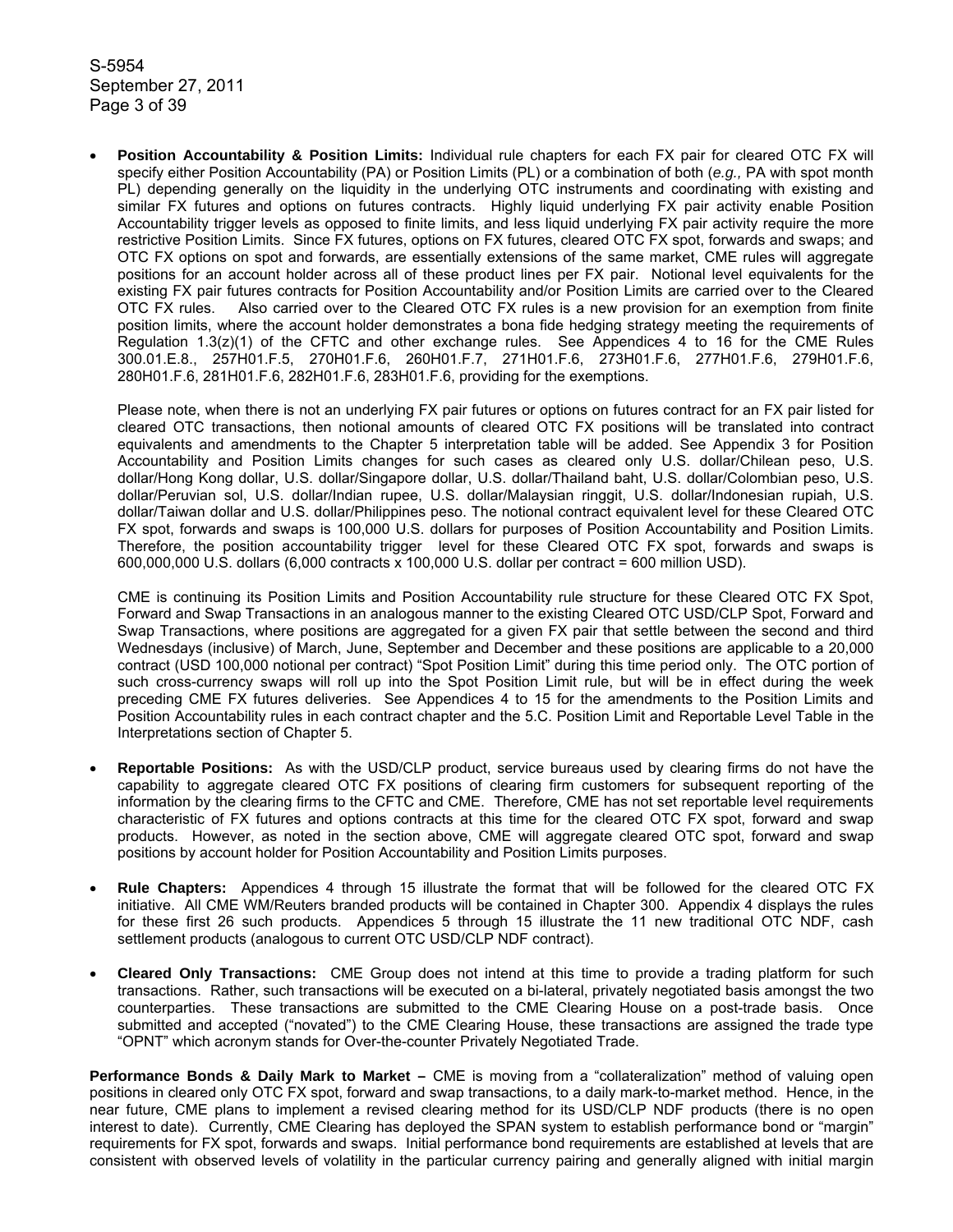S-5954 September 27, 2011 Page 4 of 39

levels applied to current CME FX futures and option contracts, where applicable. These components of the clearing system are unchanged. However, the administration of the new margin regime will require a daily mark-to-market (MTM) on a cash basis, similar to traded FX futures. Variation margins may be satisfied with the posting of appropriate amounts of collateral, where CME Clearing collects and pays in cash between the counterparties each day.

CME Clearing will accept as collateral cash or any other instruments currently designated as approved collateral for posting for performance bonds. In order to calculate variation requirements, settlement prices will be established for each contract and for each delivery date referencing data collected from a variety of market sources.

Operationally, the CME clearing system recognizes two types of cash settled, cleared OTC FX spot, forward and swap products, namely, either as an non-deliverable forward (NDF) or cash-settled forward (CSF). Further, CME Clearing defines the cleared OTC FX products' "valuation method" with two new values:

- **FWDB** "forward banked" -- cash mark-to-market denominated in the contra currency or minimum fluctuation currency (the normal case)
- **FWDBI** "forward banked inverse" cash mark-to-market denominated in the primary currency or clearing unit currency (the inverse case)

The "mark-to-market currency," or "MTMCur," is the currency code in which the mark-to-market is denominated, which is either the contra currency (FWDB) or the primary currency (FWDBI).

So for all the NDF's, the MTM currency is USD. For the CSF's, the MTM currency is primarily USD, with some in EUR, and a couple in JPY. For each pair, CME Clearing picks the convention so that it has the minimum number of currencies in which MTM is denominated.

The mark to market amount is calculated as follows:

For the normal, forward banked pairs:

Express the trade quantity as a positive number for a buy, and a negative number for a sell. Subtract the trade price from the settlement price. Take the product of this price difference and the trade quantity. Round normally to the normal precision of the contra currency.

For the inverse pairs:

Express the trade quantity as a positive number for a buy, and a negative number for a sell. Subtract the trade price from the settlement price. Take the product of this price difference and the trade quantity. Divide by the current day's settlement price. Round normally to the normal precision of the primary currency.

In other words, the inverse calculation is the same as the normal calculation, except that it adds the additional factor of dividing by the settlement price.

The cash amount to be banked, then, is determined by subtracting the mark-to-market amount calculated on the prior business date from the MTM amount on the current date. The calculation sign convention reflects that a positive number reflects cash the firm is receiving, and a negative number reflects cash the firm is paying.

The "normal precision" of USD and EUR is two decimal places, and the normal precision of JPY is two decimal places. The clearing system specifies rules to determine the date on which the final marking price is determined. For the current slate of products, this is either "1 day prior" for USD or "2 days prior" for EUR and JPY to the value date. Appendix 16 is a table illustrating the various attributes of the cleared OTC FX clearing system that reflects daily mark to market in cash for open positions.

**Initial Performance Bonds** – CME will provide performance bonds to market participants prior to the launch of cleared only OTC FX spot, forwards and swaps.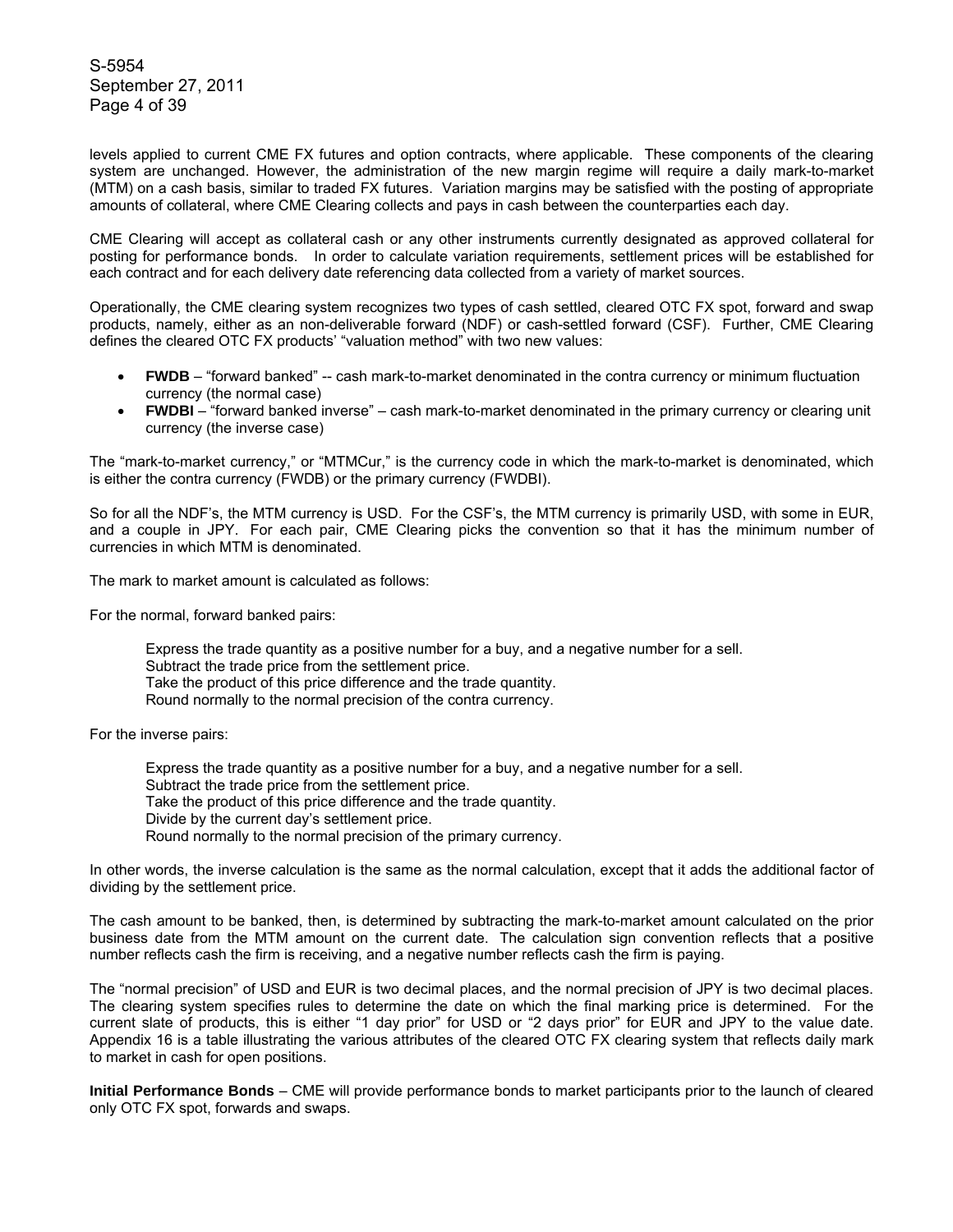### **Appendix 1 [Current rules for reference purposes only.] CME GROUP OTC FX NORMALIZATION RULE**

### **856. NORMALIZATION OF OTC FX SPOT, FORWARD, SWAP AND OPTIONS TRANSACTIONS FOR CLEARING.**

For over-the-counter (OTC) foreign exchange (FX) transactions submitted for clearing and any non-standard specification of the transaction as defined by the price format shall be normalized by CME Group Clearing to standard or normal specifications by the following "normalization process."

Instrument: Currency 1/Currency 2 (CCY1/CCY2)

### **Generically, for spot and forward OTC FX transactions…**

Standard or Normal: **Buy (B)/Sell (S) CCY1 notional amount at CCY2 per CCY1 rate.** 

*Non-standard or Non-normal:* B/S CCY2 notional amount at CCY2 per CCY1 rate.

To normalize:

- 1. Convert B to S, or S to B
- 2. Convert CCY2 notional to CCY1: CCY2 amount divided by CCY2 per CCY1 rate to obtain CCY1 amount.

For example, for Instrument: EUR/USD …

*Standard:* EUR/USD- Quote USD per EUR; notional amount in EUR Trade comes in as SELL €15 million at 1.350000 USD per EUR →BUY \$20,250,000 (€15 million x 1.350000 USD/EUR)

*Non-standard:* EUR/USD- Notional amount in USD, but quote still in USD per EUR. Trade comes in as buy \$20 million at 1.350000 USD per EUR →SELL €14,814,814.81 (\$20 million / 1.350000 USD/EUR).

To normalize the non-standard EUR/USD transaction, CME Clearing shall:

3. Convert Buy to Sell, or Sell to Buy

4. Convert USD notional to EUR: USD amount divided by USD per EUR rate.

Example: The trade "BUY \$20 million at 1.350000  $\Leftrightarrow$  SELL €14,814.814.81 (\$20/1.350000) at 1.350000 USD per EUR" shall be normalized and held in CME Clearing as:

The trade "SELL €14,814,814.81 (\$20/1.350000) at 1.350000 USD per EUR $\Leftrightarrow$  BUY \$20 million at 1.350000."

#### **For swap OTC FX transactions, …**

| Lea 1 | B/S CCY1 notional amount at CCY2t per CCY1 rate.              |
|-------|---------------------------------------------------------------|
|       | Leg 2 S/B CCY1 notional amount at $CCY2_{t+n}$ per CCY1 rate. |
| Lea 1 | B/S $CCY2$ notional amount at $CCY2t$ per $CCY1$ rate.        |
|       | S/B CCY2 notional amount at $CCY2_{t+n}$ per CCY1 rate.       |
|       | Lea 2                                                         |

To normalize:

1. Convert B to S, or S to B

2. Convert CCY2 notional to CCY1: CCY2 amount divided by CCY2 per CCY1 rate to obtain CCY1 amount.

For example, for instrument: EUR/USD…

 *Standard:* Leg 1 EUR/USD- Quote USD per EUR; notional amount in EUR

Leg 2 EUR/USD- Quote USD per EUR; notional amount in EUR

Trade comes in as "Leg 1 BUY €20 million at 1.305000  $\Leftrightarrow$  SELL \$26,100,000 (\$20 million x 1.305000) at 1.305000 USD per EUR; Leg 2 SELL €20 million at 1.315000 USD per EUR (1.3050 + 0.0100 swap points)"

*Non-Standard:* Leg 1 EUR/USD- Notional amount in USD, but quote still in USD per EUR. Leg 2 EUR/USD- Notional amount in USD, but quote still in USD per EUR.

Trade comes in as "Leg 1 SELL \$26.1 million at 1.305000  $\Rightarrow$  BUY €20 million (\$26.1 million / 1.305000) at 1.305000 USD per EUR; Leg 2 BUY \$26.3 million at 1.315000 USD per EUR (1.3050 + 0.0100 swap points)."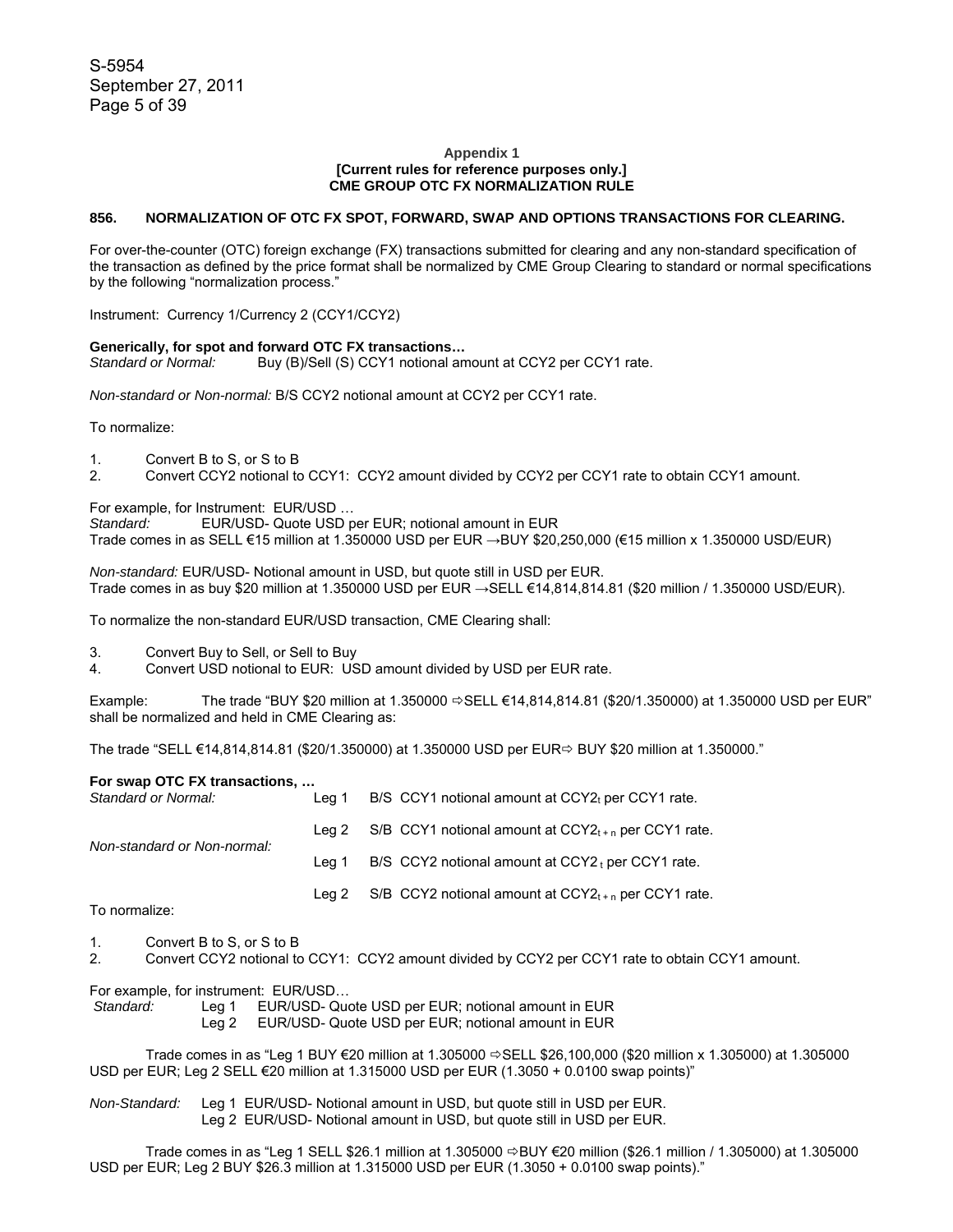S-5954 September 27, 2011 Page 6 of 39

To normalize the non-standard EUR/USD transaction, CME Clearing shall:

- 3. Convert Buy to Sell, or Sell to Buy
- 4. Convert USD notional to EUR: USD amount divided by USD per EUR rate.

Example: The trade "Leg 1 SELL \$26.1 million at 1.305000  $\Rightarrow$  BUY  $\epsilon$ 20 million (\$26.1 million / 1.305000) at 1.305000 USD per EUR; Leg 2 BUY \$26.3 million at 1.315000 USD per EUR (1.3050 + 0.0100 swap points)" shall be normalized and held in CME Clearing as:

The trade "Leg 1 BUY €20 million at 1.305000  $\Rightarrow$  SELL \$26,100,000 (\$20 million x 1.305000) at 1.305000 USD per EUR; Leg 2 SELL €20 million at 1.315000 USD per EUR (1.3050 + 0.0100 swap points)"

## **For option OTC FX transactions, …**

*Standard or Normal:* B/S CCY1/CCY2 CALL (PUT) at STRIKE PRICE in units of CCY2 per CCY1 for a notional amount of CCY1 for a premium in CCY2 (CCY1 amount x premium price in CCY2 per CCY1, that is, CCY2 pips) or % of CCY1 (CCY1 premium / CCY1 notional amount).

*Non-standard or Non-normal:* B/S CCY1/CCY2 CALL (PUT) at STRIKE PRICE in units of CCY2 per CCY1 for a notional amount of CCY2 for a premium in CCY1 (CCY2 amount / premium price in CCY2 per CCY1, that is, CCY1 pips) or % of CCY2 (CCY2 premium / CCY2 notional amount). To normalize:

- 1. Retain B/S direction
- 2. Convert CCY2 Put to CCY1 Call, CCY2 Call to CCY1 Put
- 3. Convert CCY2 notional to CCY1: CCY2 amount divided by Strike Price expressed in CCY2 per CCY1.
- 4. Process original premium amount and currency.<br>5. Take premium amount and divide by CCY1 notic
- Take premium amount and divide by CCY1 notional to express price in CCY1 terms for reference purposes.

For example, for Instrument: EUR/USD …

*Standard:* EUR/USD- Quote USD per EUR; notional amount in EUR, premium in either % of EUR notional (EUR premium) or USD pips (USD premium)

Trade comes in as BUY EUR/USD PUT at 1.350000 USD per EUR for a notional amount of €20 million with premium of \$100,000 (€20 million x option price of 0.0050 USD per EUR, that is, USD pips) or 1.0% of €20 million (€200,000 premium / €20 million) → SELL EUR/USD PUT at 1.350000 USD per EUR for a notional amount of €20 million with premium of \$100,000 (€20 million x option price of 0.0050 USD per EUR, that is, USD pips) or 1.0% of €20 million (€200,000 premium / €20 million).

*Non-standard:* EUR/USD- Notional amount in USD, but quote still in USD per EUR, premium in either % of USD notional (USD premium) or EUR pips (EUR premium).

Trade comes in as BUY EUR/USD PUT at 1.350000 USD per EUR for a notional amount of \$20 million with premium of €170,100 (\$20 million x option price of 0.008505 EUR per USD, that is, EUR pips) or 1.0% of \$20 million (\$200,000 premium / \$20 million) → SELL EUR/USD PUT at 1.350000 USD per EUR for a notional amount of \$20 million with premium of €170,100 (\$20 million x option price of 0.008505 USD per EUR, that is, EUR pips) or 1.0% of \$20 million (\$200,000 premium / \$20 million).

To normalize the non-standard EUR/USD transaction, CME Clearing shall:

- 6. Retain B/S direction<br>7. Convert USD Put to
- 7. Convert USD Put to EUR Call, USD Call to EUR Put 8. Convert USD notional to EUR: USD amount divided
- 8. Convert USD notional to EUR: USD amount divided by Strike Price expressed in USD per EUR.
- 9. Process original premium amount and currency.
- 10. Take premium amount and divide by EUR notional to express price in EUR terms for reference purposes.

Example: Trade comes in as BUY EUR/USD PUT at 1.350000 USD per EUR for a notional amount of \$20 million with premium of €170,100 (\$20 million x option price of 0.008505 EUR per USD, that is, EUR pips) or 1.0% of \$20 million  $($ \$200,000 premium / \$20 million)  $\rightarrow$  SELL EUR/USD PUT at 1.350000 USD per EUR for a notional amount of \$20 million with premium of €170,100 (\$20 million x option price of 0.008505 USD per EUR, that is, EUR pips) or 1.0% of \$20 million (\$200,000 premium / \$20 million) shall be normalized and held in CME Clearing as:

BUY EUR/USD CALL at 1.350000 USD per EUR for a notional amount of €14,814,814.81 (\$20 million/1.350000 USD per EUR) with a premium of €170,100 (\$20 million x option price of 0.008505 EUR per USD, that is, EUR pips) or 1.148% of €14,814,814.81 (€170,100 / €14,814,814.81).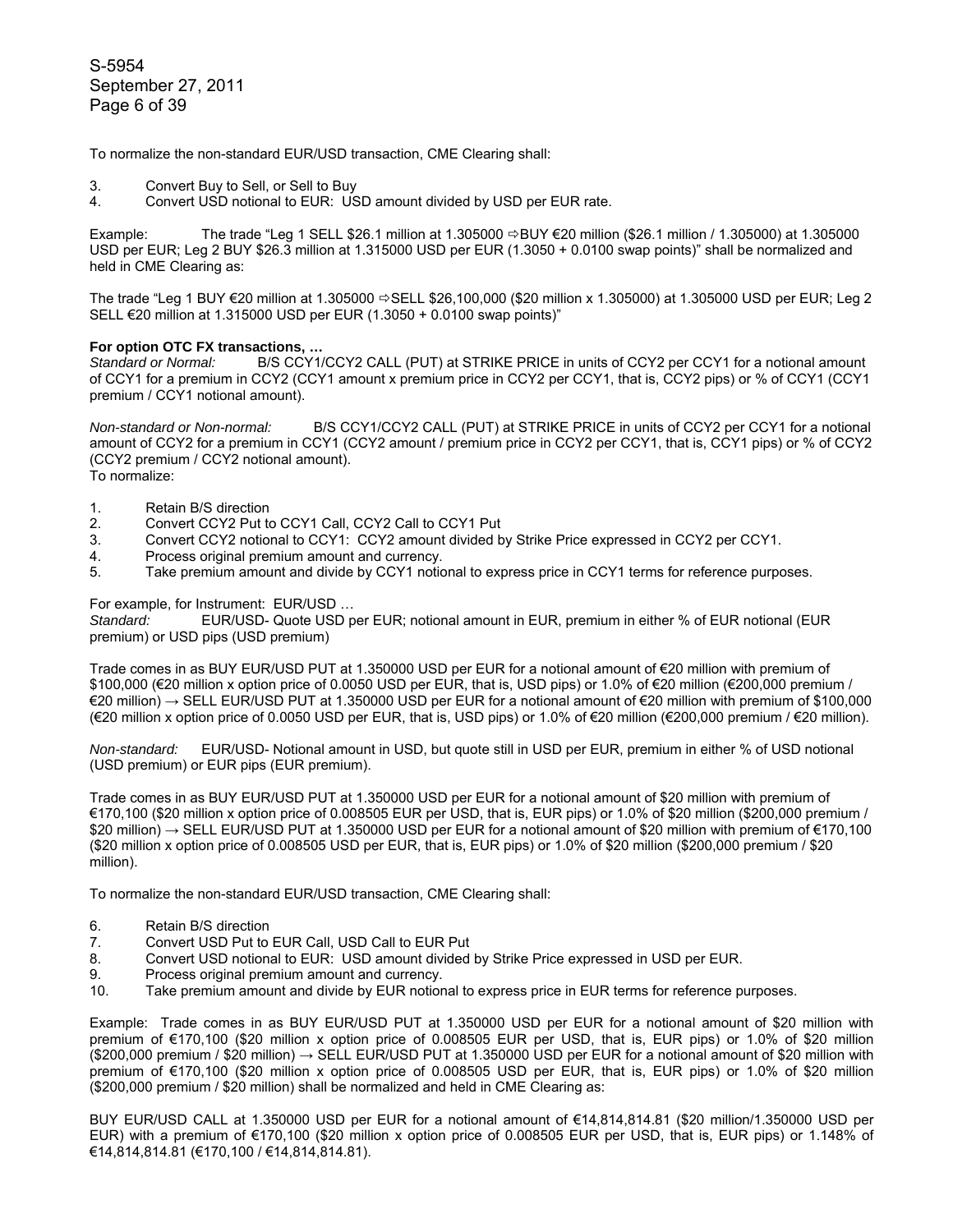### **Appendix 2**

### **[Current rules for reference purposes only.]**

### **ADDITIONS TO "DEFINITIONS" SECTION OF CME RULEBOOK**

### **CLASS B STOCKHOLDER**

The registered owner of one or more Class B Shares.

### **CLEAR DATE OF THE FX OTC CLEARED TRANSACTION**

For purposes of these rules, the "clear date of the foreign exchange (FX) over-the-counter (OTC) cleared transaction" is the date on which an original spot, forward and swap FX OTC transaction clears at CME Clearing as a substituted, cleared transaction.

## **CLEARING HOUSE**

The department of the Exchange through which all trades on the Exchange are adjusted and cleared.

…

### **FORMS**

All forms referred to herein; *e.g.*, "Buyer Delivery Commitment," shall be forms prescribed by the Exchange.

### **FORWARD FX OTC CLEARED TRANSACTION**

For purposes of these rules, a "forward" foreign exchange (FX) over-the-counter (OTC) cleared transaction shall be an agreement between counterparties to exchange ("delivery") of the associated currency pairs at a maturity date greater than one or two business days in the future. A forward FX transaction may be for standard delivery maturities from the original trade date, such as TOM Next (tomorrow next or day after tomorrow), 1-week, 2-weeks, 3-weeks, 1-month, 2-months, 3 months, …, 6-months, …, 1-year, 18-months, 2-years, etc. Also, a forward FX transaction may be for broken date maturities, that is, for delivery on any good business day in both the issuing countries of the associated currency pair that is not one of the standard delivery dates.

# **FUTURES CONTRACT**

A contract made on the Exchange for the purpose or sale of any commodity which may be satisfied by offset or delivery during such specified months pursuant to these rules.

#### … **ORDERS**

(Note that not all order types are eligible to be entered into the GLOBEX System…

## **ORIGINAL TRADE DATE OF AN FX OTC TRANSACTION**

For purposes of these rules, an "original trade date of a foreign exchange (FX) over-the-counter (OTC) cleared transaction," is the date on which the two counterparties agreed to the OTC transaction that is being replaced with the FX OTC cleared transaction.

# **PANEL**

A subcommittee elected in accordance with committee procedure to adjudicate or make a particular determination. A decision of a panel shall be deemed a decision of the committee.

#### … **SPOT**

The actual or physical commodity, also called "cash" commodity.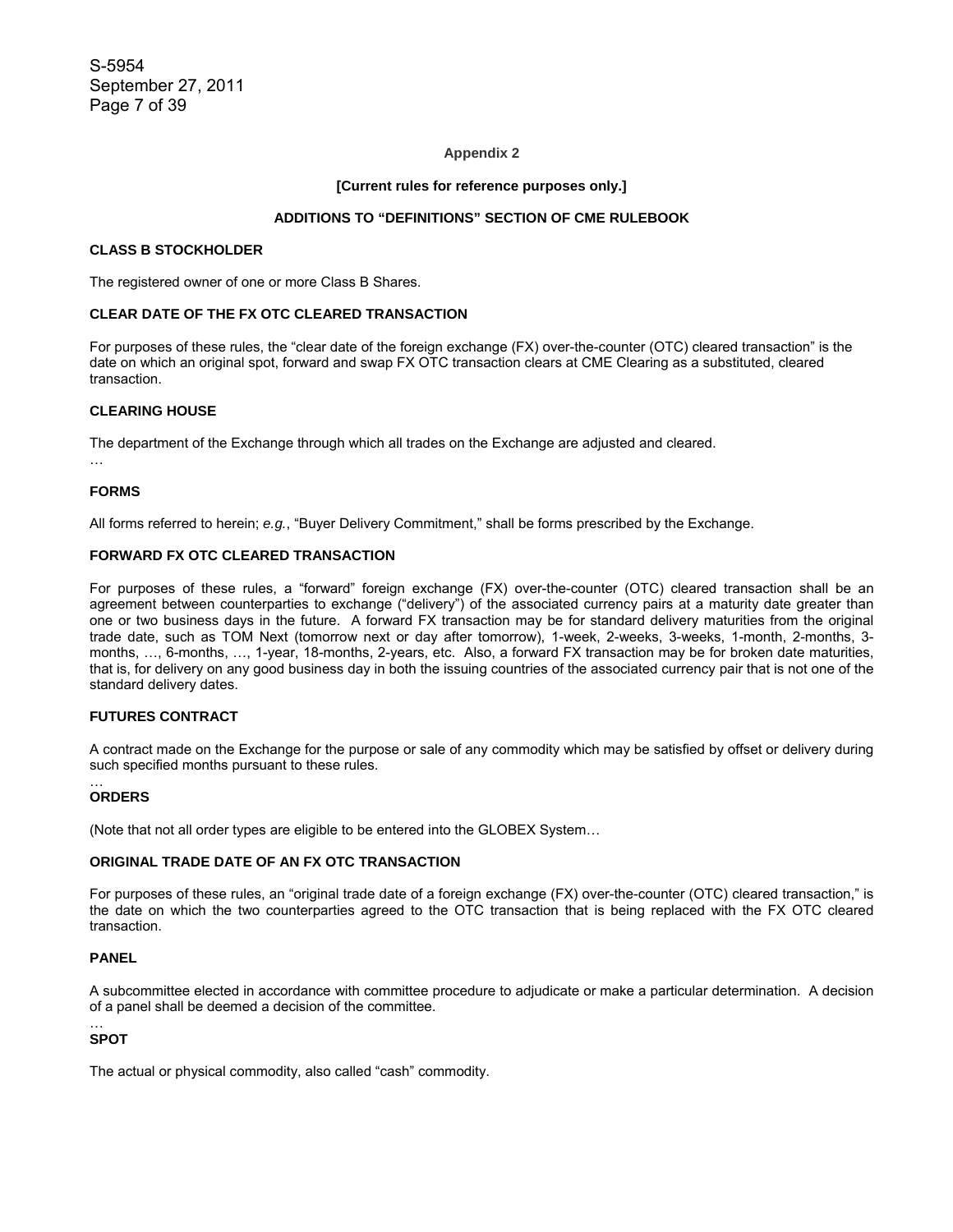S-5954 September 27, 2011 Page 8 of 39

# **SPOT FX OTC CLEARED TRANSACTION**

For purposes of these rules, a "spot" foreign exchange (FX) over-the-counter (OTC) cleared transaction shall be a very shortdated forward transaction with counterparties agreeing to exchange ("delivery") of the associated currency pairs in one or two business days, whichever is the standard OTC market convention for the particular currency pairs.

### **SPOT MONTH**

The contract month of a futures contract which is also the current calendar month.

#### … **STRADDLE**

The assumption of a long and short position on different business days in the same or related commodities for the same account.

### **SWAP FX OTC CLEARED TRANSACTION**

For purposes of these rules, a "swap" foreign exchange (FX) over-the-counter (OTC) cleared transaction shall be an agreement between counterparties to execute the combination of a spot or forward FX OTC cleared transaction and a subsequent-dated forward FX OTC cleared transaction, where the buyer of the spot or forward currency pair becomes the seller of the subsequent-dated forward currency pair and the seller of the spot or forward currency pair becomes the buyer of the subsequent-dated forward currency pair. In other words, the counterparties are agreeing to the prices on the original trade date to exchange currency pairs for immediate (or nearby forward) delivery, and reverse the same transaction on some mutually agreed to subsequent "forward date," which according to the definition above for a "forward" may be a standard delivery date or a broken delivery date.

### **TIME**

Except as otherwise specifically provided, any reference to time shall mean local Chicago time.

…

## **TRADE DATE OF AN FX OTC CLEARED TRANSACTION**

The trade date of a foreign exchange (FX) over-the-counter (OTC) cleared transaction" is the date on which counterparties to the OTC transaction submit the FX OTC transaction to clearing as a cleared contract. Although in most instances counterparties may submit an FX OTC cleared transaction for clearing on the same date as the original trade for the FX OTC spot, forward and swap transaction, there is no requirement that it is submitted on the same date. Therefore, an FX OTC cleared transaction may be submitted on any date for clearing on the exchange.

#### **TRADING SESSION**

A trading session will mean either the pit trading session (the hours designated for open outcry trading for a product) and/or the GLOBEX session (the hours on a particular trading day when a product can be traded on the GLOBEX system.

#### **VALID VALUE DATE FOR DELIVERY OR CASH SETTLEMENT OF AN FX OTC CLEARED TRANSACTION**

"Cleared only" foreign exchange (FX) over-the-counter (OTC) cleared transactions shall be delivered or cash settled for any valid value date mutually agreed to by buyer and seller, including all applicable standard valid value dates for delivery or cash settlement in futures offered for "trading and clearing." In general, for any currency pair, a valid value date shall be any business day that is a banking business day in the countries of issue for both currencies.

# **VOLATILITY QUOTE**

An alternative means of quoting options, or combinations involving options, by bidding or offering the implied volatility. Any transactions quoted in volatility terms will be translated into price terms for clearing purposes by means of a standard options pricing model maintained and disseminated by the Exchange.

(End Definitions)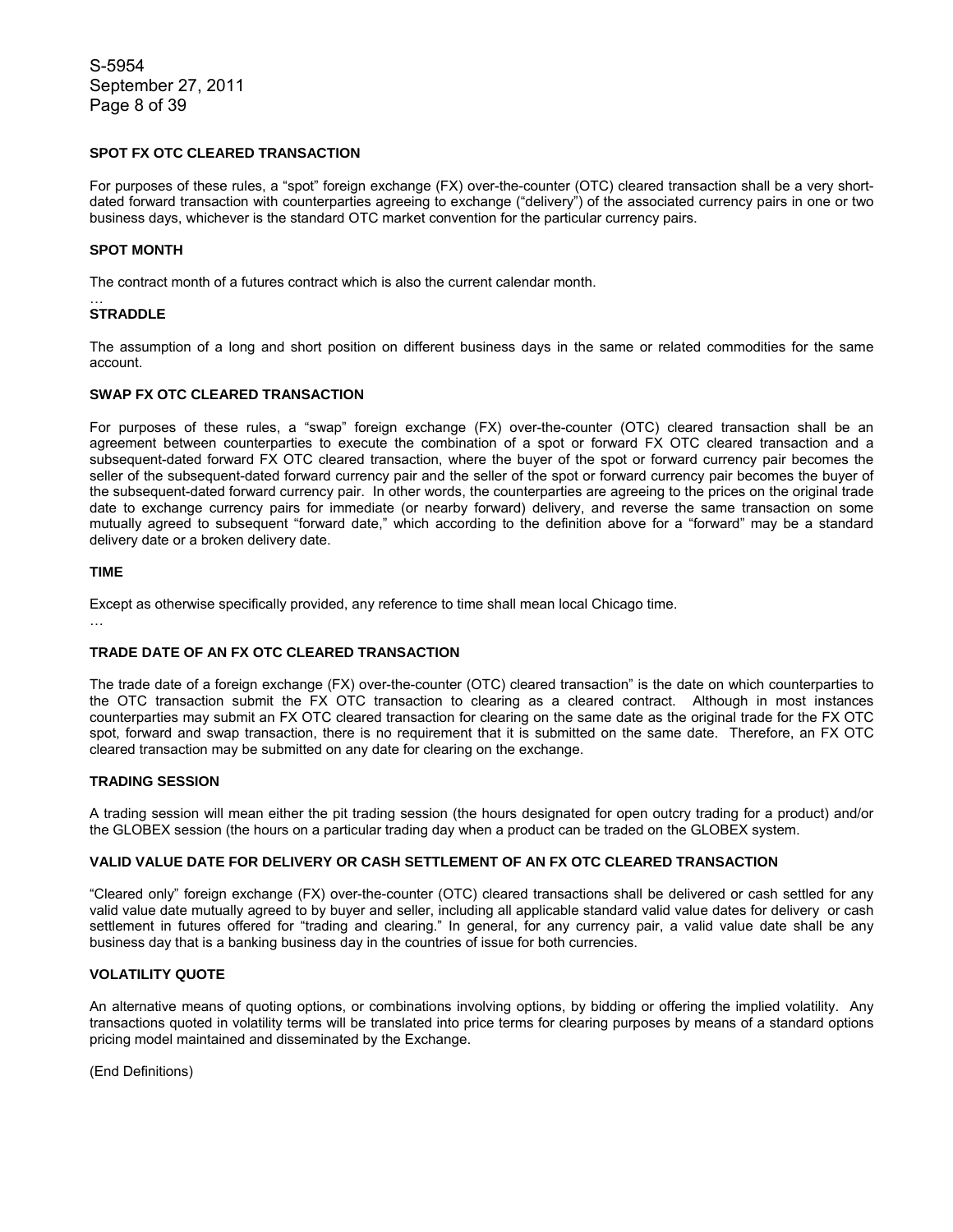S-5954 September 27, 2011 Page 9 of 39

### Appendix 3 **5.C. POSITION LIMIT AND REPORTABLE LEVEL TABLE POSITION LIMIT, POSITION ACCOUNTABILITY AND REPORTABLE LEVEL TABLE**

| <b>CONTRACT NAME</b>                                                                | <b>OPTIONS</b> | <b>FIRST</b><br><b>SCALE</b><br>-DOWN<br><b>SPOT</b><br><b>MONTH</b> | <b>SECOND</b><br><b>SCALE-</b><br><b>DOWN</b><br><b>SPOT</b><br><b>MONTH</b> | <b>SPOT</b><br><b>MONTH</b> | <b>SINGLE</b><br><b>MONTH</b> | <b>ALL</b><br><b>MONTHS</b><br><b>COMBINED</b> | <b>POSITION</b><br><b>ACCOUNT-</b><br><b>ABILITY</b> | <b>REPORT-</b><br><b>ABLE FUT</b><br><b>LEVEL</b> | <b>REPORT-</b><br><b>ABLE OPT</b><br><b>LEVEL</b> |  |  |  |
|-------------------------------------------------------------------------------------|----------------|----------------------------------------------------------------------|------------------------------------------------------------------------------|-----------------------------|-------------------------------|------------------------------------------------|------------------------------------------------------|---------------------------------------------------|---------------------------------------------------|--|--|--|
| <b>CME Foreign Exchange</b><br>Canadian                                             |                |                                                                      |                                                                              |                             |                               |                                                |                                                      |                                                   |                                                   |  |  |  |
| Dollar/Japanese Yen                                                                 |                |                                                                      |                                                                              |                             |                               |                                                | 6,000                                                | 25                                                |                                                   |  |  |  |
| <b>U.S. Dollar/Chilean Peso</b>                                                     |                |                                                                      |                                                                              |                             |                               |                                                |                                                      |                                                   |                                                   |  |  |  |
| (Cleared OTC<br><b>Equivalents)</b>                                                 |                |                                                                      |                                                                              | 20,000                      |                               |                                                | 6,000                                                | <b>NA</b>                                         |                                                   |  |  |  |
| <b>U.S. Dollar Mexican Peso</b><br>(Cleared OTC<br><b>Equivalents</b> )             |                |                                                                      |                                                                              | 20,000                      |                               |                                                | 6,000                                                | <u>NA</u>                                         |                                                   |  |  |  |
| <b>U.S. Dollar/Brazilian Real</b><br>(Cleared OTC<br><b>Equivalents)</b>            |                |                                                                      |                                                                              |                             | 24,000                        | 40,000                                         |                                                      | M                                                 |                                                   |  |  |  |
| <b>U.S. Dollar/Polish Zloty</b><br>(Cleared OTC                                     |                |                                                                      |                                                                              | 2,000                       |                               |                                                | 6,000                                                | M                                                 |                                                   |  |  |  |
| <b>Equivalents)</b><br><b>U.S. Dollar /Chinese</b><br><b>Renminbi (Cleared OTC</b>  |                |                                                                      |                                                                              | 2,000                       |                               |                                                | 6,000                                                | <b>NA</b>                                         |                                                   |  |  |  |
| <b>Equivalents)</b><br><b>U.S. Dollar/Russian Ruble</b>                             |                |                                                                      |                                                                              |                             |                               |                                                |                                                      |                                                   |                                                   |  |  |  |
| (Cleared OTC<br><b>Equivalents</b> )                                                |                |                                                                      |                                                                              | 2,000                       |                               | 10,000                                         |                                                      | M                                                 |                                                   |  |  |  |
| <b>British Pound/U.S. Dollar</b><br>(Cleared OTC<br><b>Equivalents)</b>             |                |                                                                      |                                                                              |                             |                               |                                                | 10,000                                               | <b>NA</b>                                         |                                                   |  |  |  |
| <b>U.S. Dollar/Canadian</b><br><b>Dollar (Cleared OTC</b><br><b>Equivalents)</b>    |                |                                                                      |                                                                              |                             |                               |                                                | 6,000                                                | M                                                 |                                                   |  |  |  |
| <b>U.S. Dollar/Japanese Yen</b><br>(Cleared OTC<br><b>Equivalents</b> )             |                |                                                                      |                                                                              |                             |                               |                                                | 10,000                                               | <u>NA</u>                                         |                                                   |  |  |  |
| <b>U.S. Dollar/Swiss Franc</b><br>(Cleared OTC<br><b>Equivalents)</b>               |                |                                                                      |                                                                              |                             |                               |                                                | 10,000                                               | M                                                 |                                                   |  |  |  |
| <b>Australian Dollar/U.S.</b><br><b>Dollar (Cleared OTC</b><br><b>Equivalents)</b>  |                |                                                                      |                                                                              |                             |                               |                                                | 6,000                                                | <u>NA</u>                                         |                                                   |  |  |  |
| <b>New Zealand Dollar/U.S.</b><br><b>Dollar (Cleared OTC</b><br><b>Equivalents)</b> |                |                                                                      |                                                                              |                             |                               |                                                | 6,000                                                | $\underline{\mathsf{NA}}$                         |                                                   |  |  |  |
| <b>U.S. Dollar/South African</b><br><b>Rand (Cleared OTC</b>                        |                |                                                                      |                                                                              | 5,000                       |                               |                                                | 6,000                                                | M                                                 |                                                   |  |  |  |
| <b>Equivalents)</b><br>Euro/U.S. Dollar (Cleared<br><b>OTC Equivalents)</b>         |                |                                                                      |                                                                              |                             |                               |                                                | 10,000                                               | <b>NA</b>                                         |                                                   |  |  |  |
| <b>U.S. Dollar/Norwegian</b><br><b>Krone (Cleared OTC</b><br>Equivalents)           |                |                                                                      |                                                                              |                             |                               |                                                | 6,000                                                | $\underline{\mathsf{NA}}$                         |                                                   |  |  |  |
| <b>U.S. Dollar/Swedish</b><br><b>Krona (Cleared OTC</b><br><b>Equivalents)</b>      |                |                                                                      |                                                                              |                             |                               |                                                | 6,000                                                | M                                                 |                                                   |  |  |  |
| <b>U.S Dollar/Czech Koruna</b><br>(Cleared OTC<br><b>Equivalents</b> )              |                |                                                                      |                                                                              | 2,000                       |                               |                                                | 6,000                                                | M <sub>A</sub>                                    |                                                   |  |  |  |
| <b>U.S Dollar/Hungarian</b><br><b>Forint (Cleared OTC</b>                           |                |                                                                      |                                                                              | 2,000                       |                               |                                                | 6,000                                                | M                                                 |                                                   |  |  |  |
| <b>Equivalents)</b><br><b>U.S Dollar/Israeli Shekel</b><br>(Cleared OTC             |                |                                                                      |                                                                              | 2,000                       |                               |                                                | 6,000                                                | M                                                 |                                                   |  |  |  |
| <b>Equivalents)</b><br><b>U.S Dollar/Turkish Lira</b><br>(Cleared OTC               |                |                                                                      |                                                                              |                             |                               |                                                |                                                      |                                                   |                                                   |  |  |  |
| <b>Equivalents)</b><br><b>U.S. Dollar/Danish Krone</b>                              |                |                                                                      |                                                                              | 2,000                       |                               |                                                | 6,000                                                | M                                                 |                                                   |  |  |  |
| (Cleared OTC<br><b>Equivalents</b> )                                                |                |                                                                      |                                                                              |                             |                               |                                                | 6,000                                                | <u>NA</u>                                         |                                                   |  |  |  |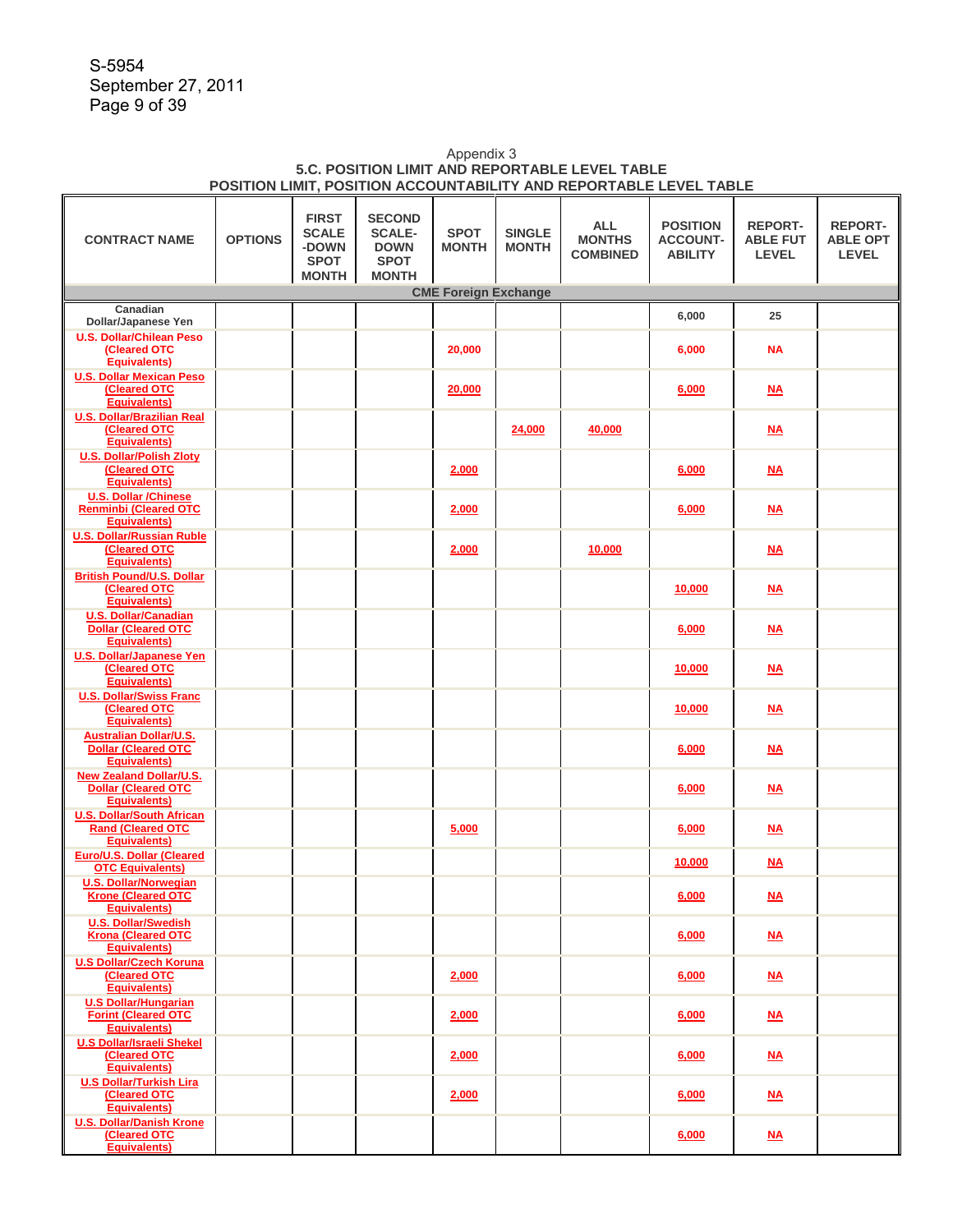| <b>Euro/British Pounds</b><br><b>(Cleared OTC</b><br><b>Equivalents)</b>                |   |  |        |  | 6,000 | $\underline{\mathsf{NA}}$ |    |
|-----------------------------------------------------------------------------------------|---|--|--------|--|-------|---------------------------|----|
| <b>Euro/Japanese Yen</b><br>(Cleared OTC<br><b>Equivalents)</b>                         |   |  |        |  | 6,000 | M                         |    |
| <b>Euro/Swiss Franc</b><br>(Cleared OTC<br><b>Equivalents)</b>                          |   |  |        |  | 6,000 | <u>NA</u>                 |    |
| <b>Canadian</b><br><b>Dollar/Japanese Yen</b><br>(Cleared OTC<br><b>Equivalents)</b>    |   |  |        |  | 6,000 | M                         |    |
| <b>Euro/ Australian Dollar</b><br><b>(Cleared OTC</b><br><b>Equivalents)</b>            |   |  |        |  | 6,000 | M                         |    |
| <b>Australian</b><br><b>Dollar/Japanese Yen</b><br>(Cleared OTC<br><b>Equivalents</b> ) |   |  |        |  | 6,000 | M <sub>A</sub>            |    |
| <b>U.S. Dollar/Hong Kong</b><br><b>Dollar (Cleared OTC</b><br><b>Equivalents)</b>       |   |  |        |  | 6,000 | <u>NA</u>                 |    |
| <b>U.S. Dollar/Singapore</b><br><b>Dollar (Cleared OTC</b><br><b>Equivalents)</b>       |   |  | 5,000  |  | 6,000 | <b>NA</b>                 |    |
| <b>U.S. Dollar/Thailand Baht</b><br><b>(Cleared OTC</b><br><b>Equivalents</b> )         |   |  | 2,000  |  | 6,000 | $M_{A}$                   |    |
| <b>U.S. Dollar/Colombian</b><br><b>Peso (Cleared OTC</b><br><b>Equivalents)</b>         |   |  | 20,000 |  | 6,000 | <b>NA</b>                 |    |
| <b>U.S. Dollar/Peruvian Sol</b><br>(Cleared OTC<br><b>Equivalents)</b>                  |   |  | 20,000 |  | 6,000 | <u>NA</u>                 |    |
| <b>U.S. Dollar/Argentine</b><br><b>Peso (Cleared OTC</b><br><b>Equivalents)</b>         |   |  | 20,000 |  | 6,000 | <b>NA</b>                 |    |
| <b>U.S. Dollar/Korean Won</b><br>(Cleared OTC<br><b>Equivalents)</b>                    |   |  | 20,000 |  | 6,000 | M                         |    |
| <b>U.S. Dollar/Indian Rupee</b><br>(Cleared OTC<br><b>Equivalents)</b>                  |   |  | 20,000 |  | 6,000 | M                         |    |
| <b>U.S. Dollar/Malaysian</b><br><b>Ringgit (Cleared OTC</b><br><b>Equivalents)</b>      |   |  | 20,000 |  | 6,000 | <b>NA</b>                 |    |
| <b>U.S. Dollar/Indonesian</b><br><b>Rupiah (Cleared OTC</b><br><b>Equivalents)</b>      |   |  | 20,000 |  | 6,000 | <b>NA</b>                 |    |
| <b>U.S. Dollar/Taiwan Dollar</b><br>(Cleared OTC<br><b>Equivalents</b> )                |   |  | 20,000 |  | 6,000 | M <sub>A</sub>            |    |
| <b>U.S. Dollar/Philippines</b><br><b>Peso (Cleared OTC</b><br><b>Equivalents)</b>       |   |  | 20,000 |  | 6,000 | <b>NA</b>                 |    |
| <b>Chinese Renminbi/Euro</b><br>FX                                                      | Y |  | 2,000  |  | 6,000 | 25                        | 25 |

**\*\*\*\*For purposes of Position Accountability and Position Limits, notional value in the cleared only product will be converted to contract units, whereby, notional 100,000 U.S. dollars will equal one contract equivalent. Spot month position limits will be calculated based upon contract equivalents for cleared transactions which are settled in the spot period between the second and third Wednesdays (inclusive) during the months of March, June, September and December**.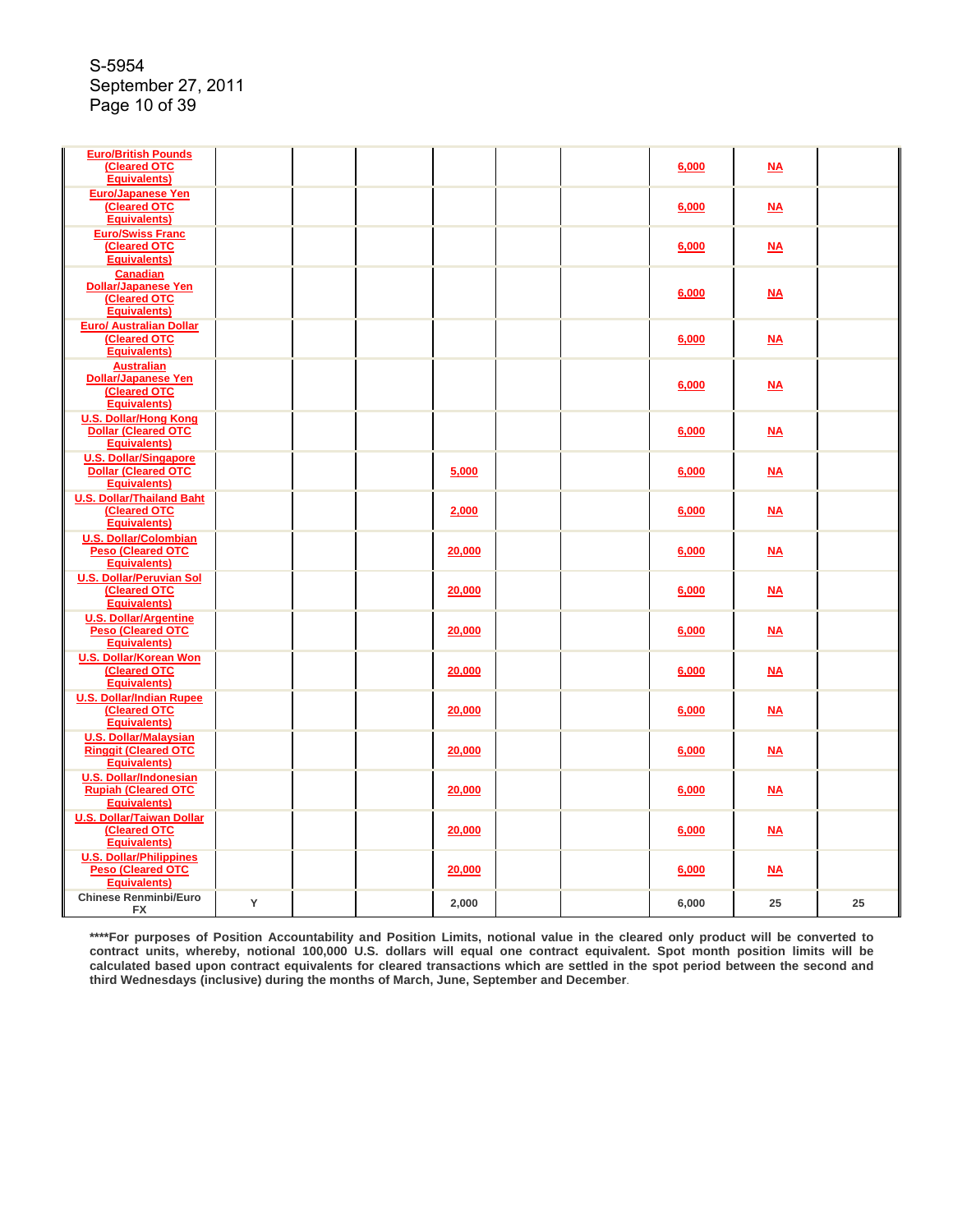### **Appendix 4**

### **Chapter 300 CME WM/Reuters OTC Spot, Forward and Swap Contracts**

#### **300.00. SCOPE OF CHAPTER**

This chapter is limited in application to CME WM/Reuters OTC Spot, Forward, and Swap Contracts ("CME WMR Contracts"), based on specified currency pairs, cash-settled by reference to WM/Reuters Closing Spot Rates ("WMR Rates")<sup>1</sup>. Parties to transactions in CME WMR Contracts shall be limited to "eligible contract participants" as defined in Section 1a(12) of the Commodity Exchange Act.

Transactions in CME WMR Contracts shall also be subject to the general rules of the Exchange insofar as applicable. The clearing and settlement of transactions in CME WMR Contracts shall also be subject to the provisions of Chapter 8-F of the CME Rulebook (Over-the-Counter Derivative Clearing).

#### **300.01. CONTRACT SPECIFICATIONS**

#### **300.01.A. Contract Summary**

CME WMR Contracts shall be based upon specified currency pairings as cataloged in the Appendix to this Chapter.

The Unit of Trading and Clearing shall be specified in terms of the "clearing-unit currency." CME WMR Contracts shall be based on a Unit of Clearing to a Precision as specified in the Appendix to this Chapter. The minimum price fluctuation shall be specified in terms of the "minimum-fluctuation currency." CME WMR contracts shall be quoted in minimum price fluctuations as specified in the Appendix to this Chapter.

For purposes of Position Accountability and the application of Position Limits, per Rule 300.01.E, each CME WMR Contract shall be deemed to be the notional value contract equivalent as specified in the Appendix to this Chapter. The levels of Position Accountability and Position Limits, as applicable, are further specified in the Appendix to this Chapter.

#### **300.01.B. Hours for Trading and Clearing Entry**

The Exchange shall determine the hours during which CME WMR Contracts may be traded and submitted to the Clearing House.

#### **300.01.C. Valid Value Dates for Cash Settlement**

CME WMR Contracts shall be cash settled for any valid value date mutually agreed to by buyer and seller, and accepted by the Exchange for the applicable currency pair as a valid value date(s) for cash settlement and clearing. In general, for any currency pair, a valid value date shall be any business day that is a banking business day in the countries of issue for both currencies.

#### **300.01.D. Delivery Price and Delivery Value**

Delivery for CME WMR Contracts assigned pursuant to Chapter 300 shall be by cash settlement according to Rule 300.02.

### **300.01.E. Position Limits and Position Accountability**

1. Authority - Position Limits and Position Accountability may be applicable, as defined by Rule 560, and as per the following.

- 2. Aggregation For purposes of this Rule, where applicable:
- futures,
- options on futures,
- E-mini futures.
- E-micro futures.

• spot, forward and swaps (combinations of spot and forwards or two maturity forwards), including but not limited to CME WMR Contracts,

• options on spot and forwards, including but not limited to CME WMR Contracts; and

• in addition, where applicable, the analogous reciprocal versions of the aforementioned contracts for the respective foreign exchange pairs, shall be aggregated with all products utilizing that foreign exchange (FX) pair regardless of quoting conventions. The baseline for this aggregation shall be the denomination of the underlying full-size CME futures contract. Contract equivalents shall be determined through the conversion of the notional value (or contract size times the number of contracts in standardized products) to the CME base currency using the prior day's Regular Trading Hours (RTH) settlement, and dividing the result by the contract size or notional of the full-size CME futures contract.

 1 The WM/Reuters Closing Spot Rates are provided by The World Markets Company PLC (WM) in conjunction with Reuters and are used for certain currencies (the "Rates") displayed herein. WM and Reuters shall not be liable for any errors in or delays in providing or making available the WM/Reuters Closing Spot Rates, nor for any actions taken in reliance on the same. The Rates can not be used, reproduced, distributed, redistributed, licensed or disclosed in any way without a written agreement with WM.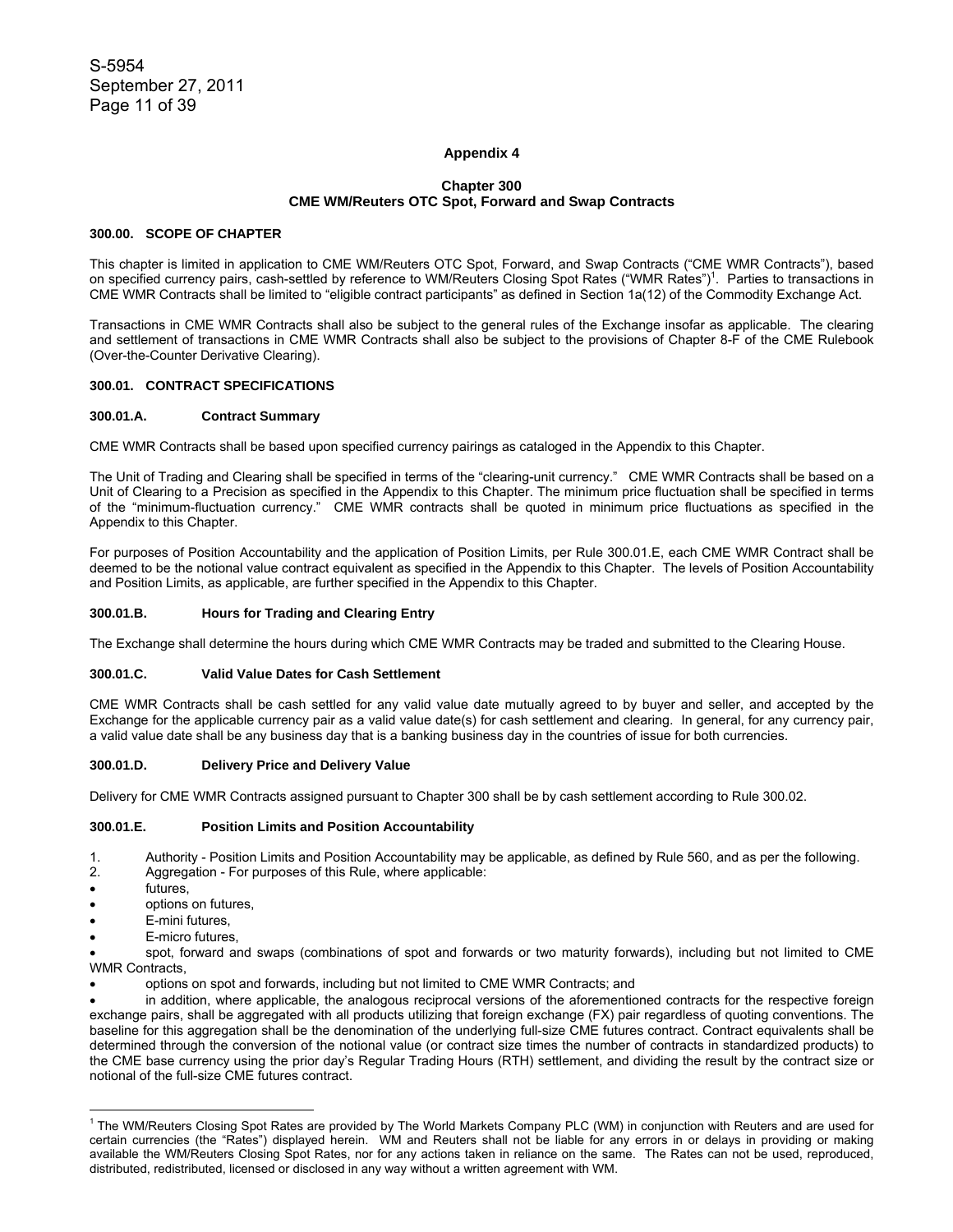3. Contract Equivalent - For purposes of this Rule, each CME WMR Contract shall be deemed to be the notional value contract equivalent as specified in the Appendix to this Chapter.

4. Position Accountability - A participant owning or controlling more than the aggregated equivalent of the number of contracts specified in the Appendix to this Chapter, net long or net short, shall provide, in a timely fashion, upon request by the Exchange, information regarding the nature of the position, trading strategy, and hedging information if applicable.

5. Spot Position Limit – A participant shall not own or control more than the equivalent of the number of contracts specified in the Appendix to this Chapter which are settled in the spot period between the second and third Wednesdays (inclusive) during the months of March, June, September and December.

6. Single Expiration Position Limit – A participant shall not own or control more than the equivalent of the number of contracts specified in the Appendix to this Chapter that expire on the same date.

7. Aggregate Position Limit– A participant shall not own or control more than the equivalent of the number of contracts specified in the Appendix to this Chapter, net long or net short, in all expiration dates combined.

8. Exemptions - The foregoing position limits shall not apply to bona fide hedge positions meeting the requirements of Regulation 1.3( $z$ )(1) of the CFTC and the rules of the Exchange, and shall not apply to other positions exempted pursuant to Rule  $559$ .

## **300.01.F. Last Day of Trading**

The last day on which a transaction in a CME WMR Contract may be traded, in respect of a specified cash settlement date, shall be one (1) valid business day prior to the cash settlement date.

#### **300.01.G. Liquidation and Delivery Standards**

(1) At Maturity. After clearing of CME WMR Contracts in respect of a specified cash settlement date has ceased, in accordance with Rule 300.01.G. of this chapter, outstanding contracts for such cash settlement date shall be liquidated by cash settlement through procedures as prescribed in Rule 300.02 and in a manner prescribed by the Clearing House.

(2) Prior to Maturity. Standard offsets of futures and options on futures shall not apply to positions in CME WMR Contracts. Prior to the Cash Settlement Date, positions may be closed out upon the request of the clearing firm to the Clearing House, and in the manner prescribed by the Clearing House.

#### **300.01.H. Contract Modifications**

Specifications shall be fixed as of the first day of trading of a contract, except that all deliveries must conform to government regulations in force at the time of delivery. If any national or international government agency or body issues an order, ruling, directive or law that conflicts with the requirements of these rules, such order, ruling, directive or law shall be construed to take precedence and become part of these rules and all open and new contracts shall be subject to such government orders.

#### **300.02. CASH SETTLEMENT**

#### **300.02.A. Day of Cash Settlement**

Each CME WMR Contract, for a valid value date for cash settlement in one business day, shall be liquidated by cash settlement at a price equal to the daily Final Settlement Price for that day. The daily Final Settlement Price shall be equal to the WM/Reuters Closing Spot Rate for that day for the specific currency pair in question, rounded to the nearest integral multiple of the minimum price increment as identified per the Appendix to this Chapter.

All open positions for that valid value date for cash settlement will be cash settled in the minimum fluctuation currency based upon the difference between the Final Settlement Price for the valid value date for cash settlement and the original trade price as submitted for clearing, times the notional value of the transaction in the clearing unit currency.

#### **300.02.B. Procedures if No Cash Settlement Price is Available**

In the event that the Final Settlement Price for a valid value date for cash settlement cannot be published on a given day by WM/Reuters, and in order to minimize basis risk, the Final Settlement Price shall be determined as the next available WM/Reuters Closing Spot Rate for the specific currency pair in question.

#### **300.02.C. Amendments to Timings**

The Exchange may amend the timings of notifications, deliveries, and transfers under this Rule 300.02 to reflect as appropriate the adoption of daylight savings time in the relevant countries of delivery.

### **300.03. DISPUTES**

All disputes between interested parties may be settled by arbitration as provided in the Rules.

(End Chapter 300)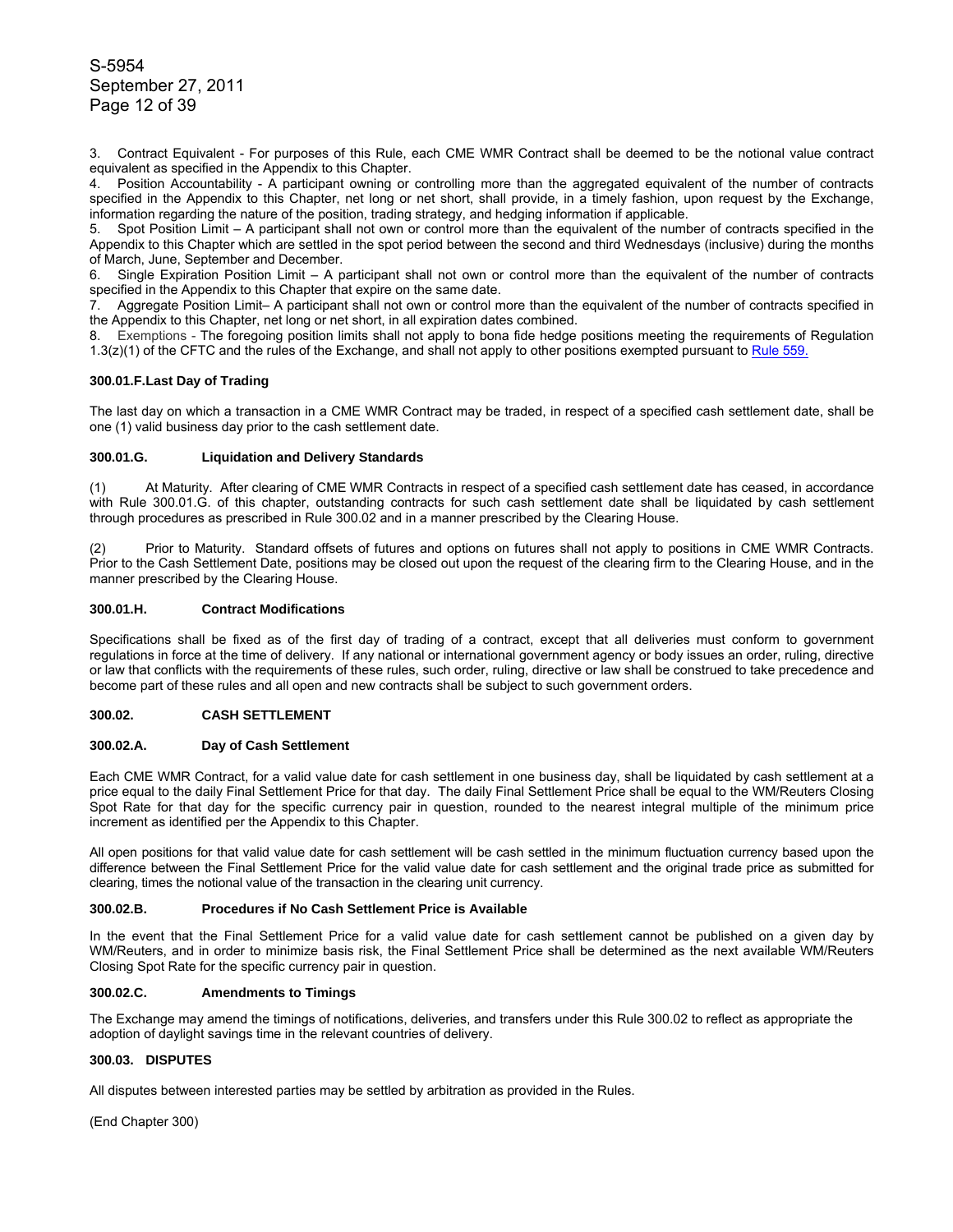S-5954 September 27, 2011 Page 13 of 39

| <b>Currency</b><br>Pairing | Unit of<br><b>Trading and</b><br>Clearing | <b>Precision</b> | Minimum<br>Price<br><b>Fluctuation</b> | Contract<br>Equivalent | <b>Position</b><br>Account-<br>ability | <b>Spot Month</b><br><b>Position</b><br>Limit | <b>Single</b><br><b>Month</b><br><b>Position</b><br>Limit | <b>All Months</b><br><b>Combined</b><br><b>Position Limit</b> |
|----------------------------|-------------------------------------------|------------------|----------------------------------------|------------------------|----------------------------------------|-----------------------------------------------|-----------------------------------------------------------|---------------------------------------------------------------|
| GBP/USD                    | 1 GBP                                     | 0.01 GBP         | 0.000001<br>USD/GBP                    | 62,500 GBP             | 10,000                                 | Na                                            | Na                                                        | Na                                                            |
| USD/CAD                    | 1 USD                                     | 0.01 USD         | 0.000001<br>CAD/USD                    | 100.000<br><b>USD</b>  | 6,000                                  | Na                                            | Na                                                        | Na                                                            |
| USD/JPY                    | 1 USD                                     | 0.01 USD         | 0.0001<br>JPY/USD                      | 100,000<br><b>USD</b>  | 10,000                                 | Na                                            | Na                                                        | Na                                                            |
| USD/CHF                    | 1 USD                                     | 0.01 USD         | 0.000001<br>CHF/USD                    | 100,000<br><b>USD</b>  | 10,000                                 | Na                                            | Na                                                        | Na                                                            |
| AUD/USD                    | 1 AUD                                     | 0.01 AUD         | 0.000001<br>USD/AUD                    | 100,000<br>AUD         | 6,000                                  | Na                                            | Na                                                        | Na                                                            |
| USD/MXN                    | 1 USD                                     | 0.01 USD         | 0.000001<br>MXN/USD                    | 100.000<br><b>USD</b>  | 6,000                                  | 20,000                                        | Na                                                        | Na                                                            |
| NZD/USD                    | 1 NZD                                     | 0.01 NZD         | 0.000001<br>USD/NZD                    | 100,000<br><b>NZD</b>  | 6,000                                  | Na                                            | Na                                                        | Na                                                            |
| USD/ZAR                    | 1 USD                                     | 0.01 USD         | 0.000001<br>ZAR/USD                    | 100,000<br><b>USD</b>  | 6,000                                  | 5.000                                         | Na                                                        | Na                                                            |
| EUR/USD                    | 1 EUR                                     | 0.01 EUR         | 0.000001<br>USD/EUR                    | 125,000<br><b>EUR</b>  | 10,000                                 | Na                                            | Na                                                        | Na                                                            |
| USD/NOK                    | 1 USD                                     | 0.01 USD         | 0.000001<br>NOK/USD                    | 100,000<br>USD         | 6,000                                  | Na                                            | Na                                                        | Na                                                            |
| USD/SEK                    | 1 USD                                     | 0.01 USD         | 0.000001<br>SEK/USD                    | 100,000<br><b>USD</b>  | 6,000                                  | Na                                            | Na                                                        | Na                                                            |
| USD/CZK                    | 1 USD                                     | 0.01 USD         | 0.00001<br>CZK/USD                     | 100,000<br><b>USD</b>  | 6,000                                  | 2,000                                         | Na                                                        | Na                                                            |
| USD/HUF                    | 1 USD                                     | 0.01 USD         | 0.0001<br><b>HUF/USD</b>               | 100,000<br><b>USD</b>  | 6,000                                  | 2,000                                         | Na                                                        | Na                                                            |
| USD/PLN                    | 1 USD                                     | 0.01 USD         | 0.000001<br>PLN/USD                    | 100,000<br><b>USD</b>  | 6,000                                  | 2,000                                         | Na                                                        | Na                                                            |
| USD/ILS                    | 1 USD                                     | 0.01 USD         | 0.000001<br>ILS/USD                    | 100,000<br><b>USD</b>  | 6,000                                  | 2,000                                         | Na                                                        | Na                                                            |
| USD/TRY                    | 1 USD                                     | 0.01 USD         | 0.000001<br>TRY/USD                    | 100,000<br><b>USD</b>  | 6,000                                  | 2,000                                         | Na                                                        | Na                                                            |
| USD/DKK                    | 1 USD                                     | 0.01 USD         | 0.000001<br>DKK/USD                    | 100,000<br><b>USD</b>  | 6,000                                  | Na                                            | Na                                                        | Na                                                            |
| EUR/GBP                    | 1 EUR                                     | 0.01 EUR         | 0.0000001<br><b>GBP/EUR</b>            | 125,000<br><b>EUR</b>  | 6,000                                  | Na                                            | Na                                                        | Na                                                            |
| EUR/JPY                    | 1 EUR                                     | 0.01 EUR         | 0.0001<br>JPY/EUR                      | 125,000<br><b>EUR</b>  | 6,000                                  | Na                                            | Na                                                        | Na                                                            |
| EUR/CHF                    | 1 EUR                                     | 0.01 EUR         | 0.0000001<br>CHF/EUR                   | 125,000<br><b>EUR</b>  | 6,000                                  | Na                                            | Na                                                        | Na                                                            |
| AUD/JPY                    | 1 AUD                                     | 0.01 AUD         | 0.000001<br>JPY/AUD                    | 100,000<br>AUD         | 6,000                                  | Na                                            | Na                                                        | Na                                                            |
| CAD/JPY                    | 1 CAD                                     | 0.01 CAD         | 0.00001<br>JPY/CAD                     | 100,000<br>CAD         | 6.000                                  | Na                                            | Na                                                        | Na                                                            |
| EUR/AUD                    | 1 EUR                                     | 0.01 EUR         | 0.000001<br>AUD/EUR                    | 125.000<br><b>EUR</b>  | 6,000                                  | Na                                            | Na                                                        | Na                                                            |
| USD/HKD                    | 1 USD                                     | 0.01 USD         | 0.000001<br><b>HKD/USD</b>             | 100,000<br>USD.        | 6,000                                  | Na                                            | Na                                                        | Na                                                            |
| USD/SGD                    | 1 USD                                     | 0.01 USD         | 0.000001<br>SGD/USD                    | 100,000<br>USD.        | 6,000                                  | 5,000                                         | Na                                                        | Na                                                            |
| USD/THB                    | 1 USD                                     | 0.01 USD         | 0.0001<br>THB/USD                      | 100,000<br><b>USD</b>  | 6,000                                  | 2,000                                         | Na                                                        | Na                                                            |

# **Appendix to Chapter 300: Contract Specifications**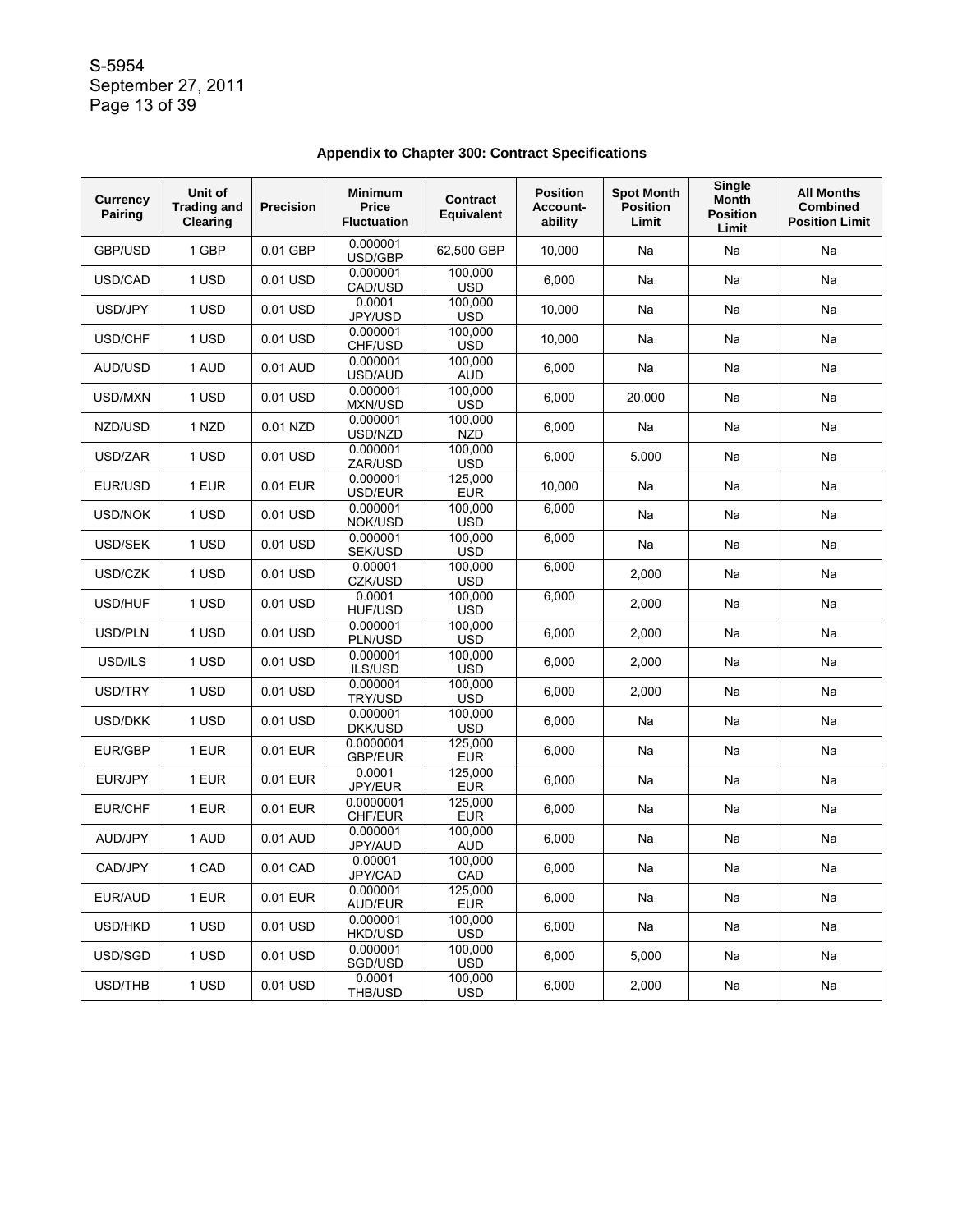S-5954 September 27, 2011 Page 14 of 39

# **NOTES**

| AUD        | =   | Australian dollar    |
|------------|-----|----------------------|
| CAD        | $=$ | Canadian dollar      |
| CHF        | $=$ | Swiss franc          |
| CZK        | $=$ | Czech koruna         |
| <b>DKK</b> | $=$ | Danish krone         |
| EUR        | $=$ | Euro                 |
| GBP        | $=$ | British pound        |
| HKD        | $=$ | Hong Kong dollar     |
| HUF        | $=$ | Hungarian forint     |
| ILS        | $=$ | Israeli shekel       |
| JPY.       | $=$ | Japanese yen         |
| <b>MXN</b> | $=$ | Mexican peso         |
| <b>NOK</b> | $=$ | Norwegian krone      |
| N7D        | $=$ | New Zealand dollar   |
| <b>PLN</b> | $=$ | Polish zloty         |
| <b>SEK</b> | Ξ   | Swedish krona        |
| SGD        | $=$ | Singapore dollar     |
| <b>THB</b> | $=$ | <b>Thailand baht</b> |
| TRY        | $=$ | Turkish lira         |
| USD        | $=$ | U.S. dollar          |
| ZAR        | =   | South African Rand   |
|            |     |                      |

#### **Appendix 5**

#### **Chapter 257H Cleared OTC U.S. Dollar/ Brazilian Real (USD/BRL) Spot, Forwards and Swaps**

#### **257H.00. SCOPE OF CHAPTER**

This chapter is limited in application to U.S. dollar/ Brazilian real Spot, Forwards, and Swaps that are executed between two counterparties on an Over-the-Counter ("OTC") basis and subsequently novated to the CME Clearing House for purposes of clearance ("Cleared OTC Contracts"). Parties to transactions in Cleared OTC Contracts shall be limited to "eligible contract participants" as defined in Section 1a(12) of the Commodity Exchange Act. Cleared OTC Contracts are listed by CME for clearing-only. Transactions in Cleared OTC Contracts shall also be subject to the general rules of the Exchange insofar as applicable. The clearing and settlement of transactions in Cleared OTC Contracts shall also be subject to the provisions of Chapter 8-F of the CME Rulebook (Over-the-Counter Derivative Clearing). For purposes of these Rules, the minimumfluctuation currency is the Brazilian real and the clearing-unit currency is the U.S. dollar.

### **257F.01. CONTRACT SPECIFICATIONS**

#### **257H.01.A. Unit of Clearing**

The unit of clearing shall be 1 U.S. dollar in any amount to a precision of 0.01 U.S. dollar.

### **257H.01.B. Hours for Clearing Entry**

The Exchange shall determine the hours during which Cleared OTC Contracts may be submitted to the Clearing House. Positions shall be initiated or closed out using off-exchange transactions.

### **257H.01.C. Minimum Price Increments**

Minimum price fluctuations shall be in multiples of 0.000001 Brazilian real per U.S. dollar for transactions in Cleared OTC Contracts.

# **257H.01.D. Valid Value Dates for Cash Settlement**

Cleared OTC Contracts shall be cash settled for any valid value date mutually agreed to by buyer and seller, and accepted by the Exchange for the applicable currency pair as a valid value date(s) for cash settlement and clearing. In general, for any currency pair, a valid value date shall be any business day that is a banking business day in the countries of issue for both currencies.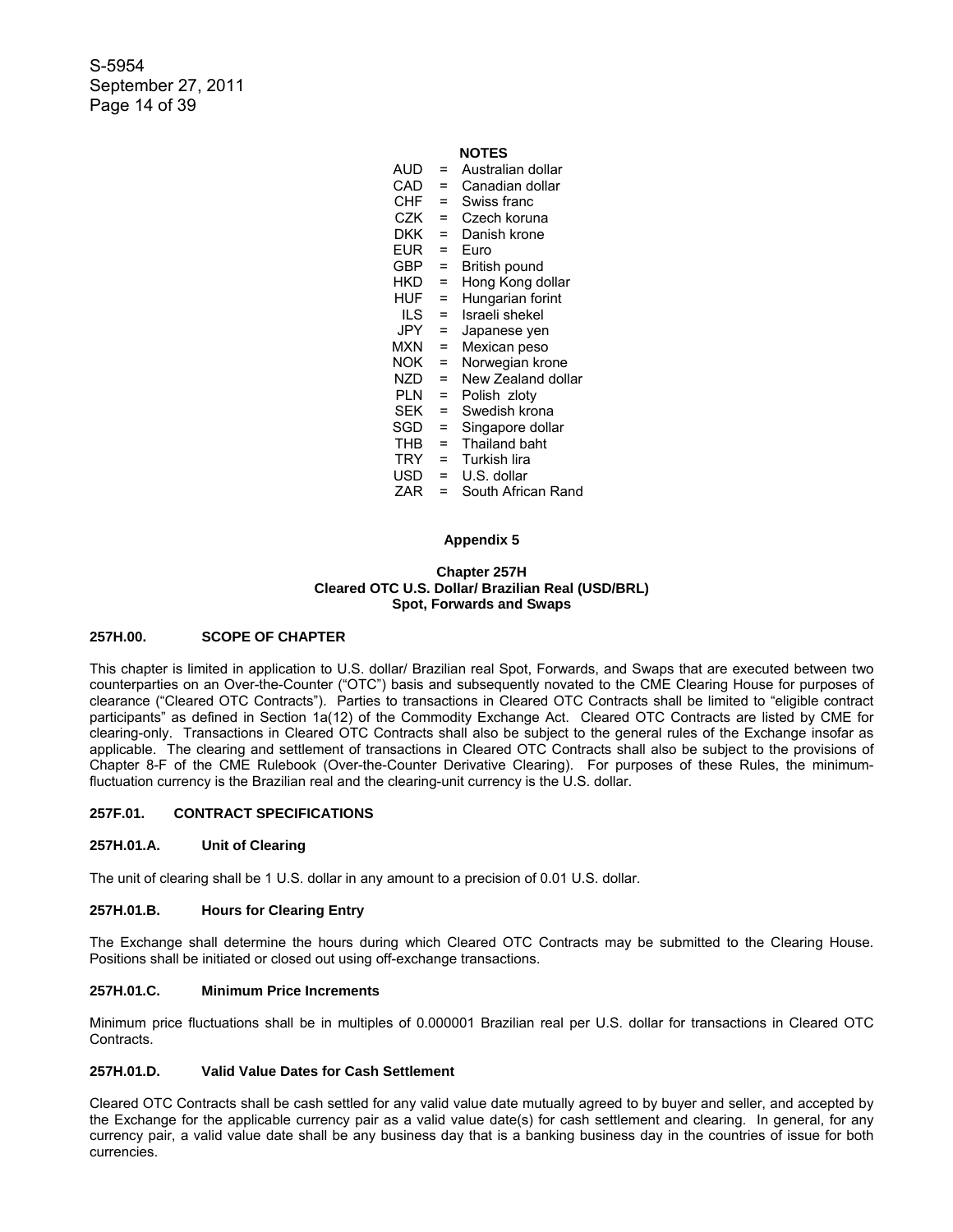S-5954 September 27, 2011 Page 15 of 39

### **257H.01.E. Delivery Price and Delivery Value**

Delivery for Cleared OTC Contracts assigned pursuant to Chapter 257H shall be by cash settlement according to Rule 257H.02.

### **257H.01.F. Position Limits and Position Accountability**

1. Authority - Position Limits and Position Accountability may be applicable, as defined by Rule 560, and as per the following.

2. Aggregation - For purposes of this Rule, where applicable:

- futures,
- options on futures,
- E-mini futures.
- E-micro futures,
- cleared only spot, forward and swaps (combinations of spot and forwards or two maturity forwards),
- cleared only options on spot and forwards; and

• in addition, where applicable, the analogous reciprocal versions of the aforementioned contracts for the respective foreign exchange pairs, shall be aggregated with all products utilizing that foreign exchange (FX) pair regardless of quoting conventions. The baseline for this aggregation shall be the denomination of the underlying full-size CME futures contract. Contract equivalents shall be determined through the conversion of the notional value (or contract size times the number of contracts in standardized products) to the CME base currency using the prior day's Regular Trading Hours (RTH) settlement, and dividing the result by the contract size or notional of the full-size CME futures contract.

3. Contract Equivalent - For purposes of this Rule, a contract shall be deemed to be the equivalent of 100,000 Brazilian reals in notional value.

4. Position Limit - A participant may not own or control more than the aggregated equivalent across all contract months of 40,000 contracts, or 4 billion Brazilian reals in notional value, or 24,000 contracts in any single contract month or 2.4 billion Brazilian reals, net long or net short.

5. Exemptions - The foregoing position limits shall not apply to bona fide hedge positions meeting the requirements of Regulation 1.3(z)(1) of the CFTC and the rules of the Exchange, and shall not apply to other positions exempted pursuant to Rule 559.

6. Reserved

7. Reserved

# **257H.01.G. Last Day of Clearing**

The last day on which a transaction in a Cleared OTC Contract may be submitted for clearing in respect of a specified cash settlement date shall be one (1) valid business day prior to the cash settlement date.

### **257H.01.H. Liquidation and Delivery Standards**

(1) At Maturity. After clearing of Cleared OTC Contracts in respect of a specified cash settlement date has ceased, in accordance with Rule 257H.01.G. of this chapter, outstanding contracts for such cash settlement date shall be liquidated by cash settlement through procedures as prescribed in Rule 257H.02 and in a manner prescribed by the Clearing House.

(2) Prior to Maturity. Standard offsets of futures and options on futures shall not apply to positions in Cleared OTC Contracts. Prior to the Cash Settlement Date, positions may be closed out upon the request of the clearing firm to the Clearing House, and in the manner prescribed by the Clearing House.

#### **257H.01.I. Contract Modifications**

Specifications shall be fixed as of the first day of clearing of a contract, except that all final settlements via cash settlement must conform to government regulations in force at the time of final settlement. If any national or international government agency or body issues an order, ruling, directive or law that conflicts with the requirements of these rules, such order, ruling, directive or law shall be construed to take precedence and become part of these rules and all open and new contracts shall be subject to such government orders.

# **257H.02. CASH SETTLEMENT**

### **257H.02.A. Day of Cash Settlement**

Each Cleared OTC Contract, for a valid value date for cash settlement in one business day, shall be liquidated by cash settlement at a price equal to the daily Final Settlement Price for that day. The daily Final Settlement Price shall be determined as the reciprocal of the Final Settlement Price determined per the procedures set forth in Rule 25702.B., Cash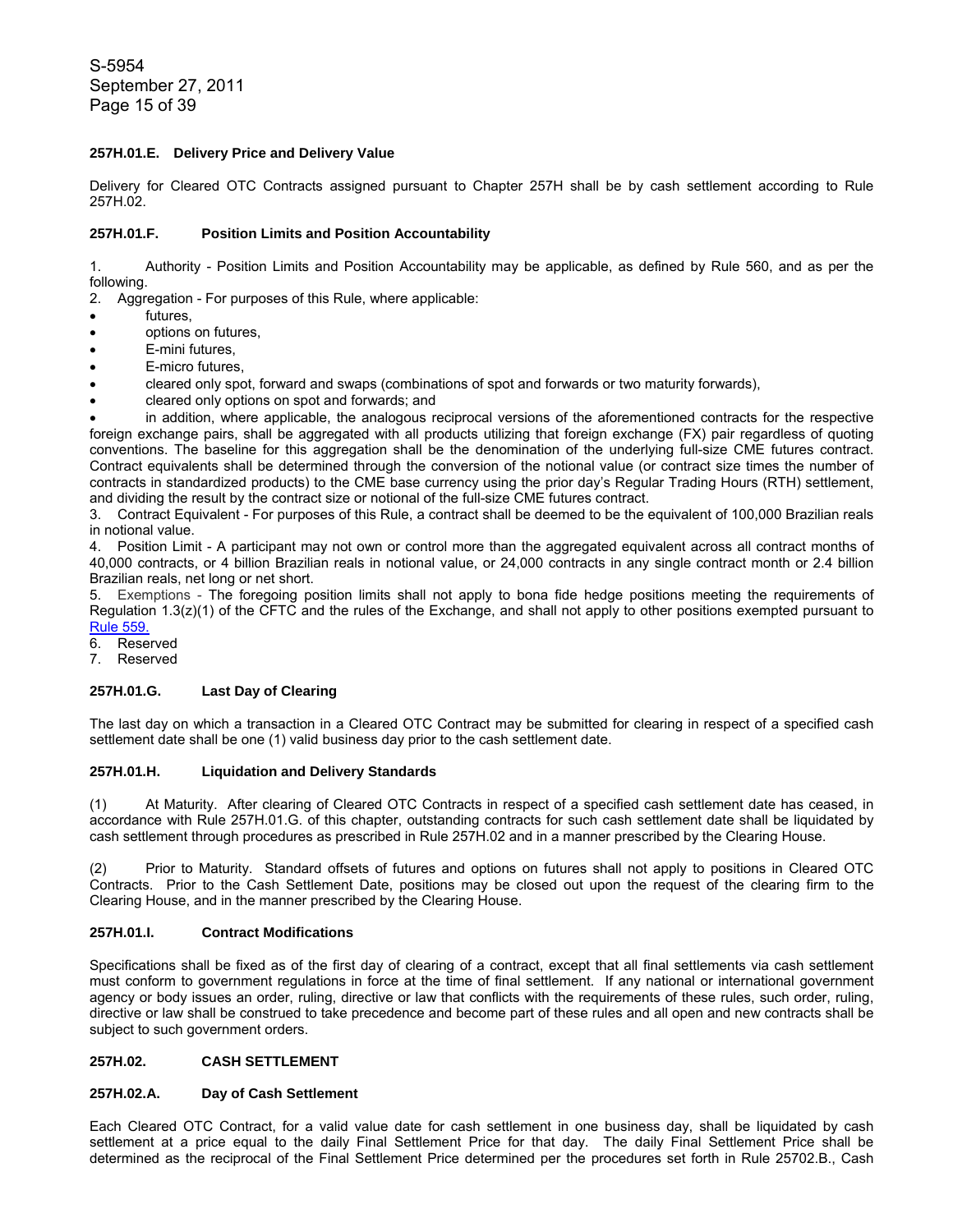S-5954 September 27, 2011 Page 16 of 39

Settlement, rounded to the nearest integral multiple of the minimum price increment as identified per Rule 257H.01.C., Minimum Price Increments.

All open positions for that valid value date for cash settlement will be cash settled in the minimum fluctuation currency based upon the difference between the Final Settlement Price for the valid value date for cash settlement and the original trade price as submitted for clearing, times the notional value of the transaction in the clearing unit currency, and divided by the Final Settlement Price for the valid value date for cash settlement.

### **257H.02.B. Procedures if No Cash Settlement Price is Available**

In the event that the Final Settlement Price for a valid value date for cash settlement cannot be published on a given day by CME, and in order to minimize basis risk, the Exchange shall determine a Final Settlement Price as the reciprocal of the Final Settlement Price determined per procedures set forth in the INTERPRETATION TO CHAPTER 257.

### **257H.02.C. Amendments to Timings**

The Exchange may amend the timings of notifications, deliveries, and transfers under this Rule 257H.02 to reflect as appropriate the adoption of daylight savings time in the relevant countries of delivery.

### **257H.03. DISPUTES**

All disputes between interested parties may be settled by arbitration as provided in the Rules.

(End Chapter 257H)

# **Appendix 6**

### **Chapter 270H Cleared OTC U.S. Dollar/ Chinese Renminbi (USD/RMB) Spot, Forwards and Swaps**

### **270H.00. SCOPE OF CHAPTER**

This chapter is limited in application to U.S. dollar/ Chinese renminbi Spot, Forwards, and Swaps that are executed between two counterparties on an Over-the-Counter ("OTC") basis and subsequently novated to the CME Clearing House for purposes of clearance ("Cleared OTC Contracts"). Parties to transactions in Cleared OTC Contracts shall be limited to "eligible contract participants" as defined in Section 1a(12) of the Commodity Exchange Act. Cleared OTC Contracts are listed by CME for clearing-only. Transactions in Cleared OTC Contracts shall also be subject to the general rules of the Exchange insofar as applicable. The clearing and settlement of transactions in Cleared OTC Contracts shall also be subject to the provisions of Chapter 8-F of the CME Rulebook (Over-the-Counter Derivative Clearing). For purposes of these Rules, the minimumfluctuation currency is the Chinese renminbi and the clearing-unit currency is the U.S. dollar.

# **270F.01. CONTRACT SPECIFICATIONS**

### **270H.01.A. Unit of Clearing**

The unit of clearing shall be 1 U.S. dollar in any amount to a precision of 0.01 U.S. dollar.

## **270H.01.B. Hours for Clearing Entry**

The Exchange shall determine the hours during which Cleared OTC Contracts may be submitted to the Clearing House. Positions shall be initiated or closed out using off-exchange transactions.

# **270H.01.C. Minimum Price Increments**

Minimum price fluctuations shall be in multiples of 0.0001 Chinese renminbi per U.S. dollar for transactions in Cleared OTC Contracts.

#### **270H.01.D. Valid Value Dates for Cash Settlement**

Cleared OTC Contracts shall be cash settled for any valid value date mutually agreed to by buyer and seller, and accepted by the Exchange for the applicable currency pair as a valid value date(s) for cash settlement and clearing. In general, for any currency pair, a valid value date shall be any business day that is a banking business day in the countries of issue for both currencies.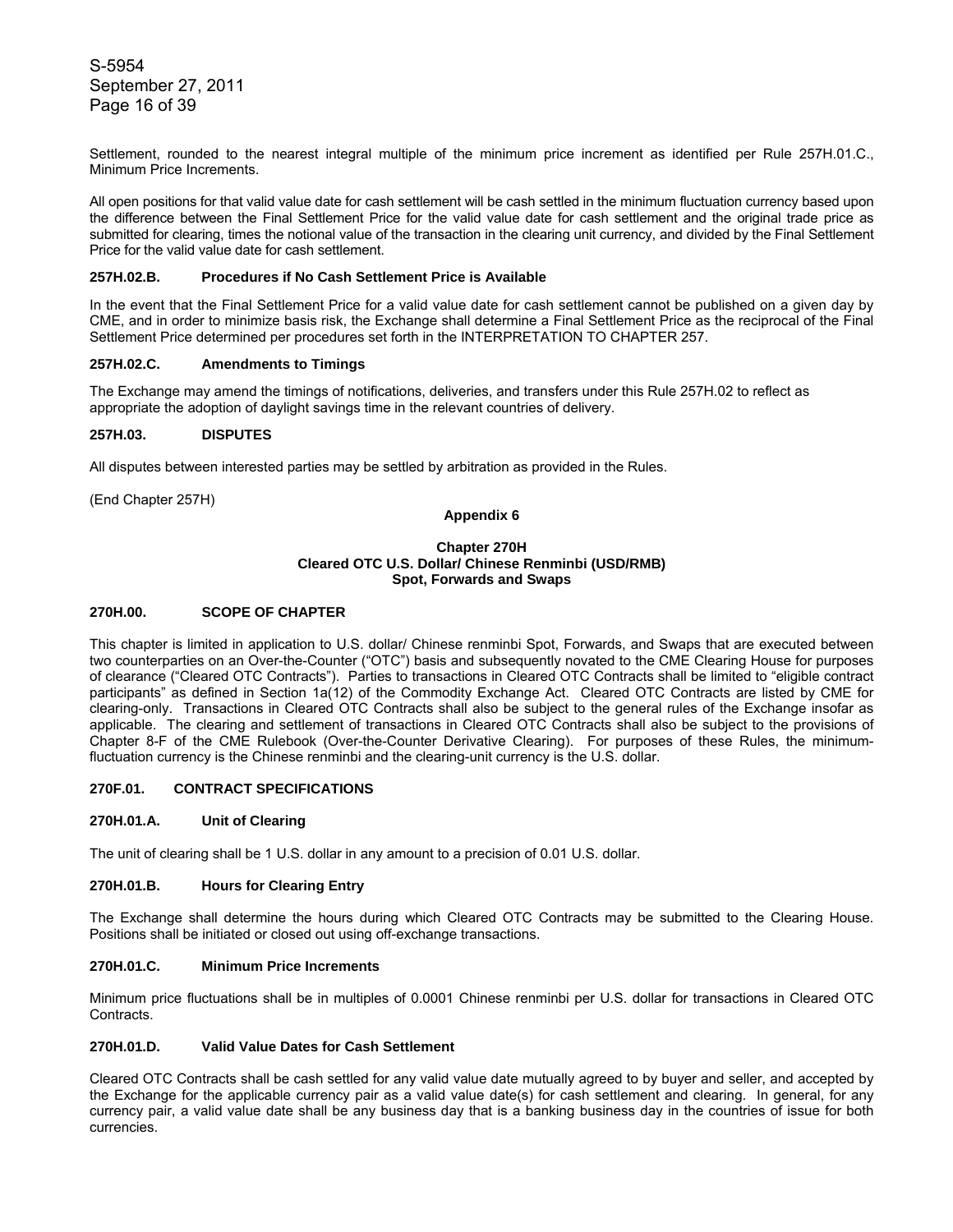S-5954 September 27, 2011 Page 17 of 39

# **270H.01.E. Delivery Price and Delivery Value**

Delivery for Cleared OTC Contracts assigned pursuant to Chapter 270H shall be by cash settlement according to Rule 270H.02.

# **270H.01.F. Position Limits and Position Accountability**

1. Authority - Position Limits and Position Accountability may be applicable, as defined by Rule 560, and as per the following.

2. Aggregation - For purposes of this Rule, where applicable:

- futures,
- options on futures,
- E-mini futures.
- E-micro futures,
- cleared only spot, forward and swaps (combinations of spot and forwards or two maturity forwards),
- cleared only options on spot and forwards; and

• in addition, where applicable, the analogous reciprocal versions of the aforementioned contracts for the respective foreign exchange pairs, shall be aggregated with all products utilizing that foreign exchange (FX) pair regardless of quoting conventions. The baseline for this aggregation shall be the denomination of the underlying full-size CME futures contract. Contract equivalents shall be determined through the conversion of the notional value (or contract size times the number of contracts in standardized products) to the CME base currency using the prior day's Regular Trading Hours (RTH) settlement, and dividing the result by the contract size or notional of the full-size CME futures contract.

3. Contract Equivalent - For purposes of this Rule, a contract shall be deemed to be the equivalent of 1,000,000 Chinese renminbi in notional value.

4. Position Accountability - A participant owning or controlling more than the aggregated equivalent of 6,000 contracts, or 6 billion Chinese renminbi in notional value, net long or net short, shall provide, in a timely fashion, upon request by the Exchange, information regarding the nature of the position, trading strategy, and hedging information if applicable.

5. Spot Position Limit – A participant shall not own or control more than the equivalent of 2,000 contracts, or 2 billion Chinese renminbi, which are settled in the spot period between the second and third Wednesdays (inclusive) during the months of March, June, September and December.

6. Exemptions - The foregoing position limits shall not apply to bona fide hedge positions meeting the requirements of Regulation 1.3(z)(1) of the CFTC and the rules of the Exchange, and shall not apply to other positions exempted pursuant to Rule 559.

**7.** Reserved

# **270H.01.G. Last Day of Clearing**

The last day on which a transaction in a Cleared OTC Contract may be submitted for clearing in respect of a specified cash settlement date shall be one (1) valid business day prior to the cash settlement date.

## **270H.01.H. Liquidation and Delivery Standards**

(1) At Maturity. After clearing of Cleared OTC Contracts in respect of a specified cash settlement date has ceased, in accordance with Rule 270H.01.G. of this chapter, outstanding contracts for such cash settlement date shall be liquidated by cash settlement through procedures as prescribed in Rule 270H.02 and in a manner prescribed by the Clearing House.

(2) Prior to Maturity. Standard offsets of futures and options on futures shall not apply to positions in Cleared OTC Contracts. Prior to the Cash Settlement Date, positions may be closed out upon the request of the clearing firm to the Clearing House, and in the manner prescribed by the Clearing House.

## **270H.01.I. Contract Modifications**

Specifications shall be fixed as of the first day of clearing of a contract, except that all final settlements via cash settlement must conform to government regulations in force at the time of final settlement. If any national or international government agency or body issues an order, ruling, directive or law that conflicts with the requirements of these rules, such order, ruling, directive or law shall be construed to take precedence and become part of these rules and all open and new contracts shall be subject to such government orders.

# **270H.02. CASH SETTLEMENT**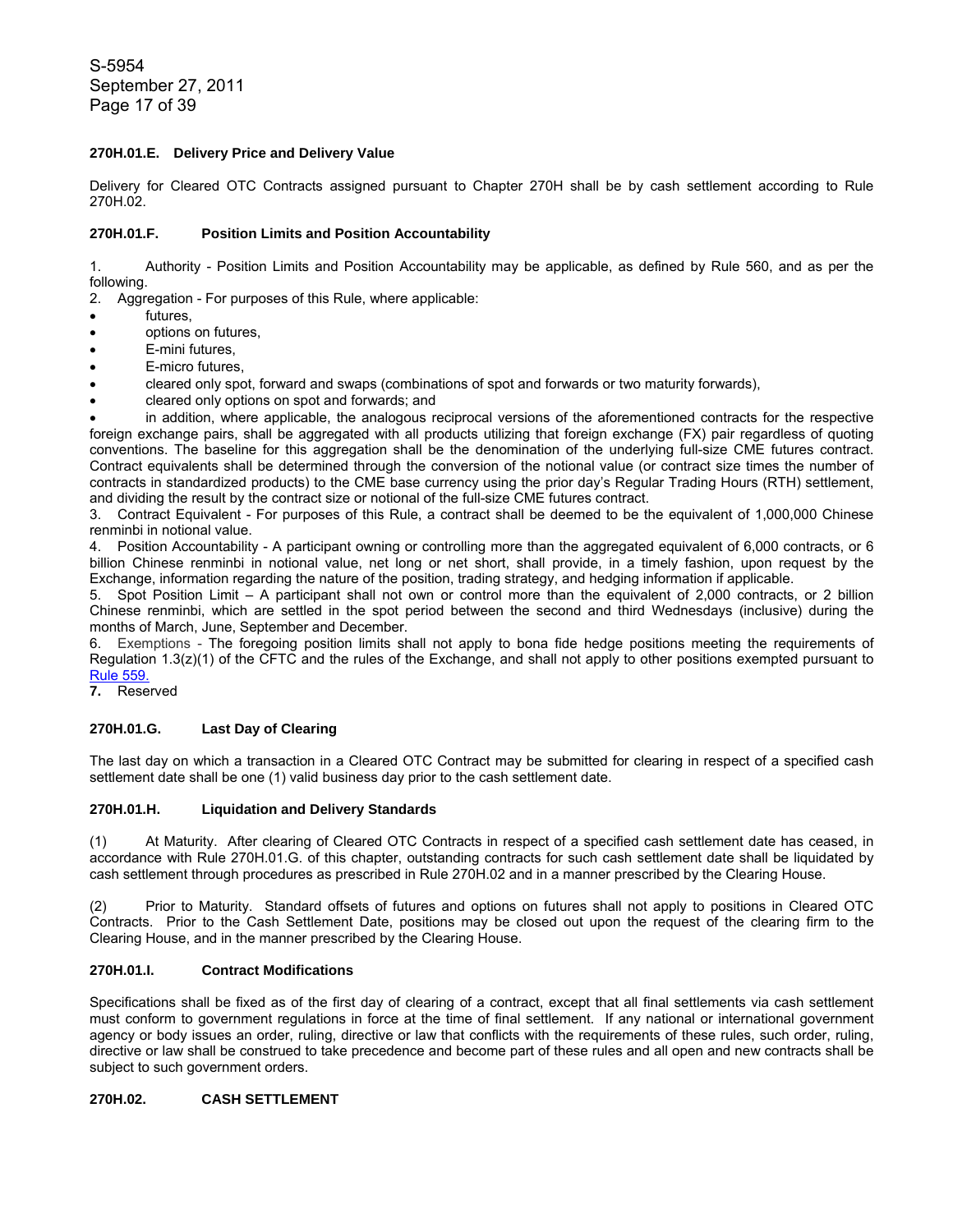S-5954 September 27, 2011 Page 18 of 39

# **270H.02.A. Day of Cash Settlement**

Each Cleared OTC Contract, for a valid value date for cash settlement in one business day, shall be liquidated by cash settlement at a price equal to the daily Final Settlement Price for that day. The daily Final Settlement Price shall be determined as the reciprocal of the Final Settlement Price determined per the procedures set forth in Rule 27002.B., Cash Settlement, rounded to the nearest integral multiple of the minimum price increment as identified per Rule 270H.01.C., Minimum Price Increments.

All open positions for that valid value date for cash settlement will be cash settled in the clearing-unit currency based upon the difference between the Final Settlement Price for the valid value date for cash settlement and the original trade price as submitted for clearing, times the notional value of the transaction in the clearing unit currency, and divided by the Final Settlement Price for the valid value date for cash settlement.

# **270H.02.B. Procedures if No Cash Settlement Price is Available**

In the event that the Final Settlement Price for a valid value date for cash settlement cannot be published on a given day by CME, and in order to minimize basis risk, the Exchange shall determine a Final Settlement Price as the reciprocal of the Final Settlement Price determined per procedures set forth in the INTERPRETATION TO CHAPTER 270.

# **270H.02.C. Amendments to Timings**

The Exchange may amend the timings of notifications, deliveries, and transfers under this Rule 270H.02 to reflect as appropriate the adoption of daylight savings time in the relevant countries of delivery.

### **270H.03. DISPUTES**

All disputes between interested parties may be settled by arbitration as provided in the Rules.

(End Chapter 270H)

### **Appendix 7**

### **Chapter 260H Cleared OTC U.S. Dollar / Russian Ruble (USD/ RUB) Spot, Forwards and Swaps**

# **260H.00. SCOPE OF CHAPTER**

This chapter is limited in application to U.S. dollar / Russian ruble Spot, Forwards, and Swaps that are executed between two counterparties on an Over-the-Counter ("OTC") basis and subsequently novated to the CME Clearing House for purposes of clearance ("Cleared OTC Contracts"). Parties to transactions in Cleared OTC Contracts shall be limited to "eligible contract participants" as defined in Section 1a(12) of the Commodity Exchange Act. Cleared OTC Contracts are listed by CME for clearing-only. Transactions in Cleared OTC Contracts shall also be subject to the general rules of the Exchange insofar as applicable. The clearing and settlement of transactions in Cleared OTC Contracts shall also be subject to the provisions of Chapter 8-F of the CME Rulebook (Over-the-Counter Derivative Clearing). For purposes of these Rules, the minimumfluctuation currency is the Russian ruble and the clearing-unit currency is the U.S. dollar.

### **260H.01. CONTRACT SPECIFICATIONS**

#### **260H.01.A. Unit of Clearing**

The unit of clearing shall be 1 U.S. dollar in any amount to a precision of 0.01 U.S. dollar.

# **260H.01.B. Hours for Clearing Entry**

The Exchange shall determine the hours during which Cleared OTC Contracts may be submitted to the Clearing House. Positions shall be initiated or closed out using off-exchange transactions.

### **260H.01.C. Minimum Price Increments**

Minimum price fluctuations shall be in multiples of 0.000001 Russian ruble per U.S. dollar for transactions in Cleared OTC Contracts.

## **260H.01.D. Valid Value Dates for Cash Settlement**

Cleared OTC Contracts shall be cash settled for any valid value date mutually agreed to by buyer and seller, and accepted by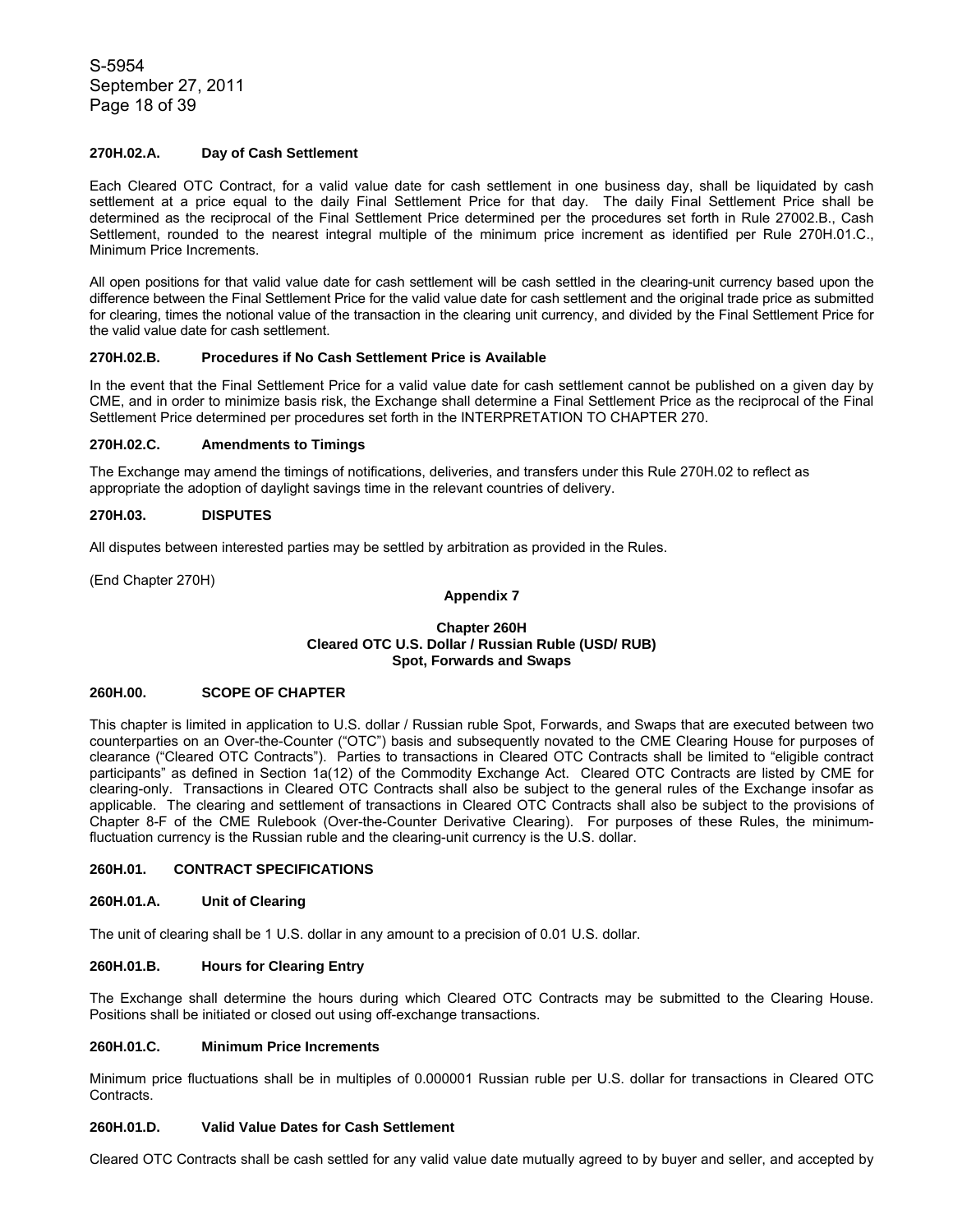S-5954 September 27, 2011 Page 19 of 39

the Exchange for the applicable currency pair as a valid value date(s) for cash settlement and clearing. In general, for any currency pair, a valid value date shall be any business day that is a banking business day in the countries of issue for both currencies.

# **260H.01.E. Delivery Price and Delivery Value**

Delivery for Cleared OTC Contracts assigned pursuant to Chapter 260H shall be by cash settlement according to Rule 260H.02.

# **260H.01.F. Position Limits and Position Accountability**

1. Authority - Position Limits and Position Accountability may be applicable, as defined by Rule 560, and as per the following.

- 2. Aggregation For purposes of this Rule, where applicable:
- futures,
- options on futures,
- E-mini futures.
- E-micro futures.
- cleared only spot, forward and swaps (combinations of spot and forwards or two maturity forwards),
- cleared only options on spot and forwards; and

• in addition, where applicable, the analogous reciprocal versions of the aforementioned contracts for the respective foreign exchange pairs, shall be aggregated with all products utilizing that foreign exchange (FX) pair regardless of quoting conventions. The baseline for this aggregation shall be the denomination of the underlying full-size CME futures contract. Contract equivalents shall be determined through the conversion of the notional value (or contract size times the number of contracts in standardized products) to the CME base currency using the prior day's Regular Trading Hours (RTH) settlement, and dividing the result by the contract size or notional of the full-size CME futures contract.

3. Contract Equivalent - For purposes of this Rule, a contract shall be deemed to be the equivalent of 2,500,000 Russian ruble in notional value.

4. Reserved.

5. Aggregate Position Limit– A person shall not own or control more than the equivalent of 10,000 contracts or 25,000,000,000 Russian rubles in notional value, net long or net short, in all expiration dates combined,

6. Spot Position Limit – A participant shall not own or control more than the equivalent of 2,000 contracts, or 5 billion Russian rubles, which are settled in the spot period between the fifteenth calendar day of the month and one week prior (inclusive) during the months of March, June, September and December, and

7. Exemptions - The foregoing position limits shall not apply to bona fide hedge positions meeting the requirements of Regulation 1.3(z)(1) of the CFTC and the rules of the Exchange, and shall not apply to other positions exempted pursuant to Rule 559.

## **260H.01.G. Last Day of Clearing**

The last day on which a transaction in a Cleared OTC Contract may be submitted for clearing in respect of a specified cash settlement date shall be one (1) valid business day prior to the cash settlement date.

## **260H.01.H. Liquidation and Delivery Standards**

(1) At Maturity. After clearing of Cleared OTC Contracts in respect of a specified cash settlement date has ceased, in accordance with Rule 260H.01.G. of this chapter, outstanding contracts for such cash settlement date shall be liquidated by cash settlement through procedures as prescribed in Rule 260H.02 and in a manner prescribed by the Clearing House.

(2) Prior to Maturity. Standard offsets of futures and options on futures shall not apply to positions in Cleared OTC Contracts. Prior to the Cash Settlement Date, positions may be closed out upon the request of the clearing firm to the Clearing House, and in the manner prescribed by the Clearing House.

## **260H.01.I. Contract Modifications**

Specifications shall be fixed as of the first day of clearing of a contract, except that all final settlements via cash settlement must conform to government regulations in force at the time of final settlement. If any national or international government agency or body issues an order, ruling, directive or law that conflicts with the requirements of these rules, such order, ruling, directive or law shall be construed to take precedence and become part of these rules and all open and new contracts shall be subject to such government orders.

# **260H.02. CASH SETTLEMENT**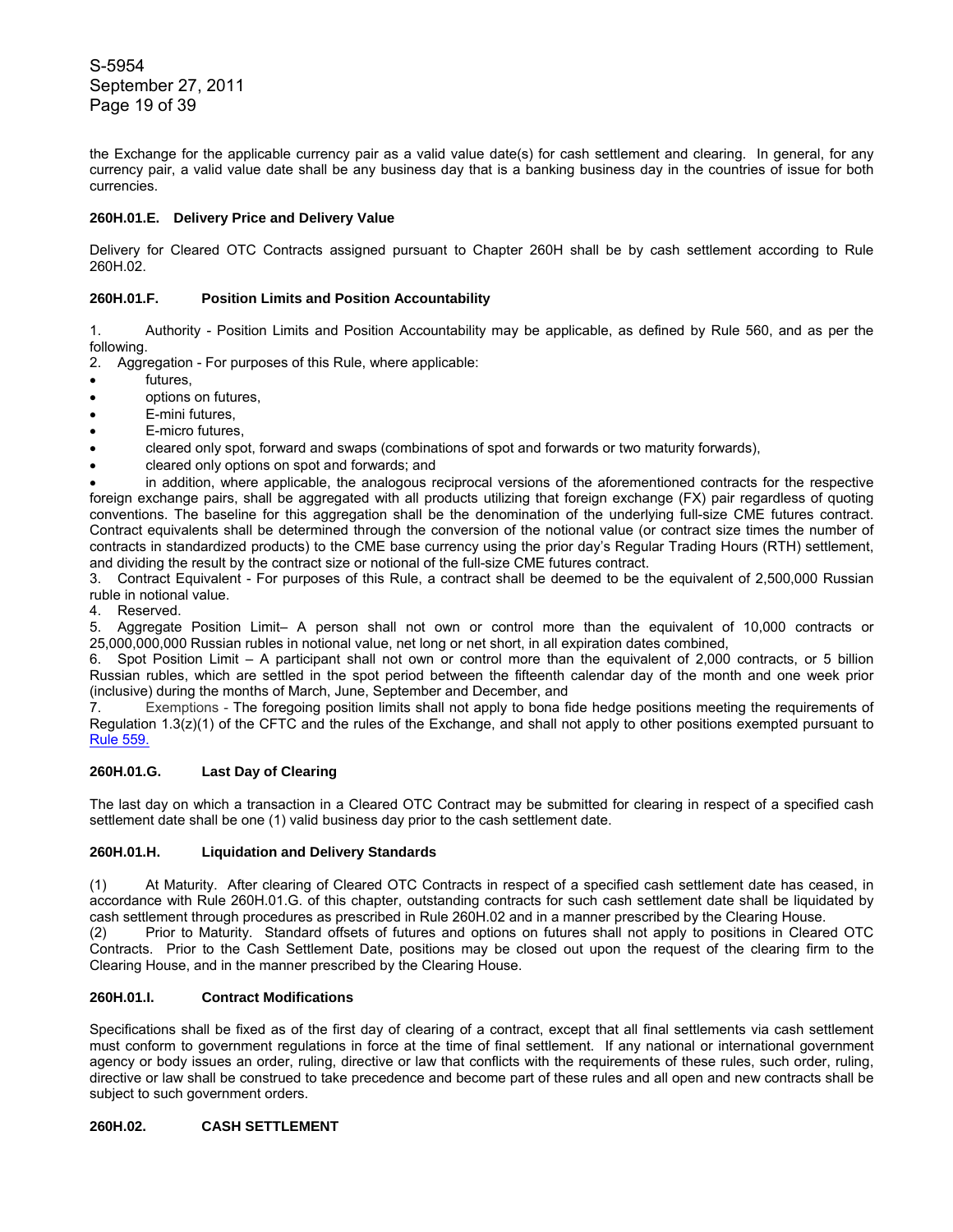S-5954 September 27, 2011 Page 20 of 39

# **260H.02.A. Day of Cash Settlement**

Each Cleared OTC Contract, for a valid value date for cash settlement in one business day, shall be liquidated by cash settlement at a price equal to the daily Final Settlement Price for that day. The daily Final Settlement Price shall be determined as the reciprocal of the Final Settlement Price per the procedures set forth in Rule 26002.B., Cash Settlement, rounded to the nearest integral multiple of the minimum price increment as identified per Rule 260H.01.C., Minimum Price Increments.

All open positions for that valid value date for cash settlement will be cash settled in the clearing-unit currency based upon the difference between the Final Settlement Price for the valid value date for cash settlement and the original trade price as submitted for clearing, times the notional value of the transaction in the clearing unit currency and divided by the Final Settlement Price for the valid value date for cash settlement.

### **260H.02.B. Procedures if No Cash Settlement Price is Available**

In the event that the Final Settlement Price for a valid value date for cash settlement cannot be published on a given day by CME, and in order to minimize basis risk, the Exchange shall determine a Final Settlement Price per procedures set forth in the INTERPRETATION TO CHAPTER 260.

# **260H.02.C. Amendments to Timings**

The Exchange may amend the timings of notifications deliveries, and transfers under this Rule 260H.02 to reflect as appropriate the adoption of daylight savings time in the relevant countries of delivery.

### **260H.03. DISPUTES**

All disputes between interested parties may be settled by arbitration as provided in the Rules.

(End Chapter 260H)

# **Appendix 8**

### **Chapter 271H Cleared OTC U.S. Dollar/Korean Won (USD/ KRW) Spot, Forwards and Swaps**

## **271H.00. SCOPE OF CHAPTER**

This chapter is limited in application to U.S. dollar/Korean won Spot, Forwards, and Swaps that are executed between two counterparties on an Over-the-Counter ("OTC") basis and subsequently novated to the CME Clearing House for purposes of clearance ("Cleared OTC Contracts"). Parties to transactions in Cleared OTC Contracts shall be limited to "eligible contract participants" as defined in Section 1a(12) of the Commodity Exchange Act. Cleared OTC Contracts are listed by CME for clearing-only. Transactions in Cleared OTC Contracts shall also be subject to the general rules of the Exchange insofar as applicable. The clearing and settlement of transactions in Cleared OTC Contracts shall also be subject to the provisions of Chapter 8-F of the CME Rulebook (Over-the-Counter Derivative Clearing). For purposes of these Rules, the minimumfluctuation currency is the Korean won and the clearing-unit currency is the U.S. dollar.

# **271H.01. CONTRACT SPECIFICATIONS**

## **271H.01.A. Unit of Clearing**

The unit of clearing shall be 1 U.S. dollar in any amount to a precision of 0.01 U.S. dollar.

# **271H.01.B. Hours for Clearing Entry**

The Exchange shall determine the hours during which Cleared OTC Contracts may be submitted to the Clearing House. Positions shall be initiated or closed out using off-exchange transactions.

### **271H.01.C. Minimum Price Increments**

Minimum price fluctuations shall be in multiples of 0.0001 Korean won per U.S. dollar for transactions in Cleared OTC Contracts.

### **271H.01.D. Valid Value Dates for Cash Settlement**

Cleared OTC Contracts shall be cash settled for any valid value date mutually agreed to by buyer and seller, and accepted by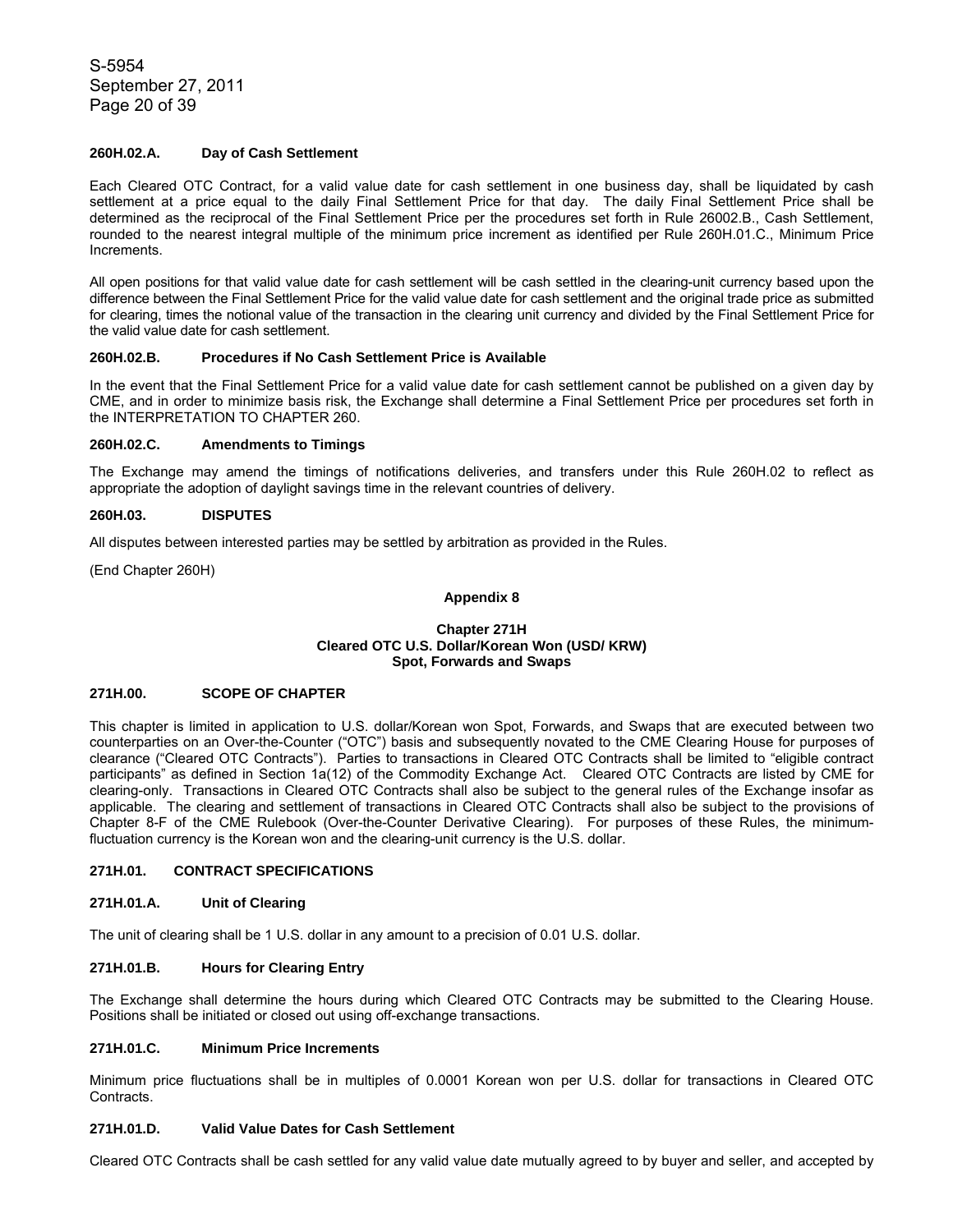S-5954 September 27, 2011 Page 21 of 39

the Exchange for the applicable currency pair as a valid value date(s) for cash settlement and clearing. In general, for any currency pair, a valid value date shall be any business day that is a banking business day in the countries of issue for both currencies.

# **271H.01.E. Delivery Price and Delivery Value**

Delivery for Cleared OTC Contracts assigned pursuant to Chapter 271H shall be by cash settlement according to Rule 271H.02.

# **271H.01.F. Position Limits and Position Accountability**

1. Authority - Position Limits and Position Accountability may be applicable, as defined by Rule 560, and as per the following.

- 2. Aggregation For purposes of this Rule, where applicable:
- futures,
- options on futures,
- E-mini futures.
- E-micro futures.
- cleared only spot, forward and swaps (combinations of spot and forwards or two maturity forwards),
- cleared only options on spot and forwards; and

• in addition, where applicable, the analogous reciprocal versions of the aforementioned contracts for the respective foreign exchange pairs, shall be aggregated with all products utilizing that foreign exchange (FX) pair regardless of quoting conventions. The baseline for this aggregation shall be the denomination of the underlying full-size CME futures contract. Contract equivalents shall be determined through the conversion of the notional value (or contract size times the number of contracts in standardized products) to the CME base currency using the prior day's Regular Trading Hours (RTH) settlement, and dividing the result by the contract size or notional of the full-size CME futures contract.

3. Contract Equivalent - For purposes of this Rule, a contract shall be deemed to be the equivalent of 125,000,000 Korean won in notional value.

4. Position Accountability - A person owning or controlling more than the aggregated equivalent of 6,000 contracts, or 750,000,000,000 Korean won in notional value, net long or net short, shall provide, in a timely fashion, upon request by the Exchange, information regarding the nature of the position, trading strategy, and hedging information if applicable.

5. Spot Position Limit – A participant shall not own or control more than the equivalent of 2,000 contracts, or 250 billion Korean won, which are settled in the spot period between the second and third Wednesdays (inclusive) during the months of March, June, September and December.

6. Exemptions - The foregoing position limits shall not apply to bona fide hedge positions meeting the requirements of Regulation 1.3(z)(1) of the CFTC and the rules of the Exchange, and shall not apply to other positions exempted pursuant to Rule 559.

7. Reserved

# **271H.01.G. Last Day of Clearing**

The last day on which a transaction in a Cleared OTC Contract may be submitted for clearing in respect of a specified cash settlement date shall be one (1) valid business day prior to the cash settlement date.

## **271H.01.H. Liquidation and Delivery Standards**

(1) At Maturity. After clearing of Cleared OTC Contracts in respect of a specified cash settlement date has ceased, in accordance with Rule 271H.01.G. of this chapter, outstanding contracts for such cash settlement date shall be liquidated by cash settlement through procedures as prescribed in Rule 271H.02 and in a manner prescribed by the Clearing House. (2) Prior to Maturity. Standard offsets of futures and options on futures shall not apply to positions in Cleared OTC Contracts. Prior to the Cash Settlement Date, positions may be closed out upon the request of the clearing firm to the Clearing House, and in the manner prescribed by the Clearing House.

## **271H.01.I. Contract Modifications**

Specifications shall be fixed as of the first day of clearing of a contract, except that all deliveries must conform to government regulations in force at the time of delivery. If any national or international government agency or body issues an order, ruling, directive or law that conflicts with the requirements of these rules, such order, ruling, directive or law shall be construed to take precedence and become part of these rules and all open and new contracts shall be subject to such government orders.

# **271H.02. CASH SETTLEMENT**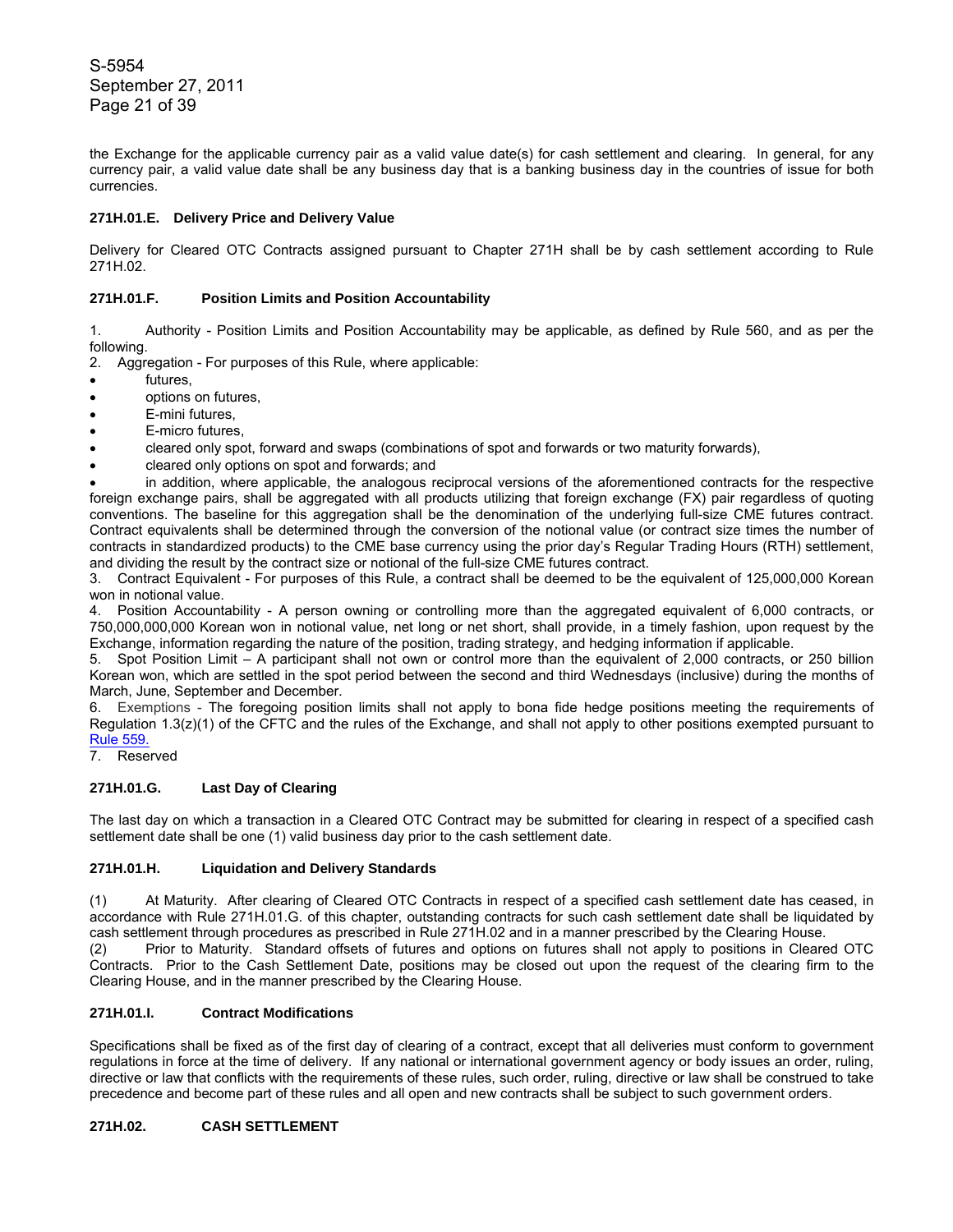S-5954 September 27, 2011 Page 22 of 39

# **271H.02.A. Day of Cash Settlement**

Each Cleared OTC Contract, for a valid value date for cash settlement in one business day, shall be liquidated by cash settlement at a price equal to the daily Final Settlement Price for that day. The daily Final Settlement Price shall be determined as the reciprocal of the Final Settlement Price per the procedures set forth in Rule 27102.B., Cash Settlement, rounded to the nearest integral multiple of the minimum price increment as identified per Rule 271H.01.C., Minimum Price Increments.

All open positions for that valid value date for cash settlement will be cash settled in the clearing-unit currency based upon the difference between the Final Settlement Price for the valid value date for cash settlement and the original trade price as submitted for clearing, times the notional value of the transaction in the clearing unit currency and divided by the Final Settlement Price for the valid value date for cash settlement.

# **271H.02.B. Procedures if No Cash Settlement Price is Available**

In the event that the Final Settlement Price for a valid value date for cash settlement cannot be published on a given day by CME, and in order to minimize basis risk, the Exchange shall determine a Final Settlement Price per procedures set forth in the INTERPRETATION TO CHAPTER 271.

### **271H.02.C. Amendments to Timings**

The Exchange may amend the timings of notifications deliveries, and transfers under this Rule 271H.02 to reflect as appropriate the adoption of daylight savings time in the relevant countries of delivery.

### **271H.03. DISPUTES**

All disputes between interested parties may be settled by arbitration as provided in the Rules.

(End Chapter 271H)

## **Appendix 9**

## **Chapter 273H**

## **Cleared OTC U.S. Dollar/ Colombian Peso (USD/COP) Spot, Forwards and Swaps**

# **273H.00. SCOPE OF CHAPTER**

This chapter is limited in application to U.S. Dollar/Colombian Peso Spot, Forwards, and Swaps that are executed between two counterparties on an Over-the-Counter ("OTC") basis and subsequently novated to the CME Clearing House for purposes of clearance ("Cleared OTC Contracts"). Parties to transactions in Cleared OTC Contracts shall be limited to "eligible contract participants" as defined in Section 1a(12) of the Commodity Exchange Act. Cleared OTC Contracts are listed by CME for clearing-only. Transactions in Cleared OTC Contracts shall also be subject to the general rules of the Exchange insofar as applicable. The clearing and settlement of transactions in Cleared OTC Contracts shall also be subject to the provisions of Chapter 8-F of the CME Rulebook (Over-the-Counter Derivative Clearing). For purposes of these Rules, the minimumfluctuations currency is the Colombian peso and the clearing-unit currency is the U.S. dollar.

### **273H.01. CONTRACT SPECIFICATIONS**

### **273H.01.A. Unit of Clearing**

The unit of clearing shall be 1 U.S. Dollar in any amount down to a precision of 0.01 U.S. Dollar.

# **273H.01.B. Hours for Clearing Entry**

The Exchange shall determine the hours during which Cleared OTC Contracts may be submitted to the Clearing House. Positions shall be initiated or closed out using off-exchange transactions.

### **273H.01.C. Minimum Price Increments**

Minimum price fluctuations shall be in multiples of 0.01 Colombian Peso per U.S. Dollar for transactions in Cleared OTC Contracts.

## **273H.01.D. Valid Value Dates for Cash Settlement**

Cleared OTC Contracts shall be cash settled for any valid value date(s) mutually agreed to by buyer and seller, and accepted by the Exchange for the applicable currency pair as a valid value date(s) for cash settlement and clearing. In general, for any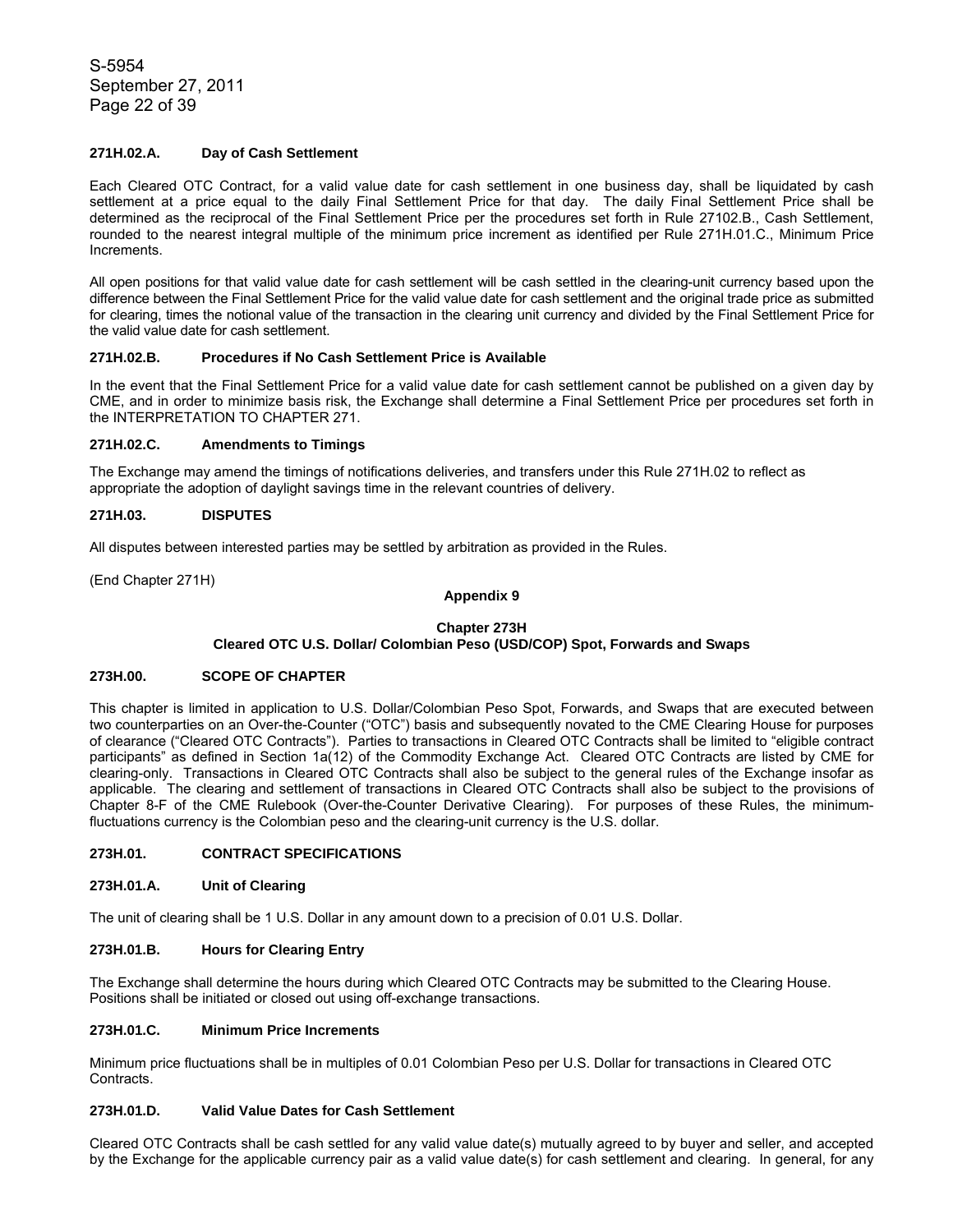S-5954 September 27, 2011 Page 23 of 39

currency pair, a valid value date shall be any business day that is a banking business day in the countries of issue for both currencies.

# **273H.01.E. Delivery Price and Delivery Value**

Delivery for the Cleared OTC Contracts assigned pursuant to Chapter 273H shall be by cash settlement according to Rule 273H.02.

# **273H.01.F. Position Limits and Position Accountability**

1. Authority - Position Limits and Position Accountability may be applicable, as defined by Rule 560, and as per the following.

2. Aggregation - For purposes of this Rule, where applicable:

- futures,
- options on futures,
- E-mini futures.
- E-micro futures.
- cleared only spot, forward and swaps (combinations of spot and forwards or two maturity forwards),
- cleared only options on spot and forwards; and

• in addition, where applicable, the analogous reciprocal versions of the aforementioned contracts for the respective foreign exchange pairs, shall be aggregated with all products utilizing that foreign exchange (FX) pair regardless of quoting conventions. The baseline for this aggregation shall be the denomination of the underlying full-size CME futures contract. Contract equivalents shall be determined through the conversion of the notional value (or contract size times the number of contracts in standardized products) to the CME base currency using the prior day's Regular Trading Hours (RTH) settlement, and dividing the result by the contract size or notional of the full-size CME futures contract.

3. Contract Equivalent - For purposes of this Rule, a contract shall be deemed to be the equivalent of 100,000 U.S. dollars in notional value.

4. Position Accountability - A participant owning or controlling more than the aggregated equivalent of 6,000 contracts, or 600,000,000 U.S. dollars in notional value, net long or net short, shall provide, in a timely fashion, upon request by the Exchange, information regarding the nature of the position, trading strategy, and hedging information if applicable.

5. Spot Position Limit – A participant shall not own or control more than 20,000 net contract equivalents (USD 100,000 notional per synthetic contract) which are settled in the spot period between the second and third Wednesdays (inclusive) during the months of March, June, September and December.

6. Exemptions - The foregoing position limits shall not apply to bona fide hedge positions meeting the requirements of Regulation 1.3(z)(1) of the CFTC and the rules of the Exchange, and shall not apply to other positions exempted pursuant to Rule 559.

7. Reserved

## **273H.01.G. Last Day of Clearing**

The last day on which a Cleared OTC Contract may be submitted for clearing in respect of a specified cash settlement date shall be one valid business day prior to the cash settlement date.

## **273H.01.H. Liquidation and Delivery Standards**

(1) At Maturity. After clearing of Cleared OTC Contracts in respect of a specified cash settlement date has ceased, in accordance with Rule 273H.01.G. of this chapter, outstanding contracts for such cash settlement date shall be liquidated by cash settlement through procedures as prescribed in Rule 273H.02 and in a manner prescribed by the Clearing House.

(2) Prior to Maturity. Standard offsets of futures and options on futures, if applicable, shall not apply to positions in Cleared OTC Contracts. Prior to the Cash Settlement Date, positions may be closed out upon the request of the clearing firm to the Clearing House, and in the manner prescribed by the Clearing House.

## **273H.01.I. Contract Modifications**

Specifications shall be fixed as of the first day of clearing of a contract, except that all final settlements via cash settlement must conform to government regulations in force at the time of final settlement. If any national or international government agency or body issues an order, ruling, directive or law that conflicts with the requirements of these rules, such order, ruling, directive or law shall be construed to take precedence and become part of these rules and all open and new contracts shall be subject to such government orders.

# **273H.02. CASH SETTLEMENT**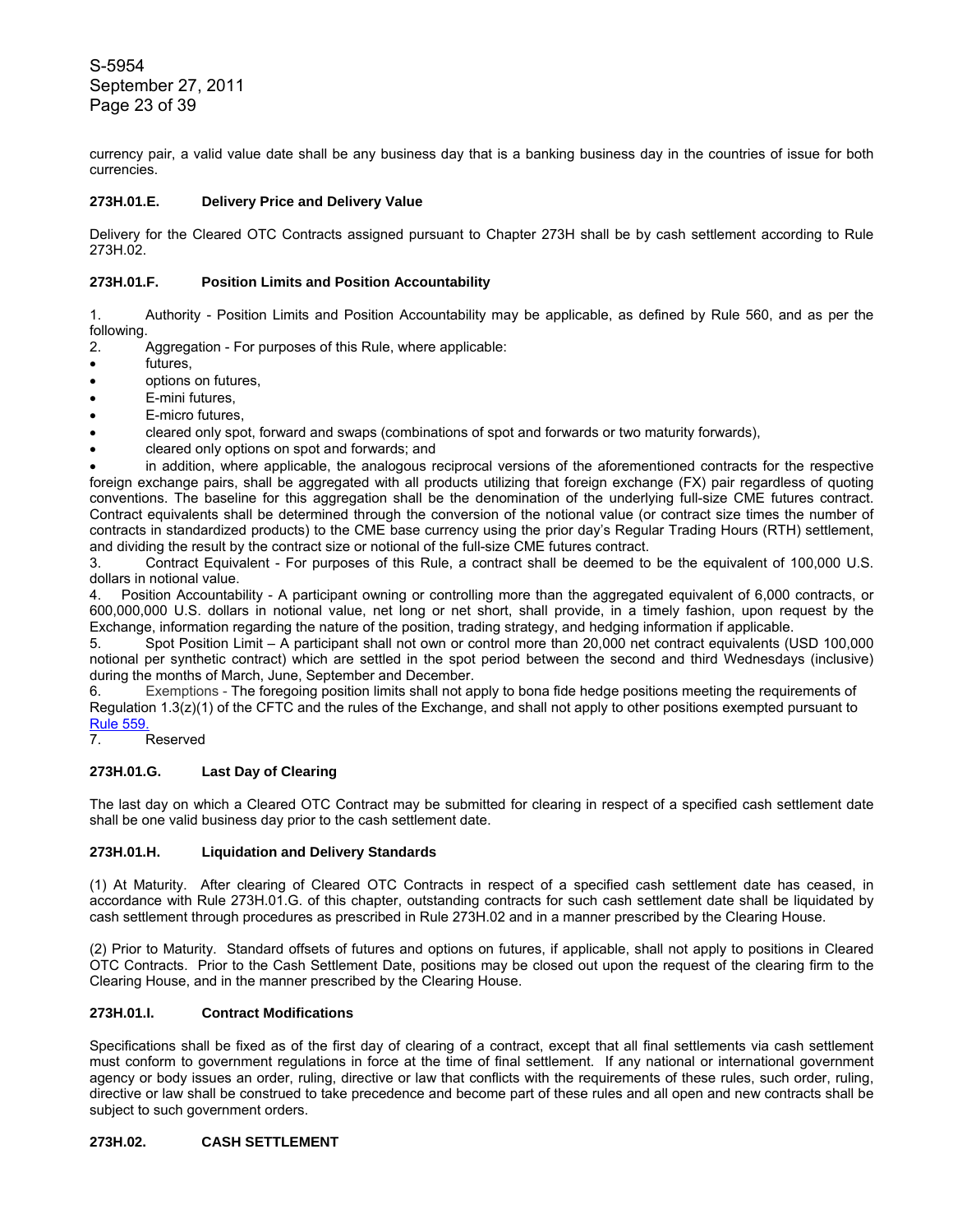S-5954 September 27, 2011 Page 24 of 39

# **273H.02.A. Day of Cash Settlement**

Each Cleared OTC Contract, for the valid value date for cash settlement in two business days, shall be liquidated by cash settlement at a price equal to the daily Final Settlement Price (FSP) for that day. The daily Final Settlement Price shall be equal to the Colombian official exchange rate – the Tasa Representativa del Mercado or TRM (also known as the Colombian Peso index) as published by Superintendencia Financiera de Colombia on the Central bank of Colombia's Web site (see http://www.banrep.gov.co/statistics/sta\_exchange\_d.htm for the daily TRM) on the valid value date for cash settlement, rounded to two decimal places. This rate is used widely by the interbank foreign exchange market to cash settle nondeliverable forward contracts for Colombian peso versus U.S. dollars. All open positions for that valid value date for cash settlement will be cash settled in U.S. dollars based upon the difference between the Final Settlement Price for the valid value date for cash settlement and the original trade price as submitted for clearing times the notional value of the transaction in USDs divided by Final Settlement Price. In the event, this U.S. dollar amount is positive, then the Clearing House shall debit the seller's clearing member account and credit the buyer's clearing member account for this amount in U.S. dollars. In the event, this U.S. dollar amount is negative, then the Clearing House shall debit the buyer's clearing member account and credit the seller's clearing member account for this amount in U.S. dollars.

For example, if the TRM for the valid value date for cash settlement in two business days, is as follows: "Market Exchange Rate for MMMMM, DD - YYYY is 1887.80 COP per USD," and the original trade price submitted for clearing by clearing firms of the buyer and seller was 1801.44 COP per USD for a notional amount of 100,000 USD, then the Clearing House on the business day following the valid value date for cash settlement shall credit the clearing members account for the buyer with US\$4,574.64 (*i.e.*, 1,887.80 COP per USD – 1,801.44 COP per USD =(+86.36 COP per USD x 100,000 USD) / 1,887.80 COP per USD) = \$4,574.64.). Similarly, the Clearing House on the business day following the valid value date for cash settlement shall debit the clearing member account for the seller with US\$4,574.64.

In the event that the TRM of Colombia Pesos per U.S. Dollar is not published on the last trading day by the Central Bank of Colombia, and in order to minimize basis risk between the Colombian peso / U.S. dollar futures contracts and the nondeliverable forward ("NDF") market, the Exchange shall determine a Final Settlement Price based on the EMTA COP Indicative Survey Rate, when available. The EMTA COP Indicative Survey Rate Methodology follows this chapter in an Interpretation.)

In the event that the "Tasa Representativa del Mercado or TRM" Colombian peso per U.S. dollar rate is not published on a valid date for cash settlement, then Rule 701. – ACTS OF GOVERNMENT, ACTS OF GOD AND OTHER EMERGENCIES shall be in effect.

### **273H.02.B.** Reserved.

#### **273H.02.C. Amendments to Timings**

The Exchange may amend the timings of notifications, deliveries, and transfers under this Rule 273H.02 to reflect as appropriate the adoption of daylight savings time in the relevant countries of delivery.

### **273H.03. DISPUTES**

All disputes between interested parties may be settled by arbitration as provided in the Rules.

## **Appendix 10**

### **Chapter 277H Cleared OTC U.S. Dollar/ Peruvian Sol (USD/PEN) Spot, Forwards and Swaps**

### **277H.00. SCOPE OF CHAPTER**

This chapter is limited in application to U.S. Dollar/Peruvian Sol Spot, Forwards, and Swaps that are executed between two counterparties on an Over-the-Counter ("OTC") basis and subsequently novated to the CME Clearing House for purposes of clearance ("Cleared OTC Contracts"). Parties to transactions in Cleared OTC Contracts shall be limited to "eligible contract participants" as defined in Section 1a(12) of the Commodity Exchange Act. Cleared OTC Contracts are listed by CME for clearing-only. Transactions in Cleared OTC Contracts shall also be subject to the general rules of the Exchange insofar as applicable. The clearing and settlement of transactions in Cleared OTC Contracts shall also be subject to the provisions of Chapter 8-F of the CME Rulebook (Over-the-Counter Derivative Clearing). For purposes of these Rules, the minimumfluctuations currency is the Peruvian sol and the clearing-unit currency is the U.S. dollar.

## **277H.01. CONTRACT SPECIFICATIONS**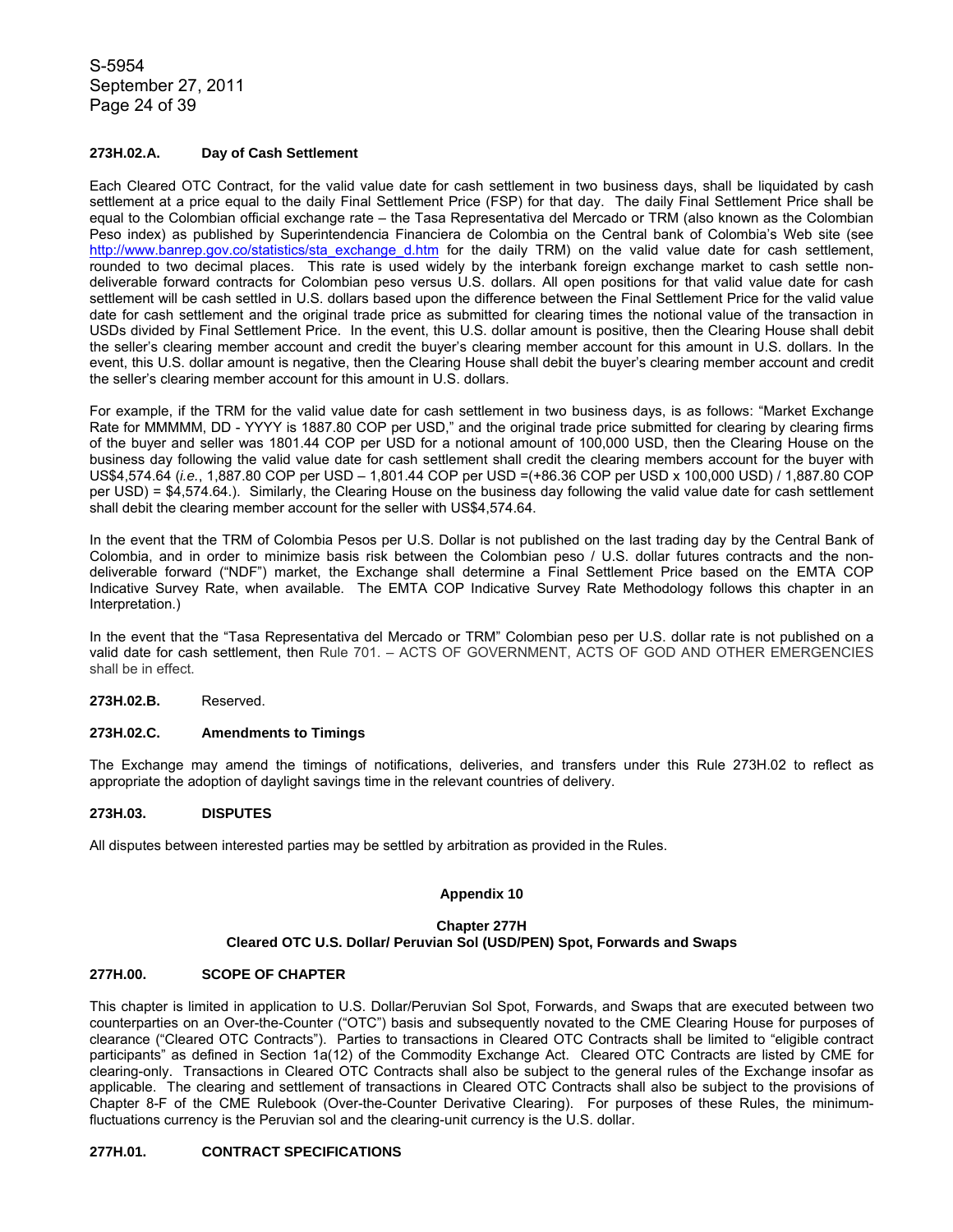S-5954 September 27, 2011 Page 25 of 39

# **277H.01.A. Unit of Clearing**

The unit of clearing shall be 1 U.S. Dollar in any amount down to a precision of 0.01 U.S. Dollar.

## **277H.01.B. Hours for Clearing Entry**

The Exchange shall determine the hours during which Cleared OTC Contracts may be submitted to the Clearing House. Positions shall be initiated or closed out using off-exchange transactions.

### **277H.01.C. Minimum Price Increments**

Minimum price fluctuations shall be in multiples of 0.000001 Peruvian sol per U.S. Dollar for transactions in Cleared OTC Contracts.

# **277H.01.D. Valid Value Dates for Cash Settlement**

Cleared OTC Contracts shall be cash settled for any valid value date(s) mutually agreed to by buyer and seller, and accepted by the Exchange for the applicable currency pair as a valid value date(s) for cash settlement and clearing. In general, for any currency pair, a valid value date shall be any business day that is a banking business day in the countries of issue for both currencies.

## **277H.01.E. Delivery Price and Delivery Value**

Delivery for the Cleared OTC Contracts assigned pursuant to Chapter 277H shall be by cash settlement according to Rule 277H.02.

# **277H.01.F. Position Limits and Position Accountability**

1. Authority - Position Limits and Position Accountability may be applicable, as defined by Rule 560, and as per the following.

2. Aggregation - For purposes of this Rule, where applicable:

- futures,
- options on futures,
- E-mini futures,
- E-micro futures.
- cleared only spot, forward and swaps (combinations of spot and forwards or two maturity forwards),
- cleared only options on spot and forwards; and

• in addition, where applicable, the analogous reciprocal versions of the aforementioned contracts for the respective foreign exchange pairs, shall be aggregated with all products utilizing that foreign exchange (FX) pair regardless of quoting conventions. The baseline for this aggregation shall be the denomination of the underlying full-size CME futures contract. Contract equivalents shall be determined through the conversion of the notional value (or contract size times the number of contracts in standardized products) to the CME base currency using the prior day's Regular Trading Hours (RTH) settlement, and dividing the result by the contract size or notional of the full-size CME futures contract.

3. Contract Equivalent - For purposes of this Rule, a contract shall be deemed to be the equivalent of 100,000 U.S. dollars in notional value.

4. Position Accountability - A participant owning or controlling more than the aggregated equivalent of 6,000 contracts, or 600,000,000 U.S. dollars in notional value, net long or net short, shall provide, in a timely fashion, upon request by the Exchange, information regarding the nature of the position, trading strategy, and hedging information if applicable.

5. Spot Position Limit – A participant shall not own or control more than 20,000 net contract equivalents (USD 100,000 notional per synthetic contract) which are settled in the spot period between the second and third Wednesdays (inclusive) during the months of March, June, September and December.

6. Exemptions - The foregoing position limits shall not apply to bona fide hedge positions meeting the requirements of Regulation 1.3(z)(1) of the CFTC and the rules of the Exchange, and shall not apply to other positions exempted pursuant to Rule 559.

7. Reserved

# **277H.01.G. Last Day of Clearing**

The last day on which a Cleared OTC Contract may be submitted for clearing in respect of a specified cash settlement date shall be one valid business day prior to the cash settlement date.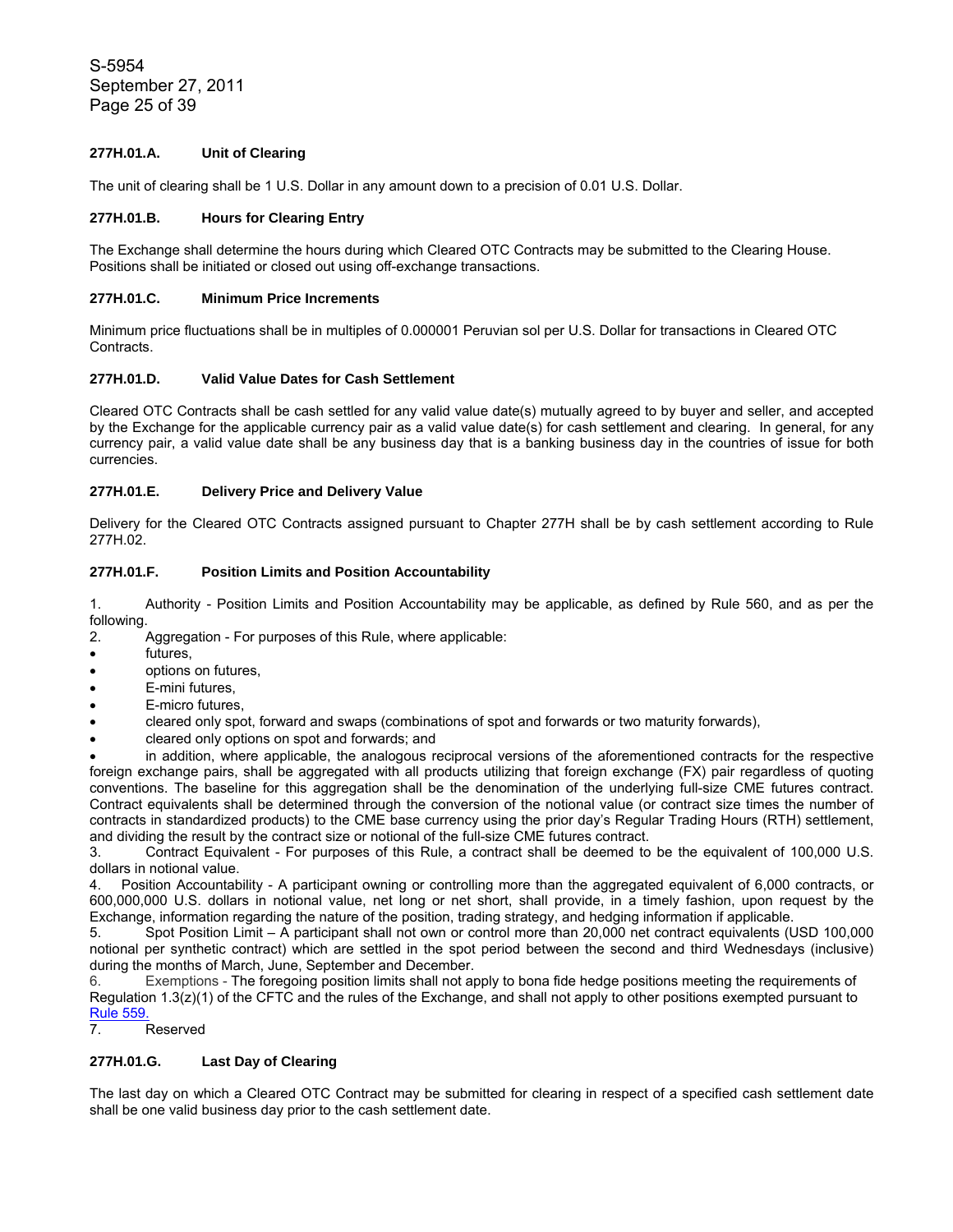## **277H.01.H. Liquidation and Delivery Standards**

(1) At Maturity. After clearing of Cleared OTC Contracts in respect of a specified cash settlement date has ceased, in accordance with Rule 277H.01.G. of this chapter, outstanding contracts for such cash settlement date shall be liquidated by cash settlement through procedures as prescribed in Rule 277H.02 and in a manner prescribed by the Clearing House.

(2) Prior to Maturity. Standard offsets of futures and options on futures, if applicable, shall not apply to positions in Cleared OTC Contracts. Prior to the Cash Settlement Date, positions may be closed out upon the request of the clearing firm to the Clearing House, and in the manner prescribed by the Clearing House.

# **277H.01.I. Contract Modifications**

Specifications shall be fixed as of the first day of clearing of a contract, except that all final settlements via cash settlement must conform to government regulations in force at the time of final settlement. If any national or international government agency or body issues an order, ruling, directive or law that conflicts with the requirements of these rules, such order, ruling, directive or law shall be construed to take precedence and become part of these rules and all open and new contracts shall be subject to such government orders.

# **277H.02. CASH SETTLEMENT**

# **277H.02.A. Day of Cash Settlement**

Each Cleared OTC Contract, for the valid value date for cash settlement in two business days, shall be liquidated by cash settlement at a price equal to the daily Final Settlement Price (FSP) for that day. The daily Final Settlement Price shall be equal to the "PEN INTERBANK AVE (PEN05)," which is the "Peruvian Sol per U.S. dollar" average exchange rate published by the Banco Central de Reserva del Peru (BCRP) as the "Tipo de Cambio Interbancario Promedio" at approximately 2:00 p.m. Lima time on Reuters "PEBCR05" page, rounded to four decimal places. This rate is used widely by the interbank foreign exchange market to cash settle non-deliverable forward contracts for Peruvian sol versus U.S. dollars. All open positions for that valid value date for cash settlement will be cash settled in U.S. dollars based upon the difference between the Final Settlement Price for the valid value date for cash settlement and the original trade price as submitted for clearing times the notional value of the transaction in USDs divided by Final Settlement Price. In the event, this U.S. dollar amount is positive, then the Clearing House shall debit the seller's clearing member account and credit the buyer's clearing member account for this amount in U.S. dollars. In the event, this U.S. dollar amount is negative, then the Clearing House shall debit the buyer's clearing member account and credit the seller's clearing member account for this amount in U.S. dollars.

For example, if the "PEN INTERBANK AVE (PEN05)," for the valid value date for cash settlement in two business days, is as follows: MMMMM, DD - YYYY is 2.739600 PEN per USD," and the original trade price submitted for clearing by clearing firms of the buyer and seller was 2.728156 PEN per USD for a notional amount of 100,000 USD, then the Clearing House on the business day following the valid value date for cash settlement shall credit the clearing members account for the buyer with US\$417.73 (*i.e.*, 2.739600 PEN per USD – 2.728156 PEN per USD =(+0.011444 PEN per USD x 100,000 USD) / 2.739600 PEN per USD) = \$417.73.). Similarly, the Clearing House on the business day following the valid value date for cash settlement shall debit the clearing member account for the seller with US\$417.73.

In the event that the "PEN INTERBANK AVE (PEN05)" Peruvian sol per U.S. dollar rate is not published on a valid date for cash settlement, then Rule 701. – ACTS OF GOVERNMENT, ACTS OF GOD AND OTHER EMERGENCIES shall be in effect.

**277H.02.B.** Reserved.

# **277H.02.C. Amendments to Timings**

The Exchange may amend the timings of notifications, deliveries, and transfers under this Rule 277H.02 to reflect as appropriate the adoption of daylight savings time in the relevant countries of delivery.

## **277H.03. DISPUTES**

All disputes between interested parties may be settled by arbitration as provided in the Rules.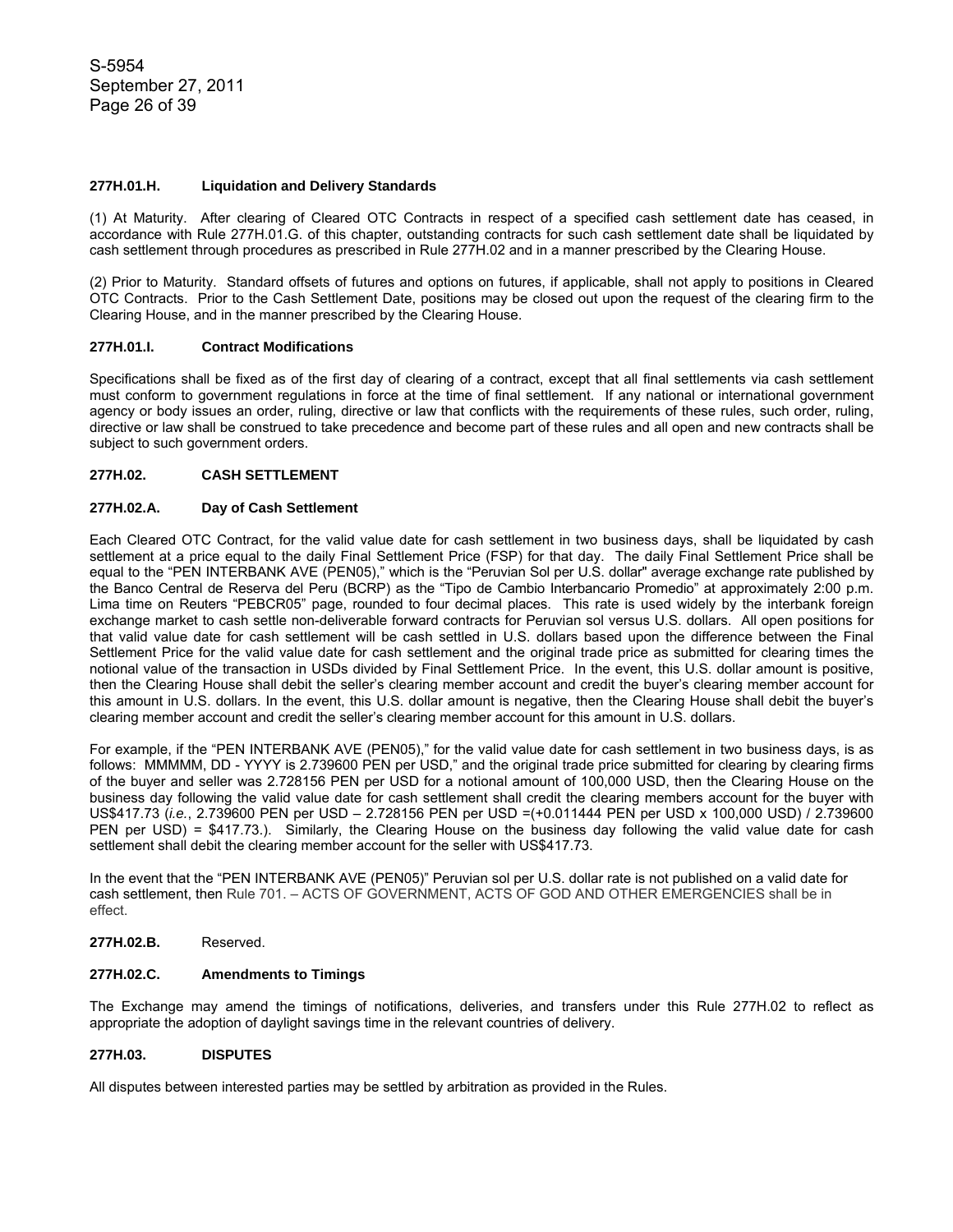### **Appendix 11**

# **Chapter 279H Cleared OTC U.S. Dollar/ Indian Rupee (USD/INR) Spot, Forwards and Swaps**

### **279H.00. SCOPE OF CHAPTER**

This chapter is limited in application to U.S. Dollar/Indian Rupee Spot, Forwards, and Swaps that are executed between two counterparties on an Over-the-Counter ("OTC") basis and subsequently novated to the CME Clearing House for purposes of clearance ("Cleared OTC Contracts"). Parties to transactions in Cleared OTC Contracts shall be limited to "eligible contract participants" as defined in Section 1a(12) of the Commodity Exchange Act. Cleared OTC Contracts are listed by CME for clearing-only. Transactions in Cleared OTC Contracts shall also be subject to the general rules of the Exchange insofar as applicable. The clearing and settlement of transactions in Cleared OTC Contracts shall also be subject to the provisions of Chapter 8-F of the CME Rulebook (Over-the-Counter Derivative Clearing). For purposes of these Rules, the minimumfluctuations currency is the Indian rupee and the clearing-unit currency is the U.S. dollar.

# **279H.01. CONTRACT SPECIFICATIONS**

### **279H.01.A. Unit of Clearing**

The unit of clearing shall be 1 U.S. Dollar in any amount down to a precision of 0.01 U.S. Dollar.

# **279H.01.B. Hours for Clearing Entry**

The Exchange shall determine the hours during which Cleared OTC Contracts may be submitted to the Clearing House. Positions shall be initiated or closed out using off-exchange transactions.

#### **279H.01.C. Minimum Price Increments**

Minimum price fluctuations shall be in multiples of 0.0001 Indian Rupee per U.S. Dollar for transactions in Cleared OTC Contracts.

# **279H.01.D. Valid Value Dates for Cash Settlement**

Cleared OTC Contracts shall be cash settled for any valid value date(s) mutually agreed to by buyer and seller, and accepted by the Exchange for the applicable currency pair as a valid value date(s) for cash settlement and clearing. In general, for any currency pair, a valid value date shall be any business day that is a banking business day in the countries of issue for both currencies.

## **279H.01.E. Delivery Price and Delivery Value**

Delivery for the Cleared OTC Contracts assigned pursuant to Chapter 279H shall be by cash settlement according to Rule 279H.02.

## **279H.01.F. Position Limits and Position Accountability**

1. Authority - Position Limits and Position Accountability may be applicable, as defined by Rule 560, and as per the following.

- 2. Aggregation For purposes of this Rule, where applicable:
- futures,
- options on futures,
- E-mini futures,
- E-micro futures,
- cleared only spot, forward and swaps (combinations of spot and forwards or two maturity forwards),
- cleared only options on spot and forwards; and

• in addition, where applicable, the analogous reciprocal versions of the aforementioned contracts for the respective foreign exchange pairs, shall be aggregated with all products utilizing that foreign exchange (FX) pair regardless of quoting conventions. The baseline for this aggregation shall be the denomination of the underlying full-size CME futures contract. Contract equivalents shall be determined through the conversion of the notional value (or contract size times the number of contracts in standardized products) to the CME base currency using the prior day's Regular Trading Hours (RTH) settlement, and dividing the result by the contract size or notional of the full-size CME futures contract.

3. Contract Equivalent - For purposes of this Rule, a contract shall be deemed to be the equivalent of 100,000 U.S. dollars in notional value.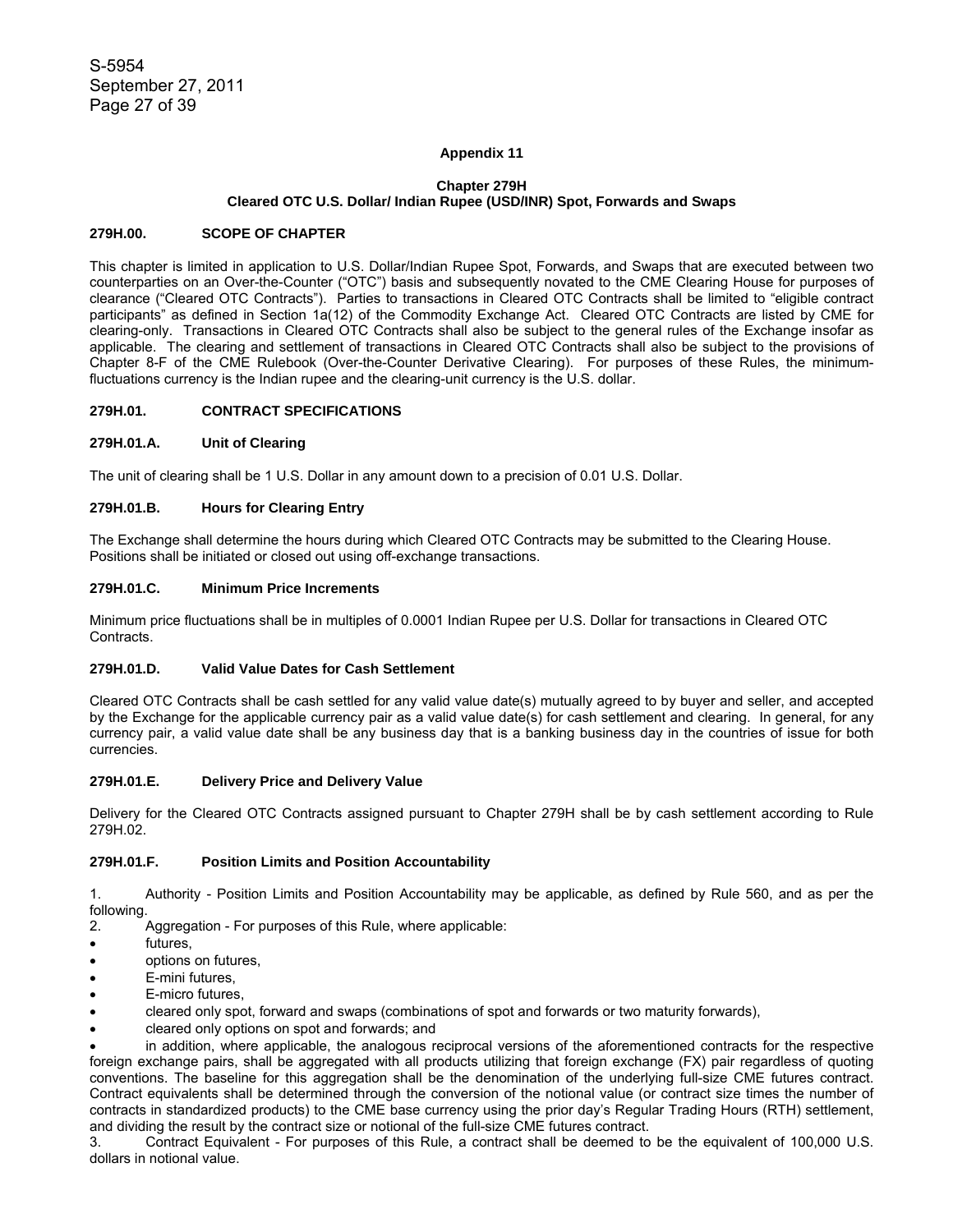S-5954 September 27, 2011 Page 28 of 39

4. Position Accountability - A participant owning or controlling more than the aggregated equivalent of 6,000 contracts, or 600,000,000 U.S. dollars in notional value, net long or net short, shall provide, in a timely fashion, upon request by the Exchange, information regarding the nature of the position, trading strategy, and hedging information if applicable.

5. Spot Position Limit – A participant shall not own or control more than 20,000 net contract equivalents (USD 100,000 notional per synthetic contract) which are settled in the spot period between the second and third Wednesdays (inclusive) during the months of March, June, September and December.

6. Exemptions - The foregoing position limits shall not apply to bona fide hedge positions meeting the requirements of Regulation 1.3(z)(1) of the CFTC and the rules of the Exchange, and shall not apply to other positions exempted pursuant to Rule 559.

7. Reserved

## **279H.01.G. Last Day of Clearing**

The last day on which a Cleared OTC Contract may be submitted for clearing in respect of a specified cash settlement date shall be one valid business day prior to the cash settlement date.

### **279H.01.H. Liquidation and Delivery Standards**

(1) At Maturity. After clearing of Cleared OTC Contracts in respect of a specified cash settlement date has ceased, in accordance with Rule 279H.01.G. of this chapter, outstanding contracts for such cash settlement date shall be liquidated by cash settlement through procedures as prescribed in Rule 279H.02 and in a manner prescribed by the Clearing House.

(2) Prior to Maturity. Standard offsets of futures and options on futures, if applicable, shall not apply to positions in Cleared OTC Contracts. Prior to the Cash Settlement Date, positions may be closed out upon the request of the clearing firm to the Clearing House, and in the manner prescribed by the Clearing House.

# **279H.01.I. Contract Modifications**

Specifications shall be fixed as of the first day of clearing of a contract, except that all final settlements via cash settlement must conform to government regulations in force at the time of final settlement. If any national or international government agency or body issues an order, ruling, directive or law that conflicts with the requirements of these rules, such order, ruling, directive or law shall be construed to take precedence and become part of these rules and all open and new contracts shall be subject to such government orders.

# **279H.02. CASH SETTLEMENT**

## **279H.02.A. Day of Cash Settlement**

Each Cleared OTC Contract, for the valid value date for cash settlement in two business days, shall be liquidated by cash settlement at a price equal to the daily Final Settlement Price (FSP) for that day. The daily Final Settlement Price shall be equal to the "INR RBIB (INR01)," which is the "Indian rupee per U.S. dollar" spot exchange rate published by the Reserve Bank of India (RBI) at approximately 12:30 p.m. Mumbai time (about 1:00 a.m. Central Time in the winter and 2:00 a.m. Central Time in the summer) . This rate is used widely by the interbank foreign exchange market to cash settle non-deliverable forward contracts for Indian rupee versus U.S. dollars. Reuters quotes this RBI USD/INR spot rate on its page RBIB. All open positions for that valid value date for cash settlement will be cash settled in U.S. dollars based upon the difference between the Final Settlement Price for the valid value date for cash settlement and the original trade price as submitted for clearing times the notional value of the transaction in USDs divided by Final Settlement Price. In the event, this U.S. dollar amount is positive, then the Clearing House shall debit the seller's clearing member account and credit the buyer's clearing member account for this amount in U.S. dollars. In the event, this U.S. dollar amount is negative, then the Clearing House shall debit the buyer's clearing member account and credit the seller's clearing member account for this amount in U.S. dollars.

For example, if the "INR RBIB (INR01)," for the valid value date for cash settlement in two business days, is as follows: MMMMM, DD - YYYY is 47.2143 INR per USD," and the original trade price submitted for clearing by clearing firms of the buyer and seller was 47.7152 INR per USD for a notional amount of 100,000 USD, then the Clearing House on the business day following the valid value date for cash settlement shall debit the clearing members account for the buyer with US\$1,060.91 (*i.e.*, 47.2143 INR per USD – 47.7152 INR per USD =(-0.5009 INR per USD x 100,000 USD) / 47.2143 INR per USD) = - \$1,060.91.). Similarly, the Clearing House on the business day following the valid value date for cash settlement shall credit the clearing member account for the seller with US\$1,060.91.

In the event that the "INR RBIB (INR01) Indian rupee per U.S. dollar rate," is not published on a valid date for cash settlement, then Rule 701. – ACTS OF GOVERNMENT, ACTS OF GOD AND OTHER EMERGENCIES shall be in effect.

### **279H.02.B. Reserved**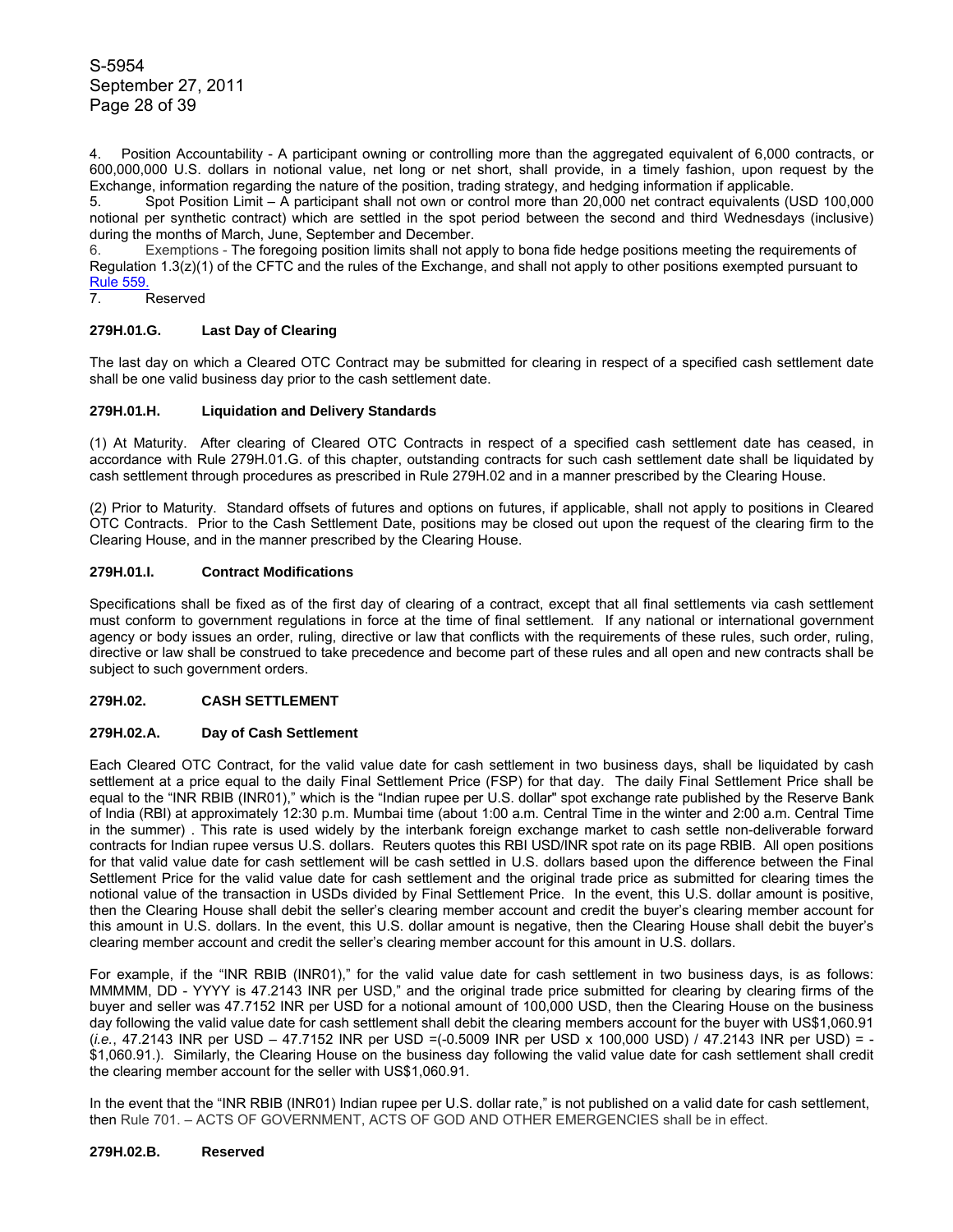S-5954 September 27, 2011 Page 29 of 39

# **279H.02.C. Amendments to Timings**

The Exchange may amend the timings of notifications, deliveries, and transfers under this Rule 279H.02 to reflect as appropriate the adoption of daylight savings time in the relevant countries of delivery.

### **279H.03. DISPUTES**

All disputes between interested parties may be settled by arbitration as provided in the Rules.

### **Appendix 12**

#### **Chapter 280H**

### **Cleared OTC U.S. Dollar/ Malaysian Ringgit (USD/MYR) Spot, Forwards and Swaps**

### **280H.00. SCOPE OF CHAPTER**

This chapter is limited in application to U.S. Dollar/Malaysian Ringgit Spot, Forwards, and Swaps that are executed between two counterparties on an Over-the-Counter ("OTC") basis and subsequently novated to the CME Clearing House for purposes of clearance ("Cleared OTC Contracts"). Parties to transactions in Cleared OTC Contracts shall be limited to "eligible contract participants" as defined in Section 1a(12) of the Commodity Exchange Act. Cleared OTC Contracts are listed by CME for clearing-only. Transactions in Cleared OTC Contracts shall also be subject to the general rules of the Exchange insofar as applicable. The clearing and settlement of transactions in Cleared OTC Contracts shall also be subject to the provisions of Chapter 8-F of the CME Rulebook (Over-the-Counter Derivative Clearing). For purposes of these Rules, the minimumfluctuations currency is the Malaysian ringgit and the clearing-unit currency is the U.S. dollar.

## **280H.01. CONTRACT SPECIFICATIONS**

### **280H.01.A. Unit of Clearing**

The unit of clearing shall be 1 U.S. Dollar in any amount down to a precision of 0.01 U.S. Dollar.

### **280H.01.B. Hours for Clearing Entry**

The Exchange shall determine the hours during which Cleared OTC Contracts may be submitted to the Clearing House. Positions shall be initiated or closed out using off-exchange transactions.

#### **280H.01.C. Minimum Price Increments**

Minimum price fluctuations shall be in multiples of 0.000001 Malaysian Ringgit per U.S. Dollar for transactions in Cleared OTC Contracts.

# **280H.01.D. Valid Value Dates for Cash Settlement**

Cleared OTC Contracts shall be cash settled for any valid value date(s) mutually agreed to by buyer and seller, and accepted by the Exchange for the applicable currency pair as a valid value date(s) for cash settlement and clearing. In general, for any currency pair, a valid value date shall be any business day that is a banking business day in the countries of issue for both currencies.

### **280H.01.E. Delivery Price and Delivery Value**

Delivery for the Cleared OTC Contracts assigned pursuant to Chapter 280H shall be by cash settlement according to Rule 280H.02.

#### **280H.01.F. Position Limits and Position Accountability**

1. Authority - Position Limits and Position Accountability may be applicable, as defined by Rule 560, and as per the following.

- 2. Aggregation For purposes of this Rule, where applicable:
- futures,
- options on futures,
- E-mini futures.
- E-micro futures,
- cleared only spot, forward and swaps (combinations of spot and forwards or two maturity forwards),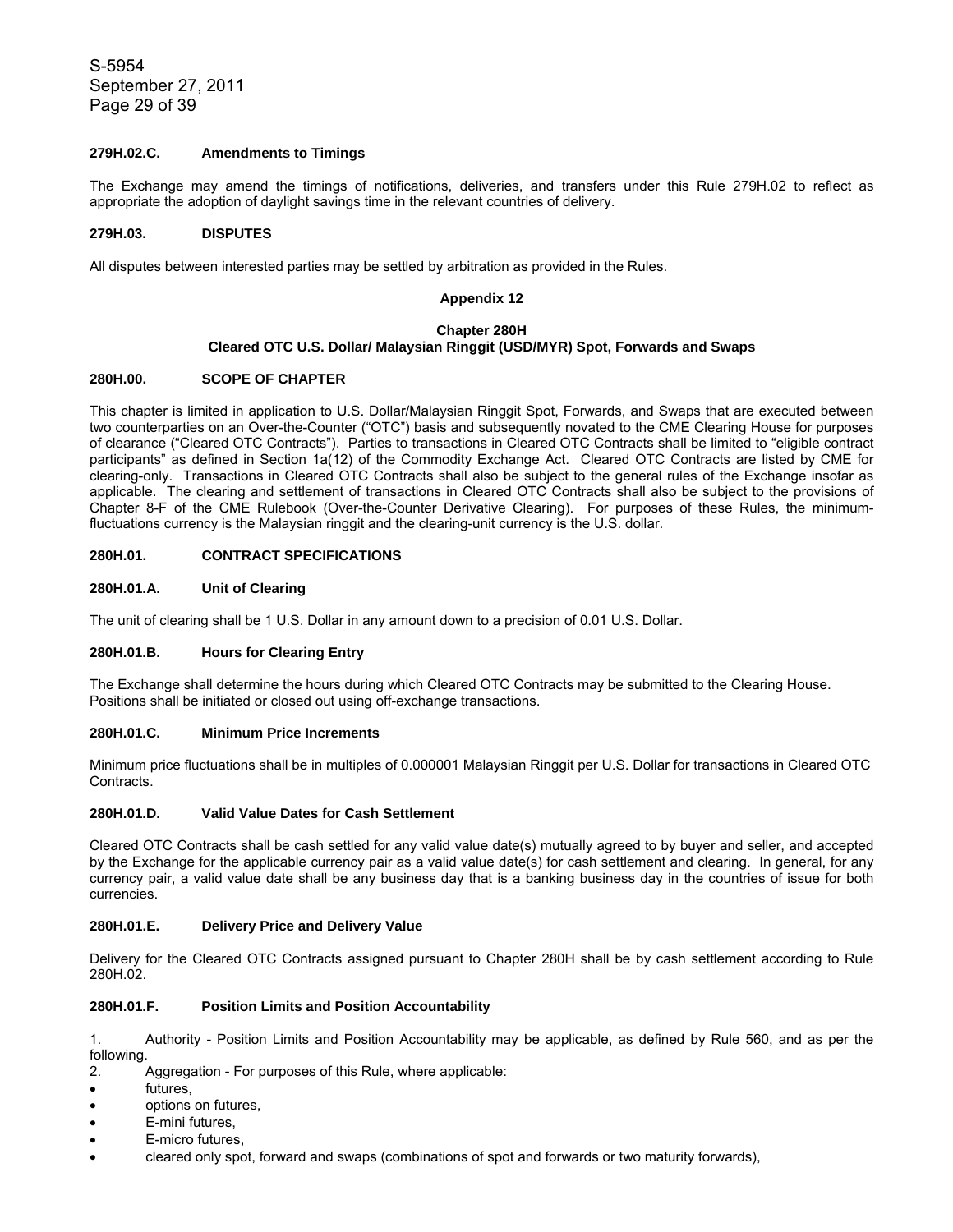• cleared only options on spot and forwards; and

• in addition, where applicable, the analogous reciprocal versions of the aforementioned contracts for the respective foreign exchange pairs, shall be aggregated with all products utilizing that foreign exchange (FX) pair regardless of quoting conventions. The baseline for this aggregation shall be the denomination of the underlying full-size CME futures contract. Contract equivalents shall be determined through the conversion of the notional value (or contract size times the number of contracts in standardized products) to the CME base currency using the prior day's Regular Trading Hours (RTH) settlement, and dividing the result by the contract size or notional of the full-size CME futures contract.

3. Contract Equivalent - For purposes of this Rule, a contract shall be deemed to be the equivalent of 100,000 U.S. dollars in notional value.

4. Position Accountability - A participant owning or controlling more than the aggregated equivalent of 6,000 contracts, or 600,000,000 U.S. dollars in notional value, net long or net short, shall provide, in a timely fashion, upon request by the Exchange, information regarding the nature of the position, trading strategy, and hedging information if applicable.

5. Spot Position Limit – A participant shall not own or control more than 20,000 net contract equivalents (USD 100,000 notional per synthetic contract) which are settled in the spot period between the second and third Wednesdays (inclusive) during the months of March, June, September and December.

6. Exemptions - The foregoing position limits shall not apply to bona fide hedge positions meeting the requirements of Regulation 1.3(z)(1) of the CFTC and the rules of the Exchange, and shall not apply to other positions exempted pursuant to Rule 559.

7. Reserved

# **280H.01.G. Last Day of Clearing**

The last day on which a Cleared OTC Contract may be submitted for clearing in respect of a specified cash settlement date shall be one valid business day prior to the cash settlement date.

## **280H.01.H. Liquidation and Delivery Standards**

(1) At Maturity. After clearing of Cleared OTC Contracts in respect of a specified cash settlement date has ceased, in accordance with Rule 280H.01.G. of this chapter, outstanding contracts for such cash settlement date shall be liquidated by cash settlement through procedures as prescribed in Rule 280H.02 and in a manner prescribed by the Clearing House.

(2) Prior to Maturity. Standard offsets of futures and options on futures, if applicable, shall not apply to positions in Cleared OTC Contracts. Prior to the Cash Settlement Date, positions may be closed out upon the request of the clearing firm to the Clearing House, and in the manner prescribed by the Clearing House.

## **280H.01.I. Contract Modifications**

Specifications shall be fixed as of the first day of clearing of a contract, except that all final settlements via cash settlement must conform to government regulations in force at the time of final settlement. If any national or international government agency or body issues an order, ruling, directive or law that conflicts with the requirements of these rules, such order, ruling, directive or law shall be construed to take precedence and become part of these rules and all open and new contracts shall be subject to such government orders.

# **280H.02. CASH SETTLEMENT**

### **280H.02.A. Day of Cash Settlement**

Each Cleared OTC Contract, for the valid value date for cash settlement in two business days, shall be liquidated by cash settlement at a price equal to the daily Final Settlement Price (FSP) for that day. The daily Final Settlement Price shall be equal to the "MYR ABS (MYR01)," which is the "Malaysian ringgit per U.S. dollar" spot exchange rate spot rate at 11:30 a.m. Singapore time (9:30 p.m. CT on the preceding evening), expressed as the amount of Malaysian ringgit per one U.S. dollar, for settlement in two Business Days, reported by the Association of Banks in Singapore which appears on the Reuters/Telerate Page 50157 to the right of the caption "Spot" under the column "MYR" at approximately 11:30 a.m., Singapore time (9:30 p.m. CT on the preceding evening), rounded to four (4) decimal places. This rate is used widely by the interbank foreign exchange market to cash settle non-deliverable forward contracts for Malaysian ringgit versus U.S. dollars. All open positions for that valid value date for cash settlement will be cash settled in U.S. dollars based upon the difference between the Final Settlement Price for the valid value date for cash settlement and the original trade price as submitted for clearing times the notional value of the transaction in USDs divided by Final Settlement Price. In the event, this U.S. dollar amount is positive, then the Clearing House shall debit the seller's clearing member account and credit the buyer's clearing member account for this amount in U.S. dollars. In the event, this U.S. dollar amount is negative, then the Clearing House shall debit the buyer's clearing member account and credit the seller's clearing member account for this amount in U.S. dollars.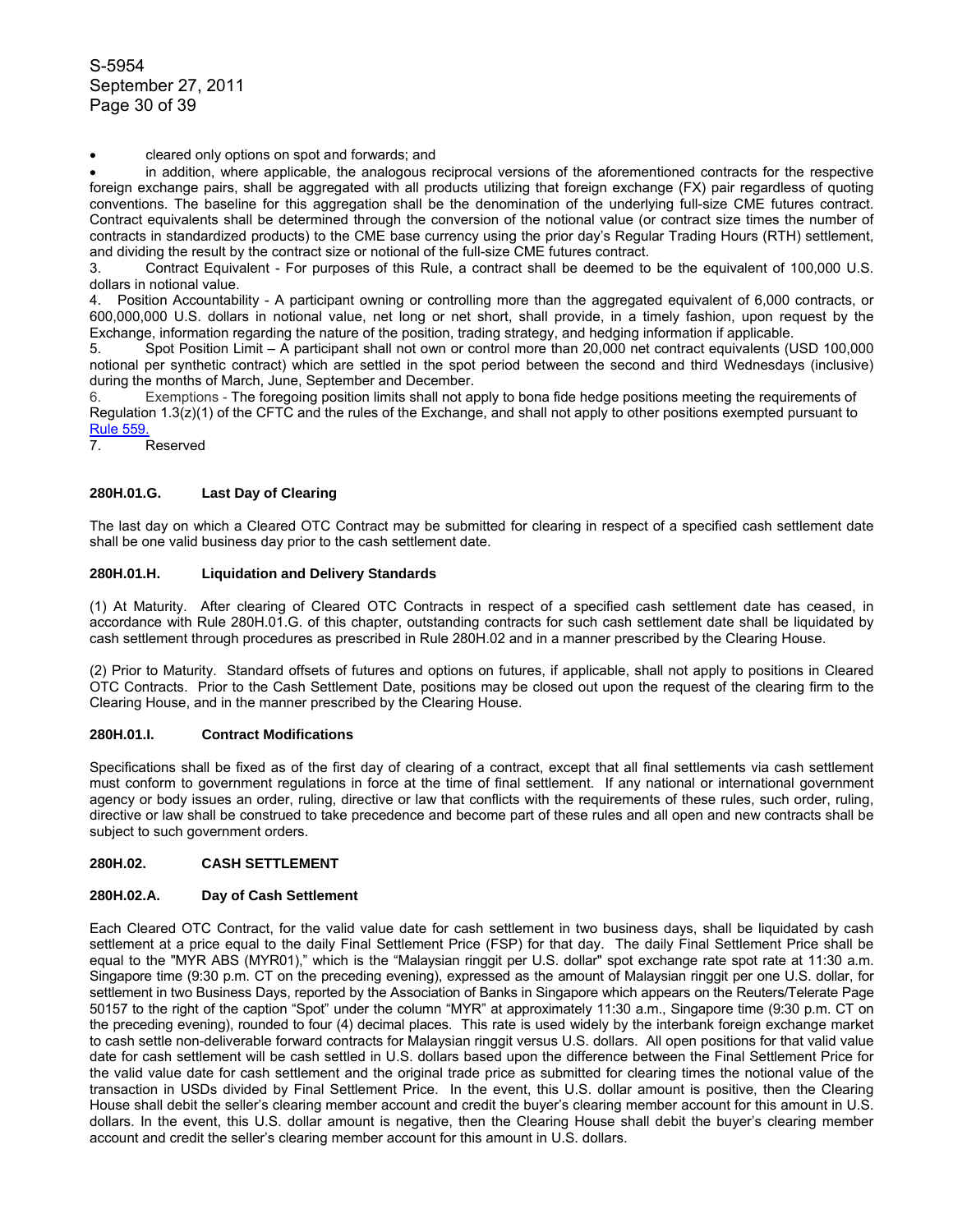S-5954 September 27, 2011 Page 31 of 39

For example, if the "MYR ABS (MYR01)," for the valid value date for cash settlement in two business days, is as follows: MMMMM, DD - YYYY is 3.012300 MYR per USD," and the original trade price submitted for clearing by clearing firms of the buyer and seller was 3.030801 MYR per USD for a notional amount of 100,000 USD, then the Clearing House on the business day following the valid value date for cash settlement shall debit the clearing members account for the buyer with US\$614.18 (*i.e.*, 3.012300 MYR per USD – 3.030801 MYR per USD =(-0.018501 MYR per USD x 100,000 USD) / 3.012300 MYR per USD) = -\$614.18.). Similarly, the Clearing House on the business day following the valid value date for cash settlement shall credit the clearing member account for the seller with US\$614.18.

In the event that the "MYR ABS (MYR01)" Malaysian ringgit per U.S. dollar rate is not published on a valid date for cash settlement, then Rule 701. – ACTS OF GOVERNMENT, ACTS OF GOD AND OTHER EMERGENCIES shall be in effect.

### **280H.02.B. Reserved**

#### **280H.02.C. Amendments to Timings**

The Exchange may amend the timings of notifications, deliveries, and transfers under this Rule 280H.02 to reflect as appropriate the adoption of daylight savings time in the relevant countries of delivery.

### **280H.03. DISPUTES**

All disputes between interested parties may be settled by arbitration as provided in the Rules.

## **Appendix 13**

## **Chapter 281H Cleared OTC U.S. Dollar/ Indonesian Rupiah (USD/IDR) Spot, Forwards and Swaps**

### **281H.00. SCOPE OF CHAPTER**

This chapter is limited in application to U.S. Dollar/Indonesian Rupiah Spot, Forwards, and Swaps that are executed between two counterparties on an Over-the-Counter ("OTC") basis and subsequently novated to the CME Clearing House for purposes of clearance ("Cleared OTC Contracts"). Parties to transactions in Cleared OTC Contracts shall be limited to "eligible contract participants" as defined in Section 1a(12) of the Commodity Exchange Act. Cleared OTC Contracts are listed by CME for clearing-only. Transactions in Cleared OTC Contracts shall also be subject to the general rules of the Exchange insofar as applicable. The clearing and settlement of transactions in Cleared OTC Contracts shall also be subject to the provisions of Chapter 8-F of the CME Rulebook (Over-the-Counter Derivative Clearing). For purposes of these Rules, the minimumfluctuations currency is the Indonesian rupiah and the clearing-unit currency is the U.S. dollar.

### **281H.01. CONTRACT SPECIFICATIONS**

#### **281H.01.A. Unit of Clearing**

The unit of clearing shall be 1 U.S. Dollar in any amount down to a precision of 0.01 U.S. Dollar.

### **281H.01.B. Hours for Clearing Entry**

The Exchange shall determine the hours during which Cleared OTC Contracts may be submitted to the Clearing House. Positions shall be initiated or closed out using off-exchange transactions.

# **281H.01.C. Minimum Price Increments**

Minimum price fluctuations shall be in multiples of 0.01 Indonesian Rupiah per U.S. Dollar for transactions in Cleared OTC Contracts.

### **281H.01.D. Valid Value Dates for Cash Settlement**

Cleared OTC Contracts shall be cash settled for any valid value date(s) mutually agreed to by buyer and seller, and accepted by the Exchange for the applicable currency pair as a valid value date(s) for cash settlement and clearing. In general, for any currency pair, a valid value date shall be any business day that is a banking business day in the countries of issue for both currencies.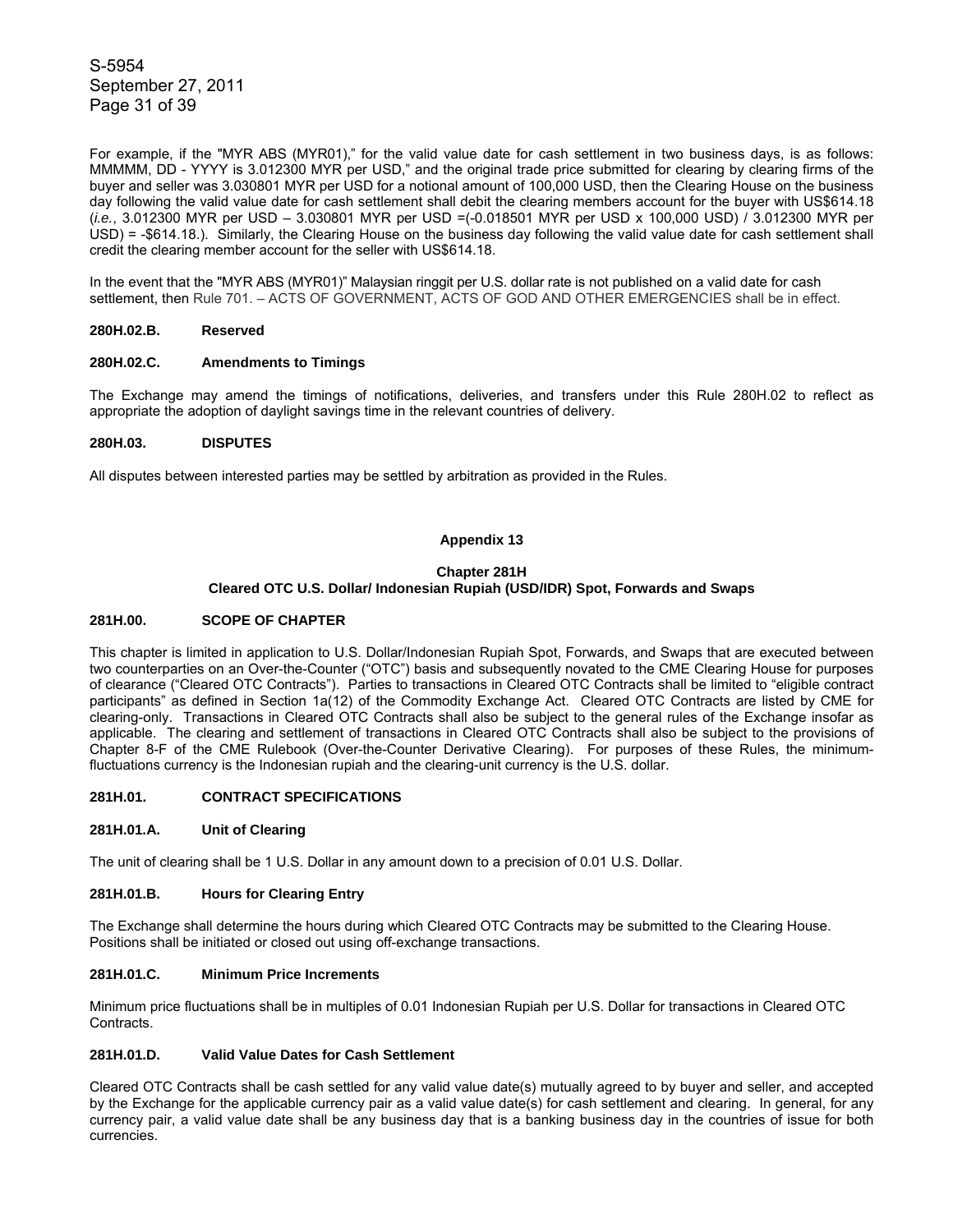S-5954 September 27, 2011 Page 32 of 39

# **281H.01.E. Delivery Price and Delivery Value**

Delivery for the Cleared OTC Contracts assigned pursuant to Chapter 281H shall be by cash settlement according to Rule 281H.02.

## **281H.01.F. Position Limits and Position Accountability**

1. Authority - Position Limits and Position Accountability may be applicable, as defined by Rule 560, and as per the following.

2. Aggregation - For purposes of this Rule, where applicable:

- futures,
- options on futures,
- E-mini futures.
- E-micro futures,
- cleared only spot, forward and swaps (combinations of spot and forwards or two maturity forwards),
- cleared only options on spot and forwards; and

• in addition, where applicable, the analogous reciprocal versions of the aforementioned contracts for the respective foreign exchange pairs, shall be aggregated with all products utilizing that foreign exchange (FX) pair regardless of quoting conventions. The baseline for this aggregation shall be the denomination of the underlying full-size CME futures contract. Contract equivalents shall be determined through the conversion of the notional value (or contract size times the number of contracts in standardized products) to the CME base currency using the prior day's Regular Trading Hours (RTH) settlement, and dividing the result by the contract size or notional of the full-size CME futures contract.

3. Contract Equivalent - For purposes of this Rule, a contract shall be deemed to be the equivalent of 100,000 U.S. dollars in notional value.

4. Position Accountability - A participant owning or controlling more than the aggregated equivalent of 6,000 contracts, or 600,000,000 U.S. dollars in notional value, net long or net short, shall provide, in a timely fashion, upon request by the Exchange, information regarding the nature of the position, trading strategy, and hedging information if applicable.

5. Spot Position Limit – A participant shall not own or control more than 20,000 net contract equivalents (USD 100,000 notional per synthetic contract) which are settled in the spot period between the second and third Wednesdays (inclusive) during the months of March, June, September and December.

6. Exemptions - The foregoing position limits shall not apply to bona fide hedge positions meeting the requirements of Regulation 1.3(z)(1) of the CFTC and the rules of the Exchange, and shall not apply to other positions exempted pursuant to Rule 559

**Reserved** 

# **281H.01.G. Last Day of Clearing**

The last day on which a Cleared OTC Contract may be submitted for clearing in respect of a specified cash settlement date shall be one valid business day prior to the cash settlement date.

# **281H.01.H. Liquidation and Delivery Standards**

(1) At Maturity. After clearing of Cleared OTC Contracts in respect of a specified cash settlement date has ceased, in accordance with Rule 281H.01.G. of this chapter, outstanding contracts for such cash settlement date shall be liquidated by cash settlement through procedures as prescribed in Rule 281H.02 and in a manner prescribed by the Clearing House.

(2) Prior to Maturity. Standard offsets of futures and options on futures, if applicable, shall not apply to positions in Cleared OTC Contracts. Prior to the Cash Settlement Date, positions may be closed out upon the request of the clearing firm to the Clearing House, and in the manner prescribed by the Clearing House.

## **281H.01.I. Contract Modifications**

Specifications shall be fixed as of the first day of clearing of a contract, except that all final settlements via cash settlement must conform to government regulations in force at the time of final settlement. If any national or international government agency or body issues an order, ruling, directive or law that conflicts with the requirements of these rules, such order, ruling, directive or law shall be construed to take precedence and become part of these rules and all open and new contracts shall be subject to such government orders.

# **281H.02. CASH SETTLEMENT**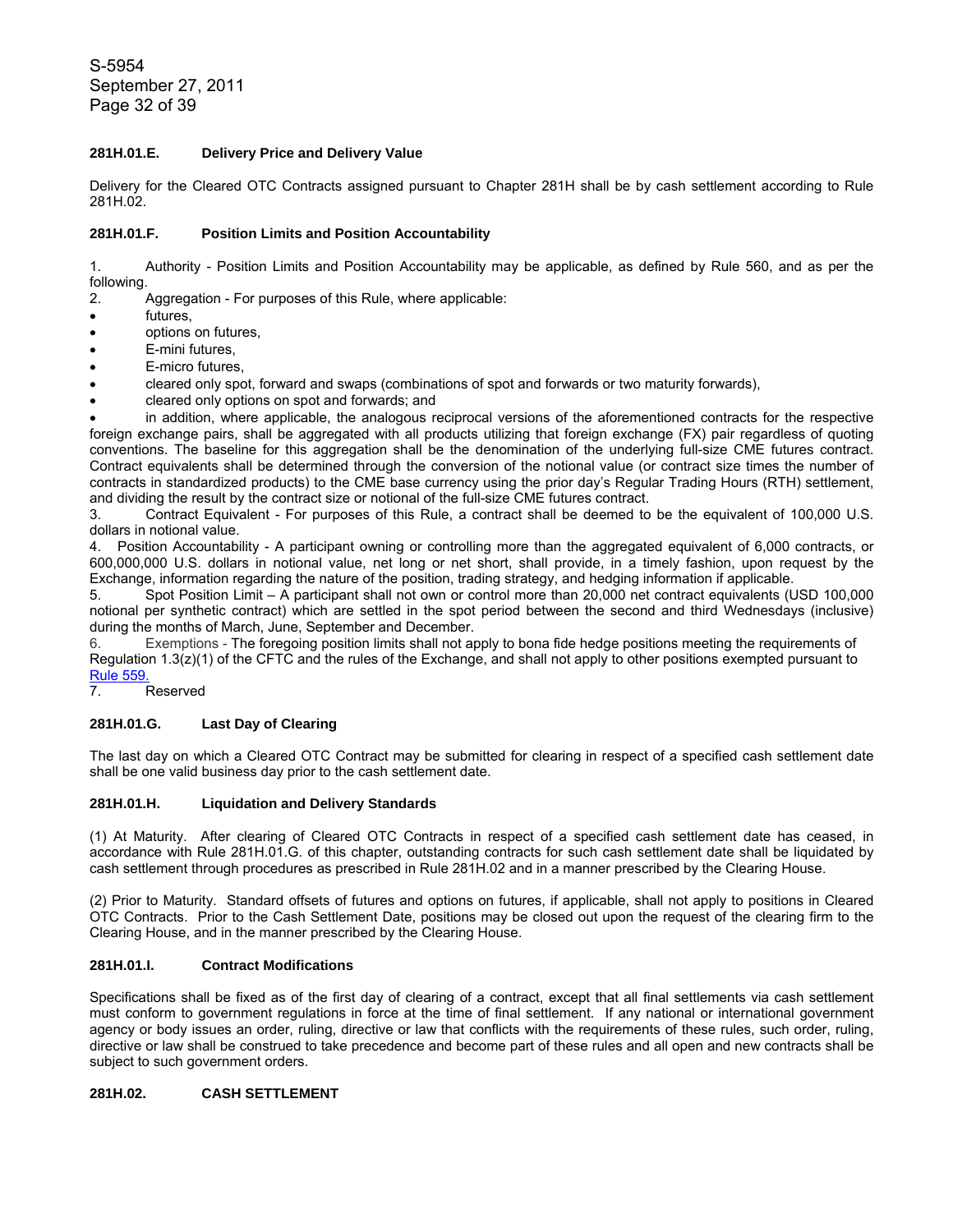S-5954 September 27, 2011 Page 33 of 39

# **281H.02.A. Day of Cash Settlement**

Each Cleared OTC Contract, for the valid value date for cash settlement in two business days, shall be liquidated by cash settlement at a price equal to the daily Final Settlement Price (FSP) for that day. The daily Final Settlement Price shall be equal to the "IDR ABS (IDR01)" which is the "Indonesian rupiah per U.S. dollar" spot exchange rate spot rate at 11:30 a.m. Singapore time (9:30 p.m. CT on the preceding evening), expressed as the amount of Indonesian rupiah per one U.S. dollar, for settlement in two business days, reported by the Association of Banks in Singapore which appears on the Reuters/Telerate Page 50157 to the right of the caption "Spot" under the column "IDR" at approximately 11:30 a.m., Singapore time (9:30 p.m. CT on the preceding evening), rounded to two (2) decimal places. This rate is used widely by the interbank foreign exchange market to cash settle non-deliverable forward contracts for Indonesian rupiah versus U.S. dollars. All open positions for that valid value date for cash settlement will be cash settled in U.S. dollars based upon the difference between the Final Settlement Price for the valid value date for cash settlement and the original trade price as submitted for clearing times the notional value of the transaction in USDs divided by Final Settlement Price. In the event, this U.S. dollar amount is positive, then the Clearing House shall debit the seller's clearing member account and credit the buyer's clearing member account for this amount in U.S. dollars. In the event, this U.S. dollar amount is negative, then the Clearing House shall debit the buyer's clearing member account and credit the seller's clearing member account for this amount in U.S. dollars.

For example, if the "IDR ABS (IDR01)," for the valid value date for cash settlement in two business days, is as follows: MMMMM, DD - YYYY is 8612.00 IDR per USD," and the original trade price submitted for clearing by clearing firms of the buyer and seller was 8682.45 IDR per USD for a notional amount of 100,000 USD, then the Clearing House on the business day following the valid value date for cash settlement shall debit the clearing members account for the buyer with US\$818.04 (*i.e.*, 8612.00 IDR per USD – 8682.45 IDR per USD =(-70.45 IDR per USD x 100,000 USD) / 8612.00 IDR per USD) = - \$818.04.). Similarly, the Clearing House on the business day following the valid value date for cash settlement shall credit the clearing member account for the seller with US\$818.04.

In the event that the "IDR ABS (IDR01)" Indonesian rupiah per U.S. dollar rate is not published on a valid date for cash settlement, then Rule 701. – ACTS OF GOVERNMENT, ACTS OF GOD AND OTHER EMERGENCIES shall be in effect.

#### **281H.02.B. Reserved**

### **281H.02.C. Amendments to Timings**

The Exchange may amend the timings of notifications, deliveries, and transfers under this Rule 281H.02 to reflect as appropriate the adoption of daylight savings time in the relevant countries of delivery.

### **281H.03. DISPUTES**

All disputes between interested parties may be settled by arbitration as provided in the Rules.

### **Appendix 14**

#### **Chapter 282H Cleared OTC U.S. Dollar/ Taiwan Dollar (USD/TWD) Spot, Forwards and Swaps**

### **282H.00. SCOPE OF CHAPTER**

This chapter is limited in application to U.S. Dollar/Taiwan Dollar Spot, Forwards, and Swaps that are executed between two counterparties on an Over-the-Counter ("OTC") basis and subsequently novated to the CME Clearing House for purposes of clearance ("Cleared OTC Contracts"). Parties to transactions in Cleared OTC Contracts shall be limited to "eligible contract participants" as defined in Section 1a(12) of the Commodity Exchange Act. Cleared OTC Contracts are listed by CME for clearing-only. Transactions in Cleared OTC Contracts shall also be subject to the general rules of the Exchange insofar as applicable. The clearing and settlement of transactions in Cleared OTC Contracts shall also be subject to the provisions of Chapter 8-F of the CME Rulebook (Over-the-Counter Derivative Clearing). For purposes of these Rules, the minimumfluctuations currency is the Taiwan dollar and the clearing-unit currency is the U.S. dollar.

#### **282H.01. CONTRACT SPECIFICATIONS**

### **282H.01.A. Unit of Clearing**

The unit of clearing shall be 1 U.S. Dollar in any amount down to a precision of 0.01 U.S. Dollar.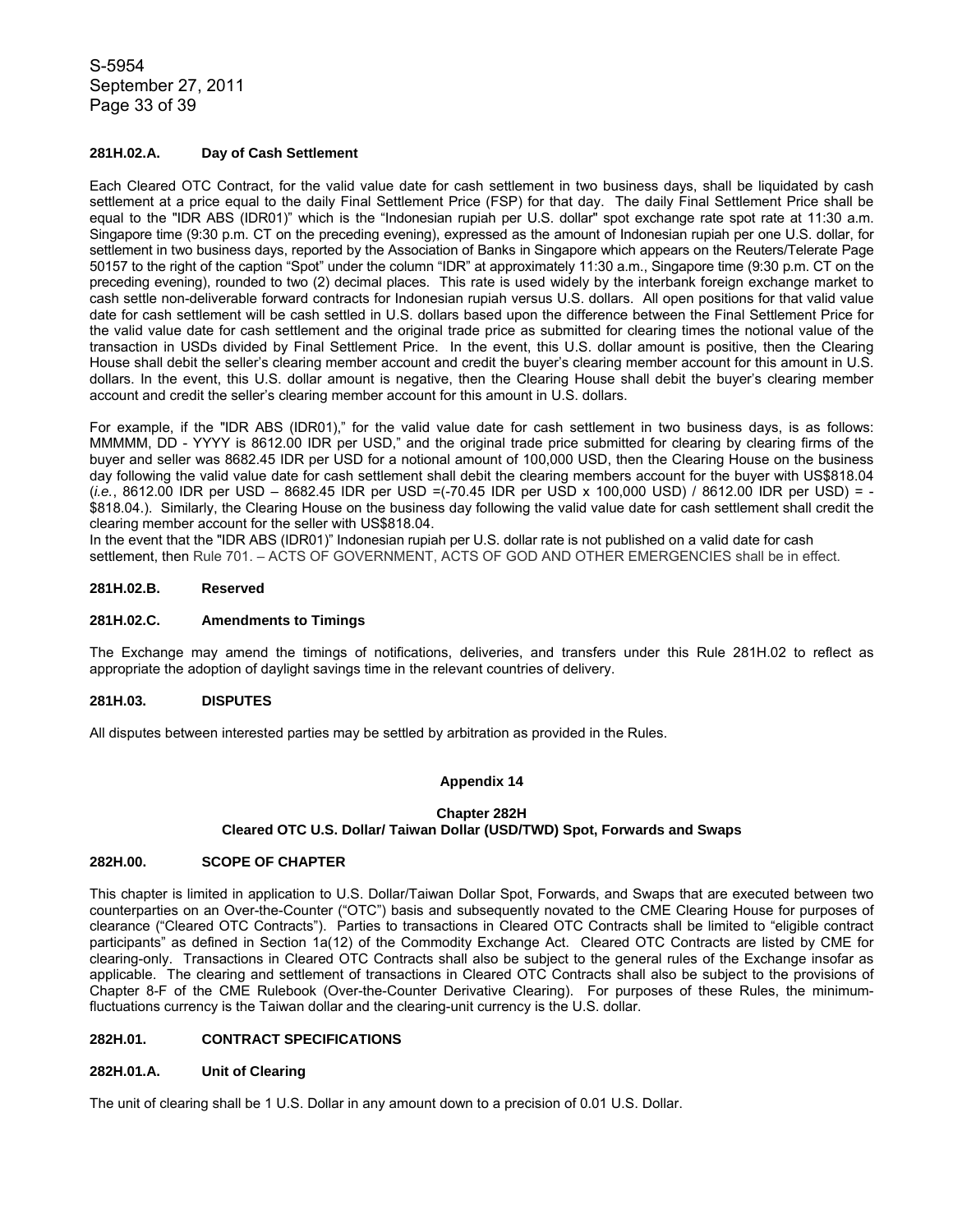# **282H.01.B. Hours for Clearing Entry**

The Exchange shall determine the hours during which Cleared OTC Contracts may be submitted to the Clearing House. Positions shall be initiated or closed out using off-exchange transactions.

### **282H.01.C. Minimum Price Increments**

Minimum price fluctuations shall be in multiples of 0.001 Taiwan Dollar per U.S. Dollar for transactions in Cleared OTC Contracts.

### **282H.01.D. Valid Value Dates for Cash Settlement**

Cleared OTC Contracts shall be cash settled for any valid value date(s) mutually agreed to by buyer and seller, and accepted by the Exchange for the applicable currency pair as a valid value date(s) for cash settlement and clearing. In general, for any currency pair, a valid value date shall be any business day that is a banking business day in the countries of issue for both currencies.

## **282H.01.E. Delivery Price and Delivery Value**

Delivery for the Cleared OTC Contracts assigned pursuant to Chapter 282H shall be by cash settlement according to Rule 282H.02.

# **282H.01.F. Position Limits and Position Accountability**

1. Authority - Position Limits and Position Accountability may be applicable, as defined by Rule 560, and as per the following.

- 2. Aggregation For purposes of this Rule, where applicable:
- futures,
- options on futures,
- E-mini futures,
- E-micro futures.
- cleared only spot, forward and swaps (combinations of spot and forwards or two maturity forwards),
- cleared only options on spot and forwards; and

• in addition, where applicable, the analogous reciprocal versions of the aforementioned contracts for the respective foreign exchange pairs, shall be aggregated with all products utilizing that foreign exchange (FX) pair regardless of quoting conventions. The baseline for this aggregation shall be the denomination of the underlying full-size CME futures contract. Contract equivalents shall be determined through the conversion of the notional value (or contract size times the number of contracts in standardized products) to the CME base currency using the prior day's Regular Trading Hours (RTH) settlement, and dividing the result by the contract size or notional of the full-size CME futures contract.

3. Contract Equivalent - For purposes of this Rule, a contract shall be deemed to be the equivalent of 100,000 U.S. dollars in notional value.

4. Position Accountability - A participant owning or controlling more than the aggregated equivalent of 6,000 contracts, or 600,000,000 U.S. dollars in notional value, net long or net short, shall provide, in a timely fashion, upon request by the Exchange, information regarding the nature of the position, trading strategy, and hedging information if applicable.

5. Spot Position Limit – A participant shall not own or control more than 20,000 net contract equivalents (USD 100,000 notional per synthetic contract) which are settled in the spot period between the second and third Wednesdays (inclusive) during the months of March, June, September and December.

6. Exemptions - The foregoing position limits shall not apply to bona fide hedge positions meeting the requirements of Regulation 1.3(z)(1) of the CFTC and the rules of the Exchange, and shall not apply to other positions exempted pursuant to Rule 559.

7. Reserved

## **282H.01.G. Last Day of Clearing**

The last day on which a Cleared OTC Contract may be submitted for clearing in respect of a specified cash settlement date shall be one valid business day prior to the cash settlement date.

# **282H.01.H. Liquidation and Delivery Standards**

(1) At Maturity. After clearing of Cleared OTC Contracts in respect of a specified cash settlement date has ceased, in accordance with Rule 282H.01.G. of this chapter, outstanding contracts for such cash settlement date shall be liquidated by cash settlement through procedures as prescribed in Rule 282H.02 and in a manner prescribed by the Clearing House.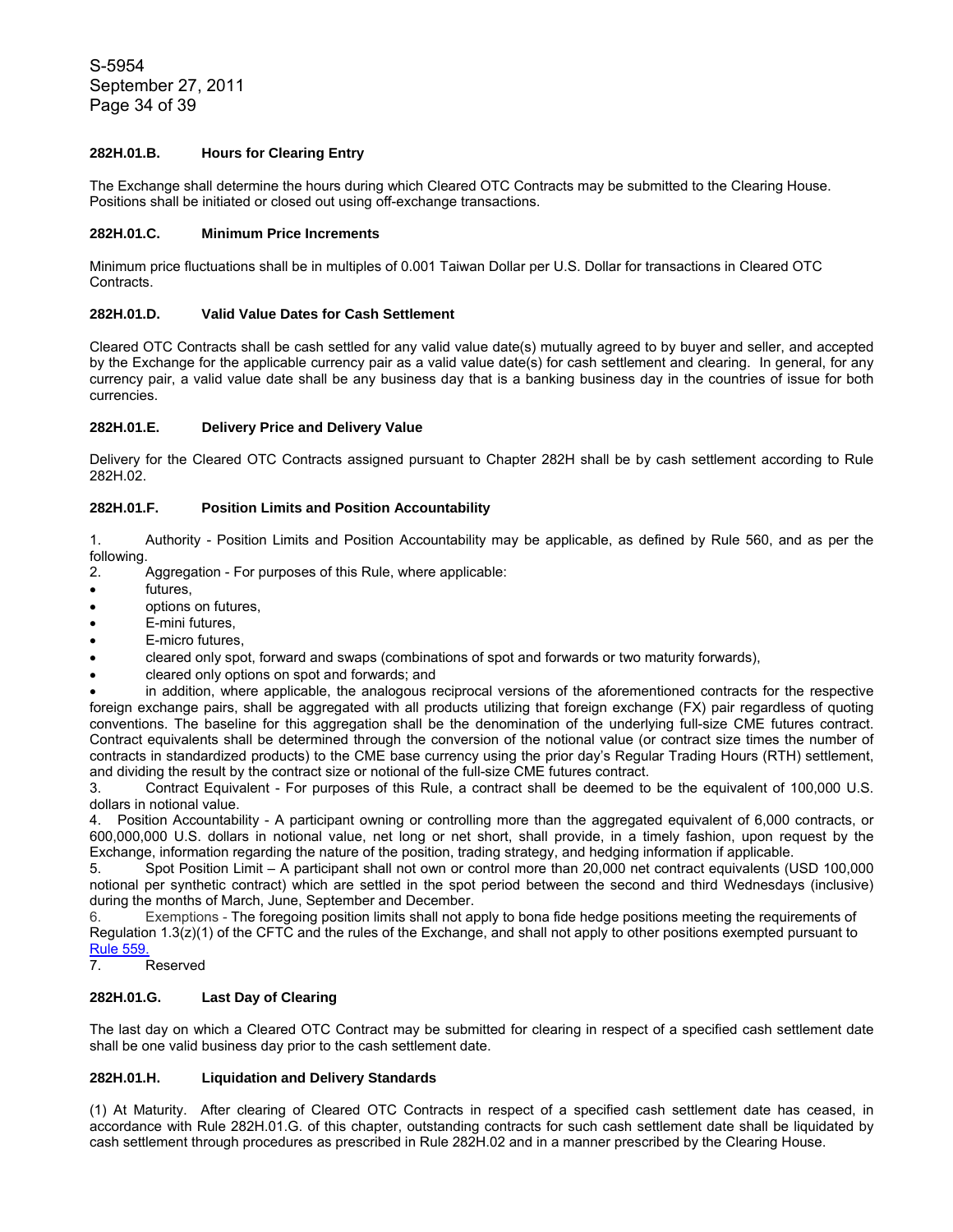S-5954 September 27, 2011 Page 35 of 39

(2) Prior to Maturity. Standard offsets of futures and options on futures, if applicable, shall not apply to positions in Cleared OTC Contracts. Prior to the Cash Settlement Date, positions may be closed out upon the request of the clearing firm to the Clearing House, and in the manner prescribed by the Clearing House.

### **282H.01.I. Contract Modifications**

Specifications shall be fixed as of the first day of clearing of a contract, except that all final settlements via cash settlement must conform to government regulations in force at the time of final settlement. If any national or international government agency or body issues an order, ruling, directive or law that conflicts with the requirements of these rules, such order, ruling, directive or law shall be construed to take precedence and become part of these rules and all open and new contracts shall be subject to such government orders.

### **282H.02. CASH SETTLEMENT**

### **282H.02.A. Day of Cash Settlement**

Each Cleared OTC Contract, for the valid value date for cash settlement in two business days, shall be liquidated by cash settlement at a price equal to the daily Final Settlement Price (FSP) for that day. The daily Final Settlement Price shall be equal to the "TWD TAIFX1 (TWD03)" which is the "Taiwan dollar per U.S. dollar" spot exchange rate at 11:00 a.m. Taipei time (9:00 p.m. CT in winter or 10:00 p.m. CT in summer on the preceding evening), expressed as the amount of Taiwan dollar per one U.S. dollar, for settlement in two business days, reported by Taipei Forex Inc., which appears on the Reuters screen TAIFX1 page under the heading "Spot" as of 11:00 a.m. Taipei time, rounded to three (3) decimal places. This rate is used widely by the interbank foreign exchange market to cash settle non-deliverable forward contracts for Taiwan dollar versus U.S. dollars. All open positions for that valid value date for cash settlement will be cash settled in U.S. dollars based upon the difference between the Final Settlement Price for the valid value date for cash settlement and the original trade price as submitted for clearing times the notional value of the transaction in USDs divided by Final Settlement Price. In the event, this U.S. dollar amount is positive, then the Clearing House shall debit the seller's clearing member account and credit the buyer's clearing member account for this amount in U.S. dollars. In the event, this U.S. dollar amount is negative, then the Clearing House shall debit the buyer's clearing member account and credit the seller's clearing member account for this amount in U.S. dollars.

For example, if the "TWD TAIFX1 (TWD03)," for the valid value date for cash settlement in two business days, is as follows: MMMMM, DD - YYYY is 29.195 TWD per USD," and the original trade price submitted for clearing by clearing firms of the buyer and seller was 29.275 TWD per USD for a notional amount of 100,000 USD, then the Clearing House on the business day following the valid value date for cash settlement shall debit the clearing members account for the buyer with US\$274.02 (*i.e.*, 29.195 TWD per USD – 29.275 TWD per USD =(-0.080 TWD per USD x 100,000 USD) / 29.195 TWD per USD) = - \$274.02.). Similarly, the Clearing House on the business day following the valid value date for cash settlement shall credit the clearing member account for the seller with US\$274.02.

In the event that the "TWD TAIFX1 (TWD03)" Taiwan dollar per U.S. dollar rate is not published on a valid date for cash settlement, then Rule 701. – ACTS OF GOVERNMENT, ACTS OF GOD AND OTHER EMERGENCIES shall be in effect.

#### **282H.02.B. Reserved**

#### **282H.02.C. Amendments to Timings**

The Exchange may amend the timings of notifications, deliveries, and transfers under this Rule 282H.02 to reflect as appropriate the adoption of daylight savings time in the relevant countries of delivery.

#### **282H.03. DISPUTES**

All disputes between interested parties may be settled by arbitration as provided in the Rules.

#### **Appendix 15**

#### **Chapter 283H**

### **Cleared OTC U.S. Dollar/ Philippines Peso (USD/PHP) Spot, Forwards and Swaps**

### **283H.00. SCOPE OF CHAPTER**

This chapter is limited in application to U.S. Dollar/Philippines Peso Spot, Forwards, and Swaps that are executed between two counterparties on an Over-the-Counter ("OTC") basis and subsequently novated to the CME Clearing House for purposes of clearance ("Cleared OTC Contracts"). Parties to transactions in Cleared OTC Contracts shall be limited to "eligible contract participants" as defined in Section 1a(12) of the Commodity Exchange Act. Cleared OTC Contracts are listed by CME for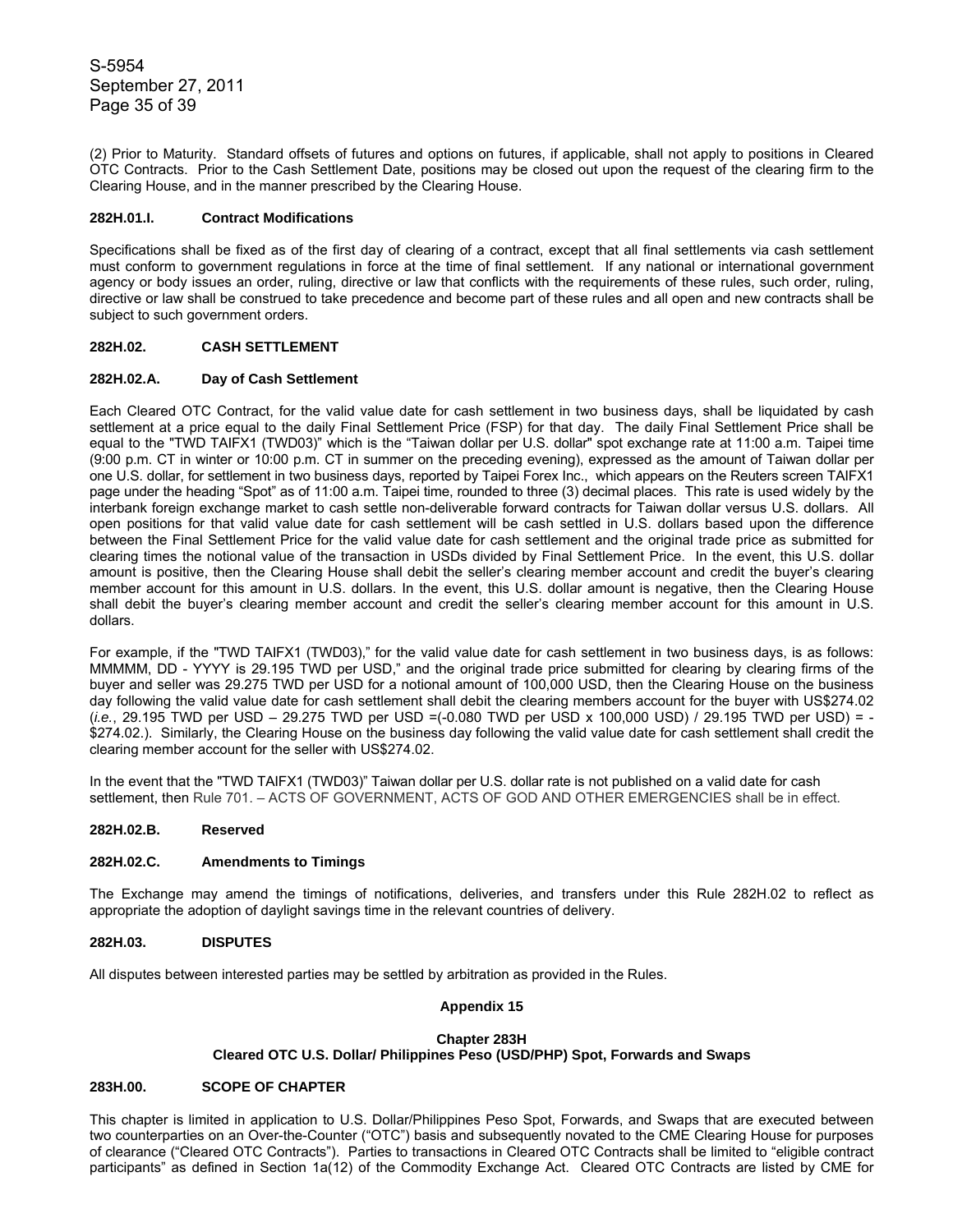S-5954 September 27, 2011 Page 36 of 39

clearing-only. Transactions in Cleared OTC Contracts shall also be subject to the general rules of the Exchange insofar as applicable. The clearing and settlement of transactions in Cleared OTC Contracts shall also be subject to the provisions of Chapter 8-F of the CME Rulebook (Over-the-Counter Derivative Clearing). For purposes of these Rules, the minimumfluctuations currency is the Philippines peso and the clearing-unit currency is the U.S. dollar.

# **283H.01. CONTRACT SPECIFICATIONS**

## **283H.01.A. Unit of Clearing**

The unit of clearing shall be 1 U.S. Dollar in any amount down to a precision of 0.01 U.S. Dollar.

## **283H.01.B. Hours for Clearing Entry**

The Exchange shall determine the hours during which Cleared OTC Contracts may be submitted to the Clearing House. Positions shall be initiated or closed out using off-exchange transactions.

# **283H.01.C. Minimum Price Increments**

Minimum price fluctuations shall be in multiples of 0.001 Philippines Peso per U.S. Dollar for transactions in Cleared OTC Contracts.

## **283H.01.D. Valid Value Dates for Cash Settlement**

Cleared OTC Contracts shall be cash settled for any valid value date(s) mutually agreed to by buyer and seller, and accepted by the Exchange for the applicable currency pair as a valid value date(s) for cash settlement and clearing. In general, for any currency pair, a valid value date shall be any business day that is a banking business day in the countries of issue for both currencies.

# **283H.01.E. Delivery Price and Delivery Value**

Delivery for the Cleared OTC Contracts assigned pursuant to Chapter 283H shall be by cash settlement according to Rule 283H.02.

# **283H.01.F. Position Limits and Position Accountability**

1. Authority - Position Limits and Position Accountability may be applicable, as defined by Rule 560, and as per the following.

- 2. Aggregation For purposes of this Rule, where applicable:
- futures,
- options on futures,
- E-mini futures,
- E-micro futures.
- cleared only spot, forward and swaps (combinations of spot and forwards or two maturity forwards),
- cleared only options on spot and forwards; and

• in addition, where applicable, the analogous reciprocal versions of the aforementioned contracts for the respective foreign exchange pairs, shall be aggregated with all products utilizing that foreign exchange (FX) pair regardless of quoting conventions. The baseline for this aggregation shall be the denomination of the underlying full-size CME futures contract. Contract equivalents shall be determined through the conversion of the notional value (or contract size times the number of contracts in standardized products) to the CME base currency using the prior day's Regular Trading Hours (RTH) settlement, and dividing the result by the contract size or notional of the full-size CME futures contract.

3. Contract Equivalent - For purposes of this Rule, a contract shall be deemed to be the equivalent of 100,000 U.S. dollars in notional value.

4. Position Accountability - A participant owning or controlling more than the aggregated equivalent of 6,000 contracts, or 600,000,000 U.S. dollars in notional value, net long or net short, shall provide, in a timely fashion, upon request by the Exchange, information regarding the nature of the position, trading strategy, and hedging information if applicable.

5. Spot Position Limit – A participant shall not own or control more than 20,000 net contract equivalents (USD 100,000 notional per synthetic contract) which are settled in the spot period between the second and third Wednesdays (inclusive) during the months of March, June, September and December.

6. Exemptions - The foregoing position limits shall not apply to bona fide hedge positions meeting the requirements of Regulation 1.3(z)(1) of the CFTC and the rules of the Exchange, and shall not apply to other positions exempted pursuant to Rule 559.

7. Reserved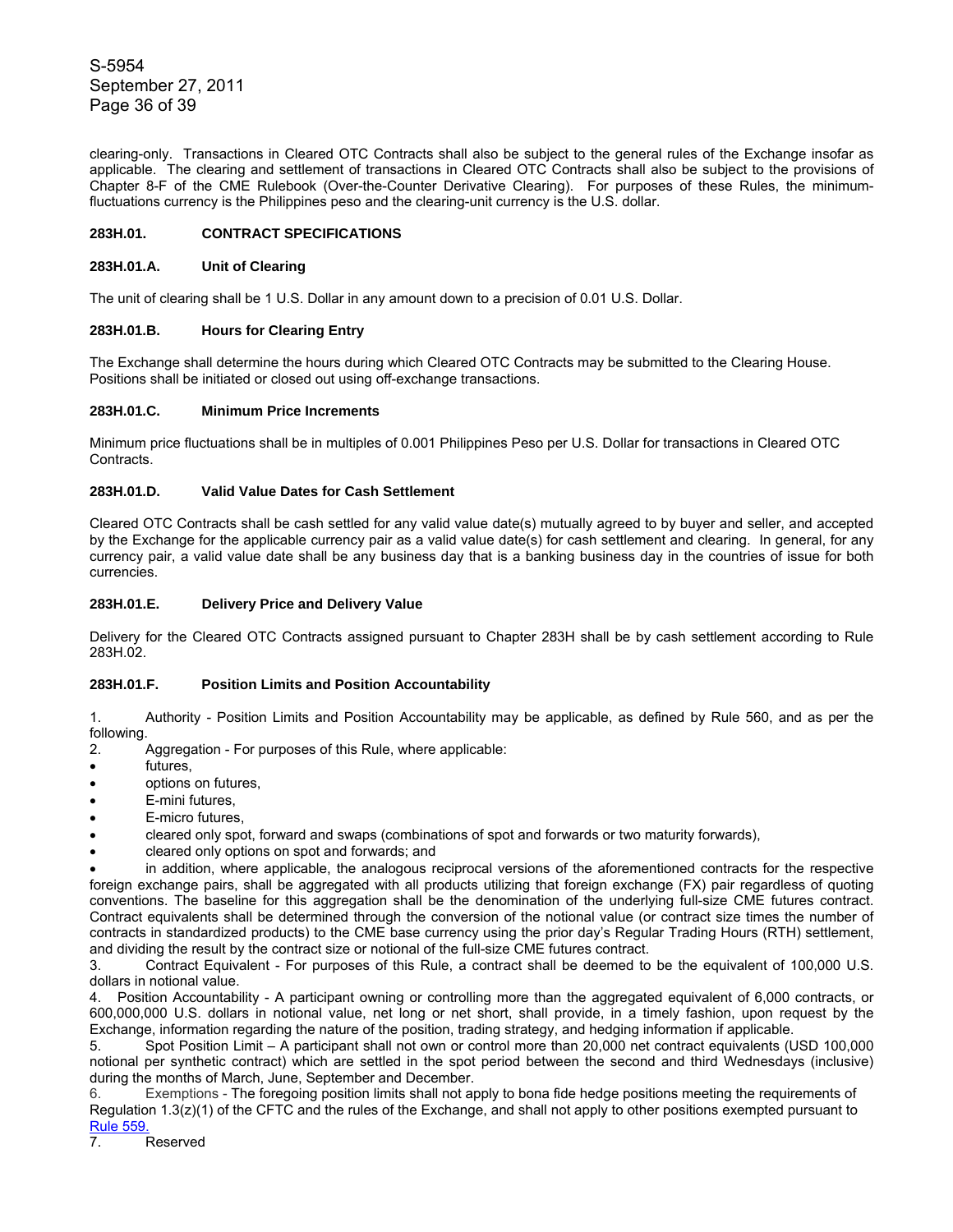S-5954 September 27, 2011 Page 37 of 39

# **283H.01.G. Last Day of Clearing**

The last day on which a Cleared OTC Contract may be submitted for clearing in respect of a specified cash settlement date shall be one valid business day prior to the cash settlement date.

### **283H.01.H. Liquidation and Delivery Standards**

(1) At Maturity. After clearing of Cleared OTC Contracts in respect of a specified cash settlement date has ceased, in accordance with Rule 283H.01.G. of this chapter, outstanding contracts for such cash settlement date shall be liquidated by cash settlement through procedures as prescribed in Rule 283H.02 and in a manner prescribed by the Clearing House.

(2) Prior to Maturity. Standard offsets of futures and options on futures, if applicable, shall not apply to positions in Cleared OTC Contracts. Prior to the Cash Settlement Date, positions may be closed out upon the request of the clearing firm to the Clearing House, and in the manner prescribed by the Clearing House.

### **283H.01.I. Contract Modifications**

Specifications shall be fixed as of the first day of clearing of a contract, except that all final settlements via cash settlement must conform to government regulations in force at the time of final settlement. If any national or international government agency or body issues an order, ruling, directive or law that conflicts with the requirements of these rules, such order, ruling, directive or law shall be construed to take precedence and become part of these rules and all open and new contracts shall be subject to such government orders.

## **283H.02. CASH SETTLEMENT**

# **283H.02.A. Day of Cash Settlement**

Each Cleared OTC Contract, for the valid value date for cash settlement in two business days, shall be liquidated by cash settlement at a price equal to the daily Final Settlement Price (FSP) for that day. The daily Final Settlement Price shall be equal to the "PHP PDSPESO (PHP06)" which is the "Philippines peso per U.S. dollar" spot exchange rate at 11:30 a.m. Manila time (9:30 p.m. CT in winter or 10:30 p.m. CT in summer on the preceding evening), expressed as the amount of Philippine pesos per one U.S. dollar, for settlement in two business days, reported as the weighted average of all foreign exchange transactions done through the electronic Philippine Dealing System (PDS) during the preceding business day pursuant to Circular Letter dated July 30, 1992 of the Bangko Sentral ng Pilipinas. This rate is used widely by the interbank foreign exchange market to cash settle non-deliverable forward contracts for Philippine peso versus U.S. dollars. Reuters quotes this spot rate on its page PDSPESO (PHP06) to the right of the caption "AM WT AVE." All open positions for that valid value date for cash settlement will be cash settled in U.S. dollars based upon the difference between the Final Settlement Price for the valid value date for cash settlement and the original trade price as submitted for clearing times the notional value of the transaction in USDs divided by Final Settlement Price. In the event, this U.S. dollar amount is positive, then the Clearing House shall debit the seller's clearing member account and credit the buyer's clearing member account for this amount in U.S. dollars. In the event, this U.S. dollar amount is negative, then the Clearing House shall debit the buyer's clearing member account and credit the seller's clearing member account for this amount in U.S. dollars.

For example, if the "PHP PDSPESO (PHP06)," for the valid value date for cash settlement in two business days, is as follows: MMMMM, DD - YYYY is 42.673 PHP per USD," and the original trade price submitted for clearing by clearing firms of the buyer and seller was 42.619 PHP per USD for a notional amount of 100,000 USD, then the Clearing House on the business day following the valid value date for cash settlement shall credit the clearing members account for the buyer with US\$126.54 (*i.e.*, 42.673 PHP per USD – 42.619 PHP per USD =(+0.054 PHP per USD x 100,000 USD) / 42.673 PHP per USD) = +\$126.54.). Similarly, the Clearing House on the business day following the valid value date for cash settlement shall debit the clearing member account for the seller with US\$126.54.

In the event that the "PHP PDSPESO (PHP06)" Philippines per U.S. dollar rate is not published on a valid date for cash settlement, then Rule 701. – ACTS OF GOVERNMENT, ACTS OF GOD AND OTHER EMERGENCIES shall be in effect.

#### **283H.02.B. Reserved**

## **283H.02.C. Amendments to Timings**

The Exchange may amend the timings of notifications, deliveries, and transfers under this Rule 283H.02 to reflect as appropriate the adoption of daylight savings time in the relevant countries of delivery.

#### **283H.03. DISPUTES**

All disputes between interested parties may be settled by arbitration as provided in the Rules.